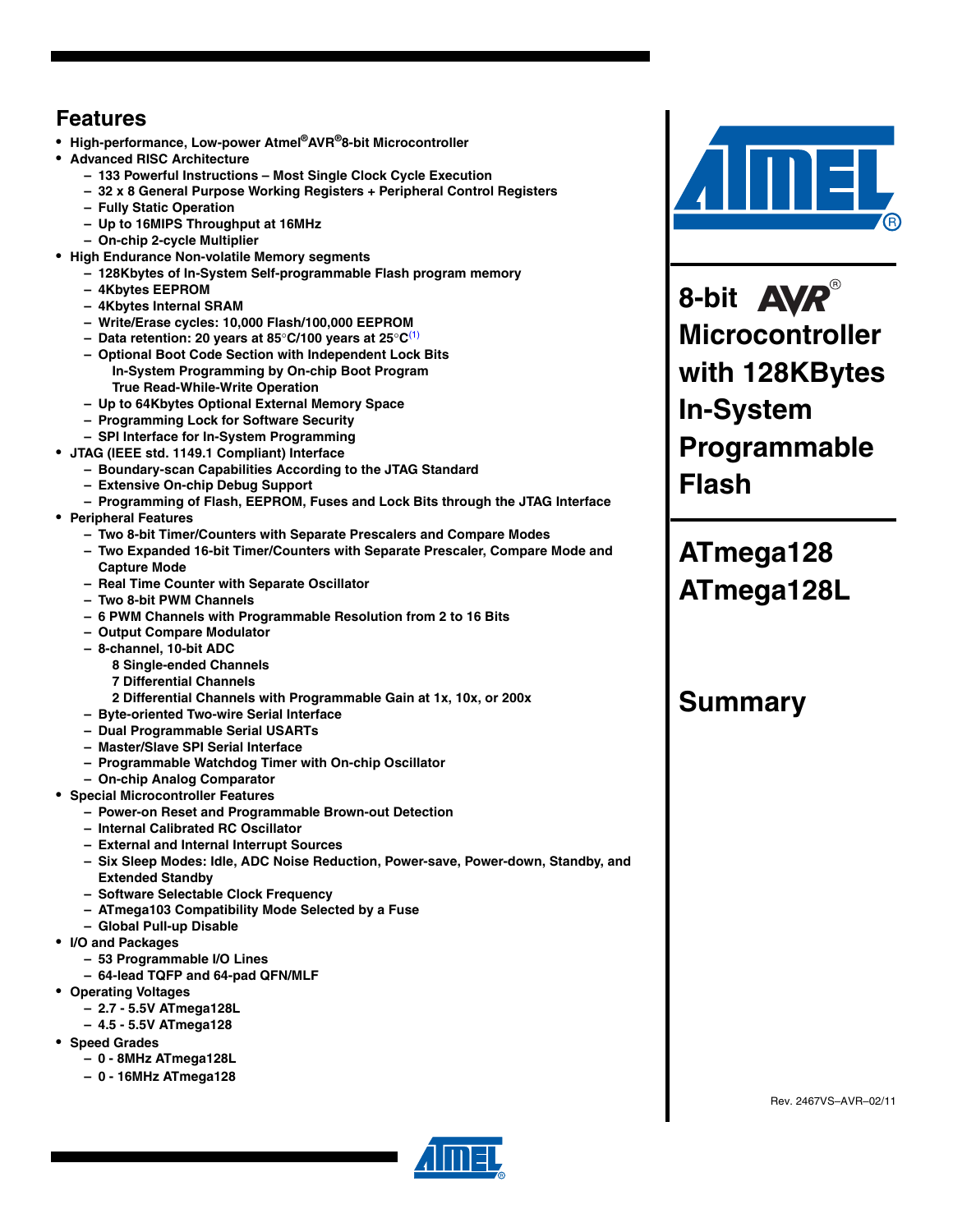

## **Pin Configurations**

<span id="page-1-0"></span>**Figure 1.** Pinout ATmega128



Note: The Pinout figure applies to both TQFP and MLF packages. The bottom pad under the QFN/MLF package should be soldered to ground.

**Overview** The Atmel<sup>®</sup> AVR<sup>®</sup> ATmega128 is a low-power CMOS 8-bit microcontroller based on the AVR enhanced RISC architecture. By executing powerful instructions in a single clock cycle, the ATmega128 achieves throughputs approaching 1MIPS per MHz allowing the system designer to optimize power consumption versus processing speed.

### **2 ATmega128**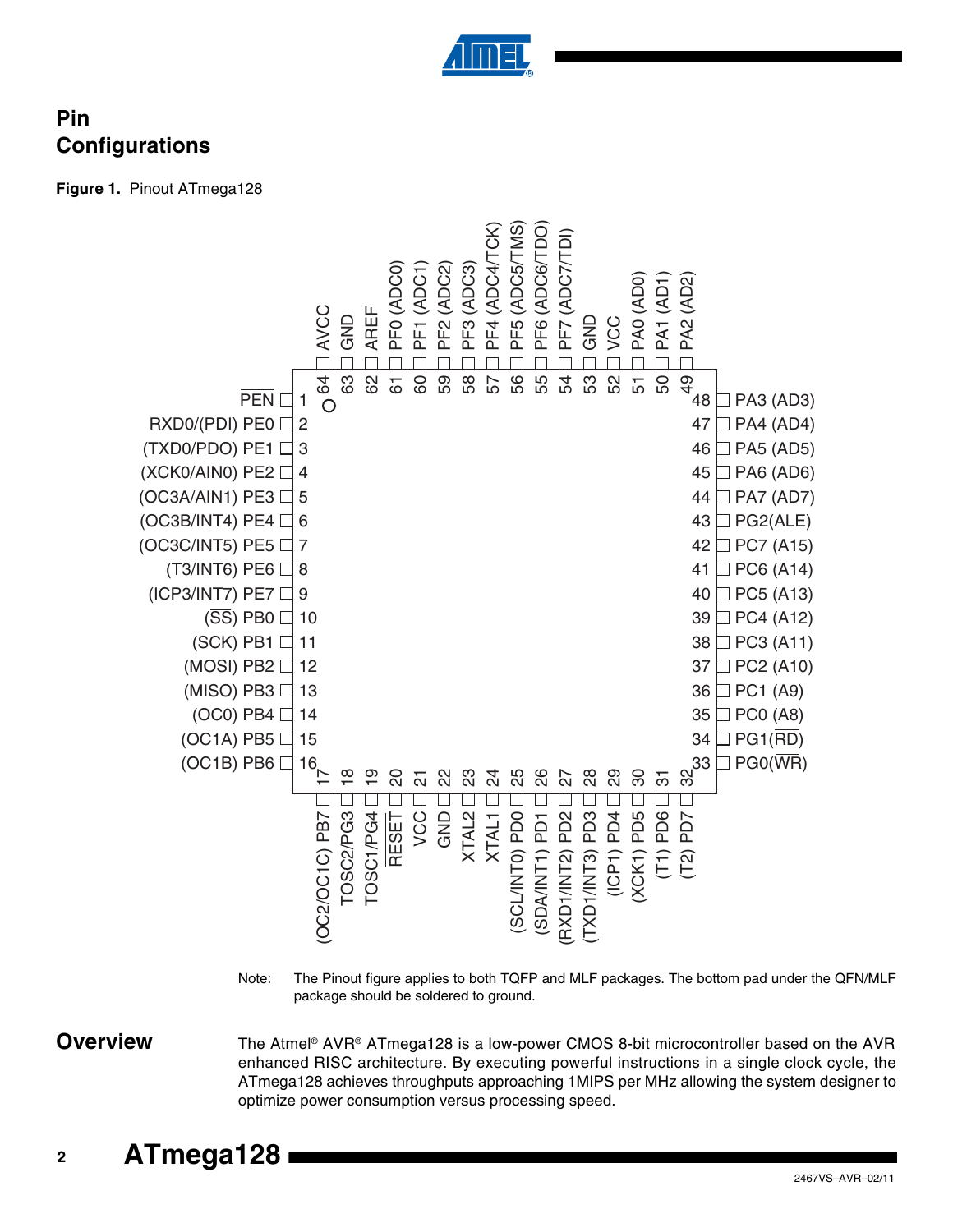## **Block Diagram**

**Figure 2.** Block Diagram



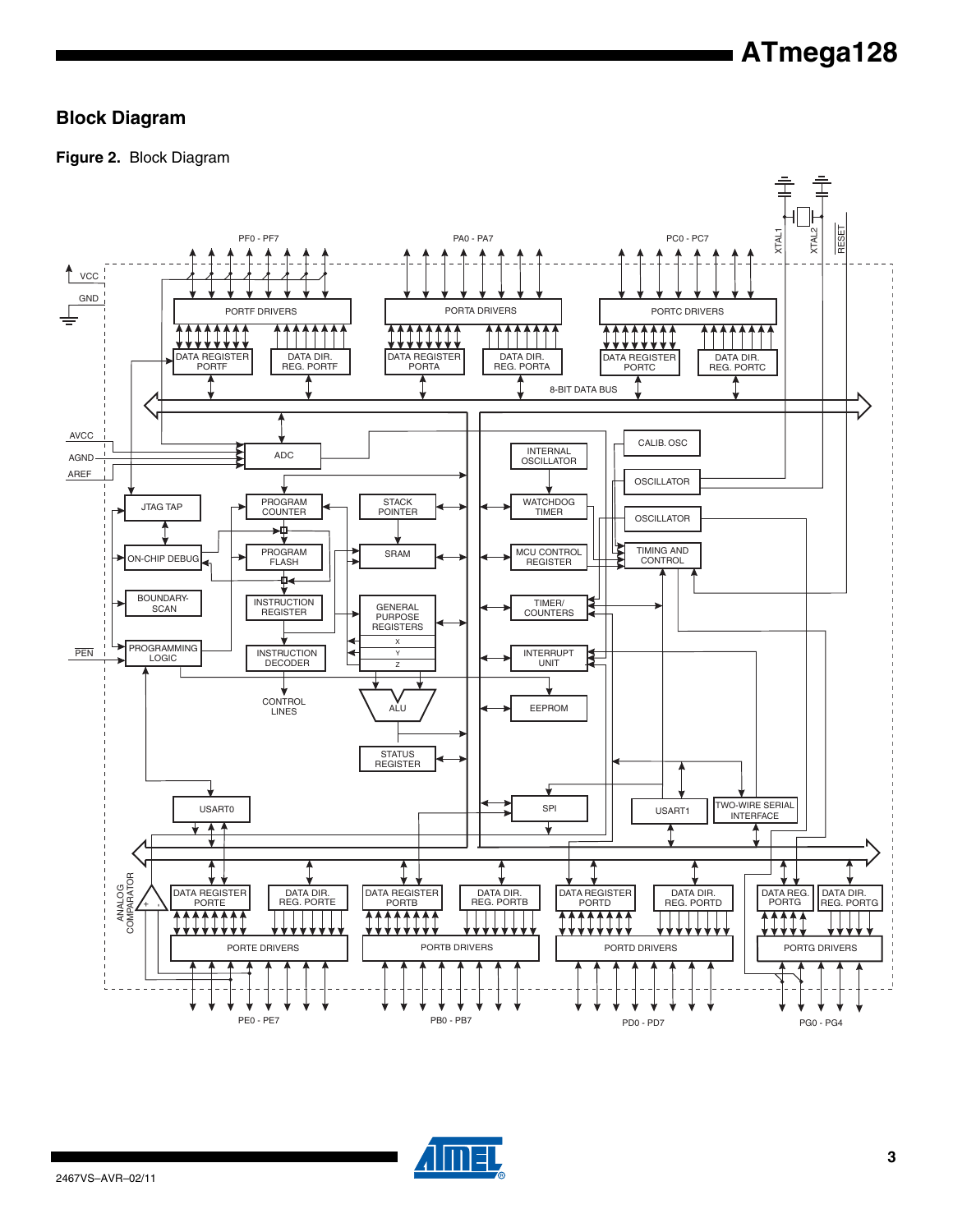

The Atmel® AVR® core combines a rich instruction set with 32 general purpose working registers. All the 32 registers are directly connected to the Arithmetic Logic Unit (ALU), allowing two independent registers to be accessed in one single instruction executed in one clock cycle. The resulting architecture is more code efficient while achieving throughputs up to ten times faster than conventional CISC microcontrollers.

The ATmega128 provides the following features: 128Kbytes of In-System Programmable Flash with Read-While-Write capabilities, 4Kbytes EEPROM, 4Kbytes SRAM, 53 general purpose I/O lines, 32 general purpose working registers, Real Time Counter (RTC), four flexible Timer/Counters with compare modes and PWM, 2 USARTs, a byte oriented Two-wire Serial Interface, an 8 channel, 10-bit ADC with optional differential input stage with programmable gain, programmable Watchdog Timer with Internal Oscillator, an SPI serial port, IEEE std. 1149.1 compliant JTAG test interface, also used for accessing the On-chip Debug system and programming and six software selectable power saving modes. The Idle mode stops the CPU while allowing the SRAM, Timer/Counters, SPI port, and interrupt system to continue functioning. The Power-down mode saves the register contents but freezes the Oscillator, disabling all other chip functions until the next interrupt or Hardware Reset. In Power-save mode, the asynchronous timer continues to run, allowing the user to maintain a timer base while the rest of the device is sleeping. The ADC Noise Reduction mode stops the CPU and all I/O modules except Asynchronous Timer and ADC, to minimize switching noise during ADC conversions. In Standby mode, the Crystal/Resonator Oscillator is running while the rest of the device is sleeping. This allows very fast start-up combined with low power consumption. In Extended Standby mode, both the main Oscillator and the Asynchronous Timer continue to run.

The device is manufactured using Atmel's high-density nonvolatile memory technology. The Onchip ISP Flash allows the program memory to be reprogrammed in-system through an SPI serial interface, by a conventional nonvolatile memory programmer, or by an On-chip Boot program running on the AVR core. The boot program can use any interface to download the application program in the application Flash memory. Software in the Boot Flash section will continue to run while the Application Flash section is updated, providing true Read-While-Write operation. By combining an 8-bit RISC CPU with In-System Self-Programmable Flash on a monolithic chip, the Atmel ATmega128 is a powerful microcontroller that provides a highly flexible and cost effective solution to many embedded control applications.

The ATmega128 device is supported with a full suite of program and system development tools including: C compilers, macro assemblers, program debugger/simulators, in-circuit emulators, and evaluation kits.

**ATmega103 and ATmega128 Compatibility** The ATmega128 is a highly complex microcontroller where the number of I/O locations supersedes the 64 I/O locations reserved in the AVR instruction set. To ensure backward compatibility with the ATmega103, all I/O locations present in ATmega103 have the same location in ATmega128. Most additional I/O locations are added in an Extended I/O space starting from \$60 to \$FF, (i.e., in the ATmega103 internal RAM space). These locations can be reached by using LD/LDS/LDD and ST/STS/STD instructions only, not by using IN and OUT instructions. The relocation of the internal RAM space may still be a problem for ATmega103 users. Also, the increased number of interrupt vectors might be a problem if the code uses absolute addresses. To solve these problems, an ATmega103 compatibility mode can be selected by programming the fuse M103C. In this mode, none of the functions in the Extended I/O space are in use, so the internal RAM is located as in ATmega103. Also, the Extended Interrupt vectors are removed.

> The ATmega128 is 100% pin compatible with ATmega103, and can replace the ATmega103 on current Printed Circuit Boards. The application note "Replacing ATmega103 by ATmega128" describes what the user should be aware of replacing the ATmega103 by an ATmega128.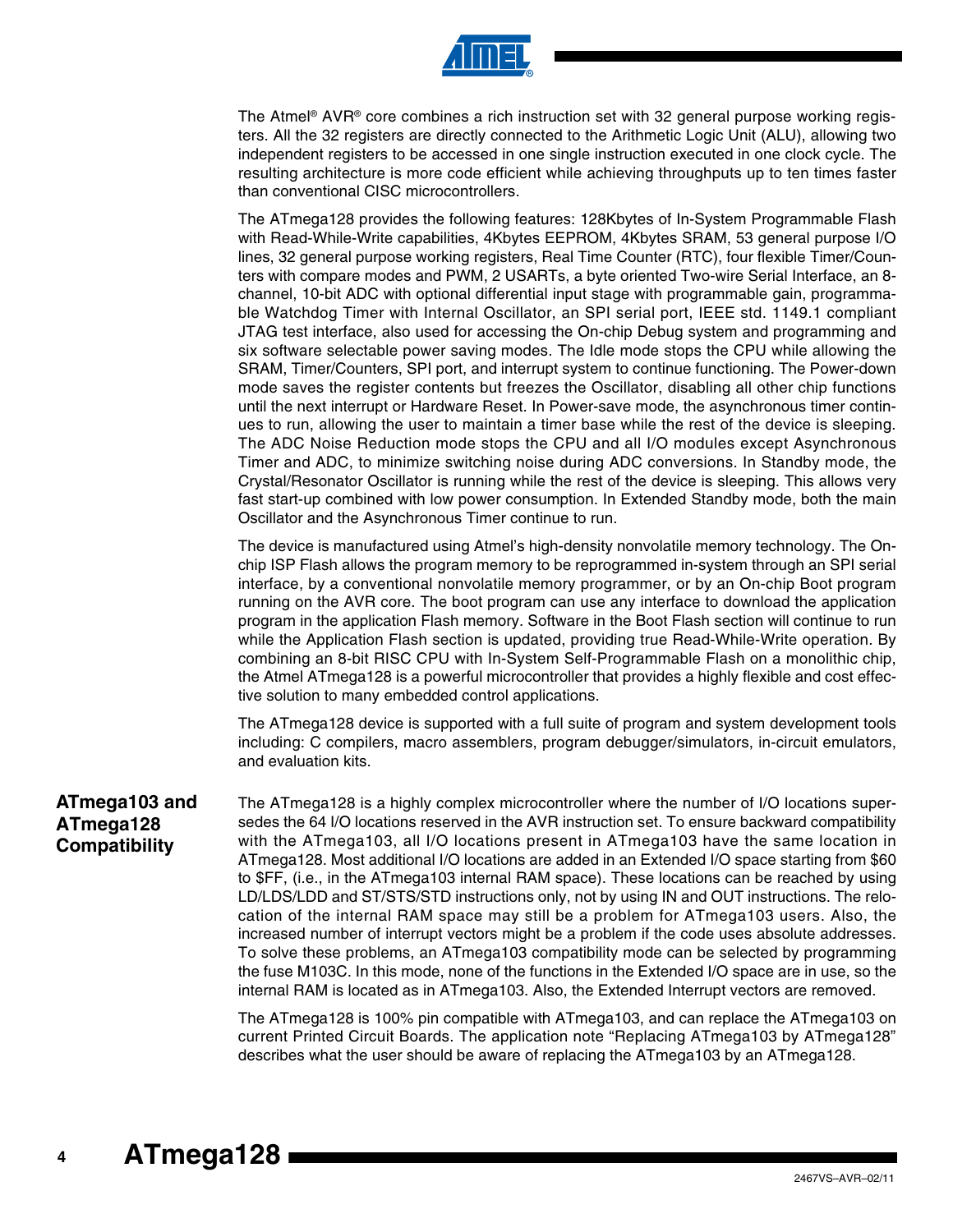## <span id="page-4-1"></span>**ATmega103 Compatibility Mode**

By programming the M103C fuse, the Atmel®ATmega128 will be compatible with the ATmega103 regards to RAM, I/O pins and interrupt vectors as described above. However, some new features in ATmega128 are not available in this compatibility mode, these features are listed below:

- One USART instead of two, Asynchronous mode only. Only the eight least significant bits of the Baud Rate Register is available.
- One 16-bit Timer/Counter with two compare registers instead of two 16-bit Timer/Counters with three compare registers.
- Two-wire serial interface is not supported.
- Port C is output only.
- Port G serves alternate functions only (not a general I/O port).
- Port F serves as digital input only in addition to analog input to the ADC.
- Boot Loader capabilities is not supported.
- It is not possible to adjust the frequency of the internal calibrated RC Oscillator.
- The External Memory Interface can not release any Address pins for general I/O, neither configure different wait-states to different External Memory Address sections.

In addition, there are some other minor differences to make it more compatible to ATmega103:

- Only EXTRF and PORF exists in MCUCSR.
- Timed sequence not required for Watchdog Time-out change.
- External Interrupt pins 3 0 serve as level interrupt only.
- USART has no FIFO buffer, so data overrun comes earlier.

Unused I/O bits in ATmega103 should be written to 0 to ensure same operation in ATmega128.

## **Pin Descriptions**

| <b>VCC</b> | Digital supply voltage. |
|------------|-------------------------|
|            |                         |

**GND** Ground.

**Port A (PA7..PA0)** Port A is an 8-bit bi-directional I/O port with internal pull-up resistors (selected for each bit). The Port A output buffers have symmetrical drive characteristics with both high sink and source capability. As inputs, Port A pins that are externally pulled low will source current if the pull-up resistors are activated. The Port A pins are tri-stated when a reset condition becomes active, even if the clock is not running.

> Port A also serves the functions of various special features of the ATmega128 as listed on page 72.

**Port B (PB7..PB0)** Port B is an 8-bit bi-directional I/O port with internal pull-up resistors (selected for each bit). The Port B output buffers have symmetrical drive characteristics with both high sink and source capability. As inputs, Port B pins that are externally pulled low will source current if the pull-up resistors are activated. The Port B pins are tri-stated when a reset condition becomes active, even if the clock is not running.

> Port B also serves the functions of various special features of the ATmega128 as listed on page 73.

<span id="page-4-0"></span>**Port C (PC7..PC0)** Port C is an 8-bit bi-directional I/O port with internal pull-up resistors (selected for each bit). The Port C output buffers have symmetrical drive characteristics with both high sink and source capability. As inputs, Port C pins that are externally pulled low will source current if the pull-up

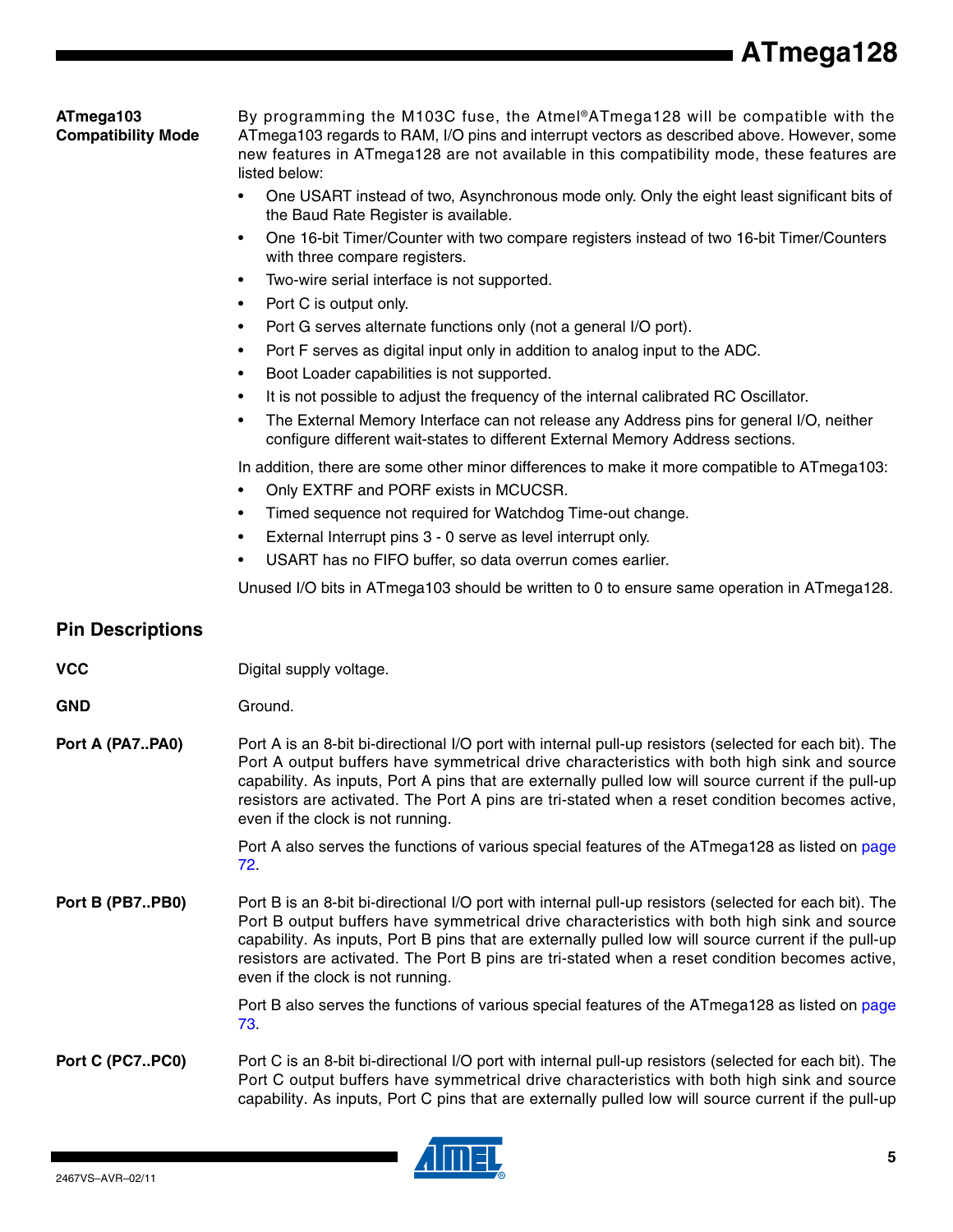

resistors are activated. The Port C pins are tri-stated when a reset condition becomes active, even if the clock is not running.

Port C also serves the functions of special features of the Atmel® AVR®ATmega128 as listed on page 76. In ATmega103 compatibility mode, Port C is output only, and the port C pins are not tristated when a reset condition becomes active.

- Note: The ATmega128 is by default shipped in ATmega103 compatibility mode. Thus, if the parts are not programmed before they are put on the PCB, PORTC will be output during first power up, and until the ATmega103 compatibility mode is disabled.
- **Port D (PD7..PD0)** Port D is an 8-bit bi-directional I/O port with internal pull-up resistors (selected for each bit). The Port D output buffers have symmetrical drive characteristics with both high sink and source capability. As inputs, Port D pins that are externally pulled low will source current if the pull-up resistors are activated. The Port D pins are tri-stated when a reset condition becomes active, even if the clock is not running.

Port D also serves the functions of various special features of the ATmega128 as listed on page 77.

**Port E (PE7..PE0)** Port E is an 8-bit bi-directional I/O port with internal pull-up resistors (selected for each bit). The Port E output buffers have symmetrical drive characteristics with both high sink and source capability. As inputs, Port E pins that are externally pulled low will source current if the pull-up resistors are activated. The Port E pins are tri-stated when a reset condition becomes active, even if the clock is not running.

> Port E also serves the functions of various special features of the ATmega128 as listed on page 80.

**Port F (PF7..PF0)** Port F serves as the analog inputs to the A/D Converter.

Port F also serves as an 8-bit bi-directional I/O port, if the A/D Converter is not used. Port pins can provide internal pull-up resistors (selected for each bit). The Port F output buffers have symmetrical drive characteristics with both high sink and source capability. As inputs, Port F pins that are externally pulled low will source current if the pull-up resistors are activated. The Port F pins are tri-stated when a reset condition becomes active, even if the clock is not running. If the JTAG interface is enabled, the pull-up resistors on pins PF7(TDI), PF5(TMS), and PF4(TCK) will be activated even if a Reset occurs.

The TDO pin is tri-stated unless TAP states that shift out data are entered.

Port F also serves the functions of the JTAG interface.

In ATmega103 compatibility mode, Port F is an input Port only.

**Port G (PG4..PG0)** Port G is a 5-bit bi-directional I/O port with internal pull-up resistors (selected for each bit). The Port G output buffers have symmetrical drive characteristics with both high sink and source capability. As inputs, Port G pins that are externally pulled low will source current if the pull-up resistors are activated. The Port G pins are tri-stated when a reset condition becomes active, even if the clock is not running.

Port G also serves the functions of various special features.

The port G pins are tri-stated when a reset condition becomes active, even if the clock is not running.

In ATmega103 compatibility mode, these pins only serves as strobes signals to the external memory as well as input to the 32kHz Oscillator, and the pins are initialized to  $PG0 = 1$ ,  $PG1 = 1$ , and PG2 = 0 asynchronously when a reset condition becomes active, even if the clock is not running. PG3 and PG4 are oscillator pins.

### **6 ATmega128**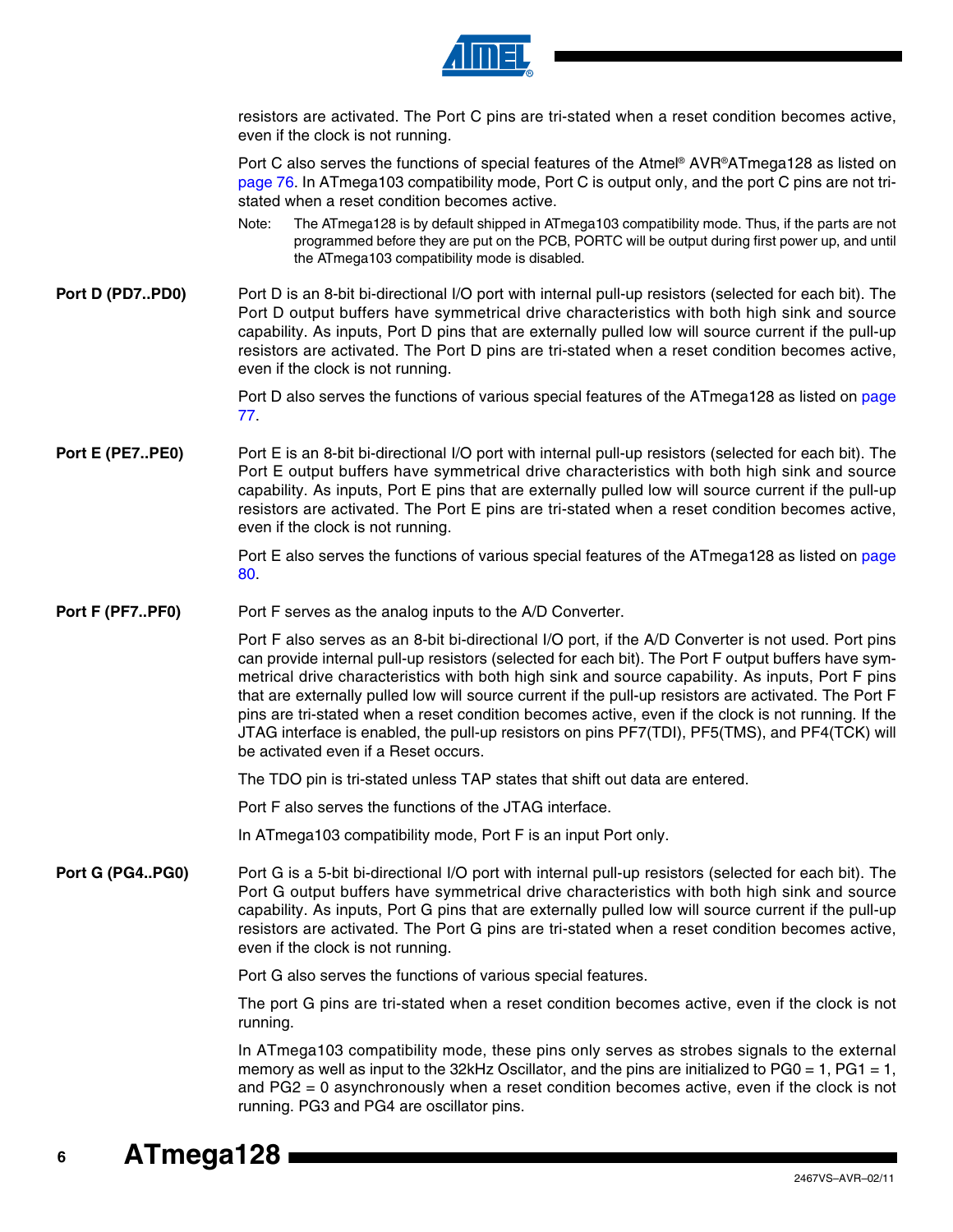| <b>RESET</b>      | Reset input. A low level on this pin for longer than the minimum pulse length will generate a<br>reset, even if the clock is not running. The minimum pulse length is given in Table 19 on page<br>50. Shorter pulses are not guaranteed to generate a reset. |
|-------------------|---------------------------------------------------------------------------------------------------------------------------------------------------------------------------------------------------------------------------------------------------------------|
| <b>XTAL1</b>      | Input to the inverting Oscillator amplifier and input to the internal clock operating circuit.                                                                                                                                                                |
| XTAL <sub>2</sub> | Output from the inverting Oscillator amplifier.                                                                                                                                                                                                               |
| <b>AVCC</b>       | AVCC is the supply voltage pin for Port F and the A/D Converter. It should be externally con-<br>nected to $V_{CC}$ , even if the ADC is not used. If the ADC is used, it should be connected to $V_{CC}$<br>through a low-pass filter.                       |
| <b>AREF</b>       | AREF is the analog reference pin for the A/D Converter.                                                                                                                                                                                                       |
| <b>PEN</b>        | PEN is a programming enable pin for the SPI Serial Programming mode, and is internally pulled<br>high. By holding this pin low during a Power-on Reset, the device will enter the SPI Serial Pro-                                                             |

gramming mode. PEN has no function during normal operation.



 $\blacksquare$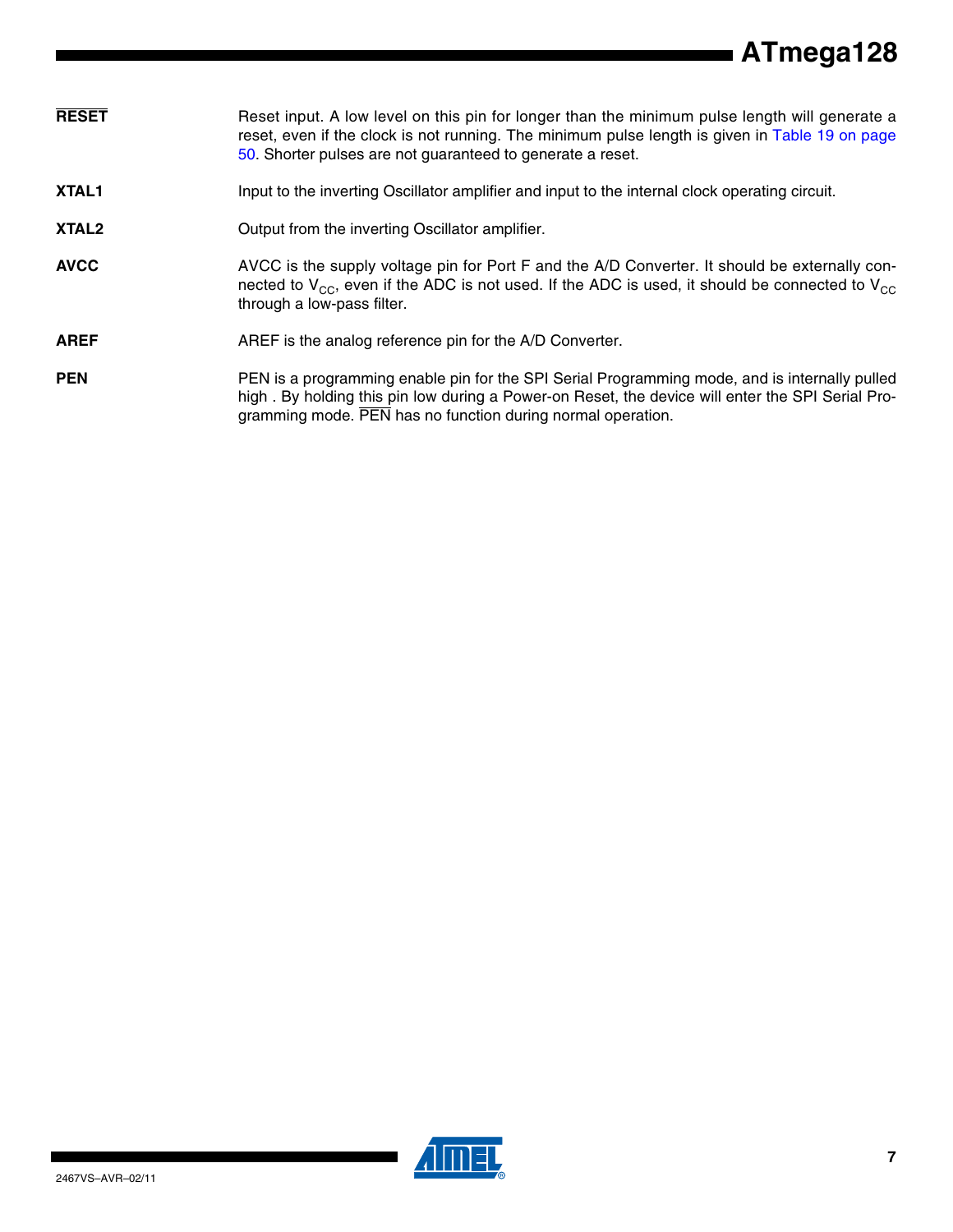

## **Resources** A comprehensive set of development tools, application notes, and datasheets are available for download on http://www.atmel.com/avr.

## <span id="page-7-1"></span><span id="page-7-0"></span>**Data Retention** Reliability Qualification results show that the projected data retention failure rate is much less than 1 PPM over 20 years at 85°C or 100 years at 25°C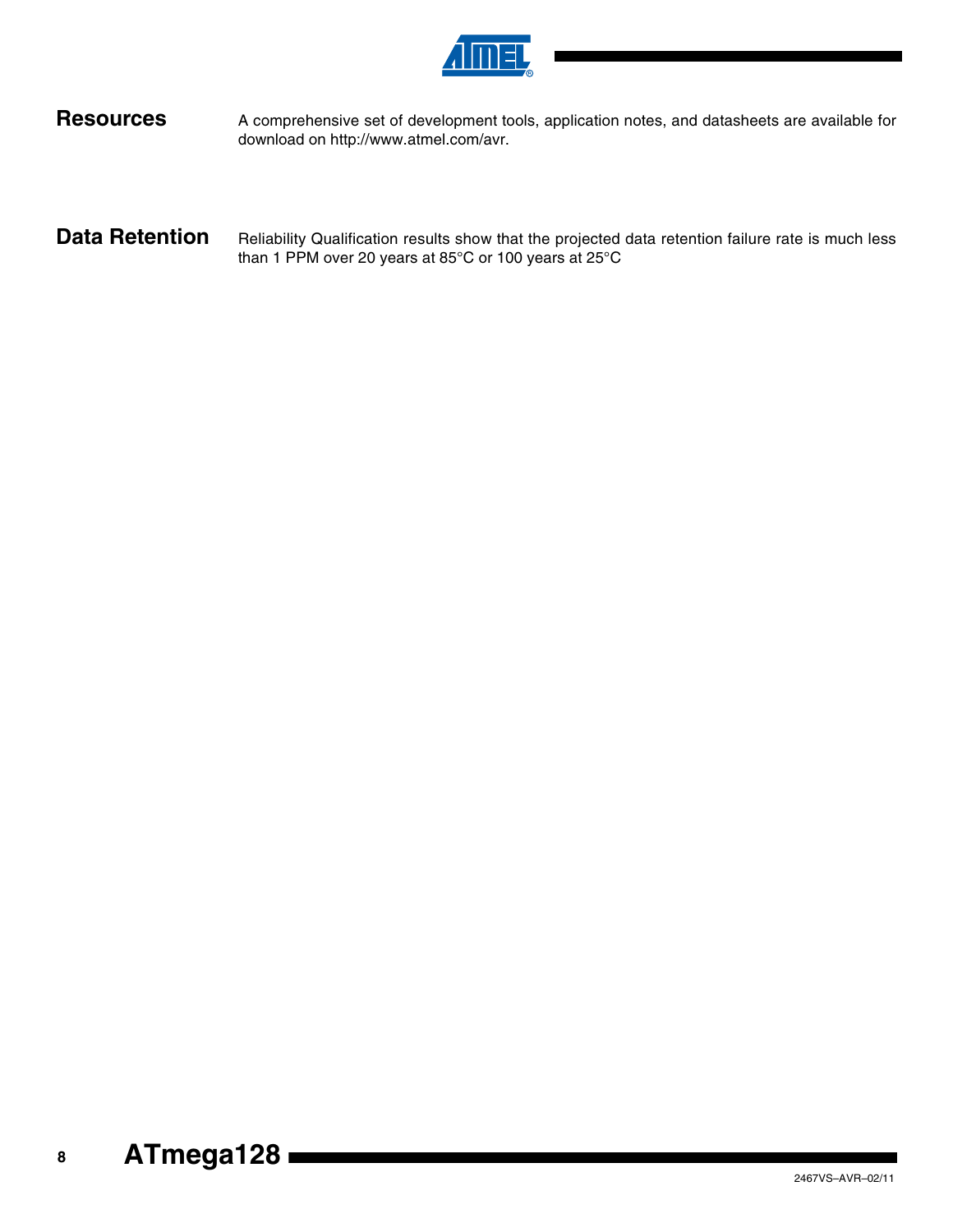# **Register Summary**

| <b>Address</b>   | Name                     | Bit 7                                                | Bit 6                                                                                                       | Bit 5                                                | Bit 4                                                | Bit 3                                  | Bit 2                                         | Bit 1                                         | Bit 0                                  | Page       |
|------------------|--------------------------|------------------------------------------------------|-------------------------------------------------------------------------------------------------------------|------------------------------------------------------|------------------------------------------------------|----------------------------------------|-----------------------------------------------|-----------------------------------------------|----------------------------------------|------------|
| (SFF)            | Reserved                 |                                                      | $\overline{\phantom{0}}$                                                                                    | $\overline{\phantom{a}}$                             | $\overline{\phantom{m}}$                             | $-$                                    | $\overline{\phantom{a}}$                      |                                               |                                        |            |
| $\ldots$         | Reserved                 | $\overline{\phantom{m}}$                             | $\overline{\phantom{m}}$                                                                                    | $\overline{\phantom{m}}$                             | $\overline{\phantom{a}}$                             | $\qquad \qquad -$                      | $\qquad \qquad -$                             | $\qquad \qquad -$                             | $\overline{\phantom{m}}$               |            |
| (\$9E)           | Reserved                 | $\overline{\phantom{a}}$                             | $\equiv$                                                                                                    | $\overline{\phantom{a}}$                             | $\overline{\phantom{a}}$                             | $\overline{\phantom{a}}$               | $\overline{\phantom{a}}$                      | $\overline{\phantom{a}}$                      | $\overline{\phantom{a}}$               |            |
| (\$9D)           | UCSR1C                   | $\overline{\phantom{a}}$                             | UMSEL1                                                                                                      | <b>UPM11</b>                                         | <b>UPM10</b>                                         | USBS1                                  | UCSZ11                                        | UCSZ10                                        | UCPOL1                                 | 190        |
| (\$9C)           | UDR1                     |                                                      |                                                                                                             |                                                      |                                                      | USART1 I/O Data Register               |                                               |                                               |                                        | 188        |
| (\$9B)           | UCSR1A                   | RXC1                                                 | TXC1                                                                                                        | UDRE1                                                | FE <sub>1</sub>                                      | DOR <sub>1</sub>                       | UPE1                                          | U2X1                                          | MPCM1                                  | 188        |
| (\$9A)<br>(\$99) | UCSR1B<br>UBRR1L         | RXCIE1                                               | <b>TXCIE1</b>                                                                                               | UDRIE1                                               | RXEN1                                                | TXEN1<br>USART1 Baud Rate Register Low | UCSZ12                                        | <b>RXB81</b>                                  | <b>TXB81</b>                           | 189<br>191 |
| (\$98)           | UBRR1H                   | $\equiv$                                             | $\qquad \qquad -$                                                                                           | $\equiv$                                             | $\overline{\phantom{a}}$                             |                                        |                                               | USART1 Baud Rate Register High                |                                        | 191        |
| (\$97)           | Reserved                 | $\equiv$                                             | $\equiv$                                                                                                    | $\equiv$                                             | $\equiv$                                             | $\equiv$                               |                                               |                                               | $\overline{\phantom{a}}$               |            |
| (\$96)           | Reserved                 | $\overline{\phantom{a}}$                             | $\overline{\phantom{a}}$                                                                                    | $\overline{\phantom{a}}$                             | $\overline{\phantom{a}}$                             | $\overline{\phantom{a}}$               | $\overline{\phantom{a}}$                      | $\overline{\phantom{a}}$                      | $\overline{\phantom{a}}$               |            |
| (\$95)           | <b>UCSR0C</b>            |                                                      | <b>UMSEL0</b>                                                                                               | UPM01                                                | UPM00                                                | USBS0                                  | UCSZ01                                        | UCSZ00                                        | <b>UCPOL0</b>                          | 190        |
| (\$94)           | Reserved                 | $-$                                                  | $\overline{\phantom{0}}$                                                                                    | $\overline{\phantom{a}}$                             | $\overline{\phantom{a}}$                             | $\overline{\phantom{a}}$               | $\overline{\phantom{a}}$                      | $\overline{\phantom{a}}$                      | $\overline{\phantom{a}}$               |            |
| (\$93)           | Reserved                 | $\overline{\phantom{m}}$                             | $\qquad \qquad -$                                                                                           | $\overline{\phantom{m}}$                             | $\overline{\phantom{a}}$                             | $\qquad \qquad -$                      | $\qquad \qquad -$                             | $\overline{\phantom{m}}$                      | $\overline{\phantom{m}}$               |            |
| (\$92)           | Reserved                 | $-$                                                  | $-$                                                                                                         | $\overline{\phantom{a}}$                             | $\overline{\phantom{m}}$                             | $\overline{\phantom{m}}$               | $\overline{\phantom{m}}$                      | $\overline{\phantom{a}}$                      | $\overline{\phantom{a}}$               |            |
| (\$91)           | Reserved                 | $\overline{\phantom{0}}$                             | $\overline{\phantom{a}}$                                                                                    | $\overline{\phantom{m}}$                             | $\overline{\phantom{a}}$                             | $\overline{\phantom{a}}$               |                                               |                                               | $\overline{\phantom{m}}$               |            |
| (\$90)<br>(\$8F) | <b>UBRR0H</b>            | $\overline{\phantom{a}}$                             | $\equiv$                                                                                                    | $\equiv$                                             | $\equiv$                                             |                                        |                                               | USART0 Baud Rate Register High                |                                        | 191        |
| (\$8E)           | Reserved<br>Reserved     | $\qquad \qquad -$                                    | $\overline{\phantom{a}}$<br>$\overline{\phantom{0}}$                                                        | $\overline{\phantom{a}}$<br>$\overline{\phantom{m}}$ | $\overline{\phantom{a}}$                             | $\qquad \qquad -$                      |                                               |                                               | $\qquad \qquad -$                      |            |
| (\$BD)           | Reserved                 | $\overline{\phantom{a}}$                             | $\overline{\phantom{a}}$                                                                                    | $\overline{\phantom{a}}$                             | $\overline{\phantom{m}}$                             | $\overline{\phantom{a}}$               | $\overline{\phantom{m}}$                      | $\overline{\phantom{a}}$                      | $\overline{\phantom{m}}$               |            |
| (\$BC)           | TCCR3C                   | FOC3A                                                | FOC3B                                                                                                       | FOC3C                                                | $\overline{\phantom{a}}$                             | $\overline{\phantom{a}}$               | $\overline{\phantom{a}}$                      | $\overline{\phantom{a}}$                      | $\overline{\phantom{m}}$               | 136        |
| (\$B)            | TCCR3A                   | COM3A1                                               | COM3A0                                                                                                      | COM3B1                                               | COM3B0                                               | COM3C1                                 | COM3C0                                        | WGM31                                         | WGM30                                  | 132        |
| (\$BA)           | TCCR3B                   | ICNC3                                                | ICES3                                                                                                       | $\overline{\phantom{a}}$                             | WGM33                                                | WGM32                                  | CS32                                          | CS31                                          | <b>CS30</b>                            | 135        |
| (\$89)           | TCNT3H                   |                                                      |                                                                                                             |                                                      | Timer/Counter3 - Counter Register High Byte          |                                        |                                               |                                               |                                        | 137        |
| (\$88)           | <b>TCNT3L</b>            |                                                      |                                                                                                             |                                                      | Timer/Counter3 - Counter Register Low Byte           |                                        |                                               |                                               |                                        | 137        |
| (\$87)           | OCR3AH                   |                                                      |                                                                                                             |                                                      | Timer/Counter3 - Output Compare Register A High Byte |                                        |                                               |                                               |                                        | 137        |
| (\$86)           | OCR3AL                   |                                                      |                                                                                                             |                                                      | Timer/Counter3 - Output Compare Register A Low Byte  |                                        |                                               |                                               |                                        | 137        |
| (\$85)           | OCR3BH                   |                                                      |                                                                                                             |                                                      | Timer/Counter3 - Output Compare Register B High Byte |                                        |                                               |                                               |                                        | 138        |
| (\$84)           | OCR3BL                   |                                                      | Timer/Counter3 - Output Compare Register B Low Byte                                                         |                                                      |                                                      |                                        |                                               |                                               |                                        | 138        |
| (\$83)           | OCR3CH                   |                                                      | Timer/Counter3 - Output Compare Register C High Byte<br>Timer/Counter3 - Output Compare Register C Low Byte |                                                      |                                                      |                                        |                                               |                                               |                                        | 138        |
| (\$82)<br>(\$81) | OCR3CL<br>ICR3H          |                                                      |                                                                                                             |                                                      | Timer/Counter3 - Input Capture Register High Byte    |                                        |                                               |                                               |                                        | 138<br>138 |
| (\$80)           | ICR3L                    |                                                      |                                                                                                             |                                                      | Timer/Counter3 - Input Capture Register Low Byte     |                                        |                                               |                                               |                                        | 138        |
| (\$7F)           | Reserved                 | $\overline{\phantom{a}}$                             | $\overline{\phantom{a}}$                                                                                    | $\overline{\phantom{a}}$                             | $\overline{\phantom{a}}$                             | $\equiv$                               | $\equiv$                                      | $\equiv$                                      | $\equiv$                               |            |
| (\$7E)           | Reserved                 | $\overline{\phantom{m}}$                             | $\overline{\phantom{a}}$                                                                                    | $\overline{\phantom{a}}$                             | $\equiv$                                             | $\overline{\phantom{a}}$               | $\overline{\phantom{a}}$                      | $\overline{\phantom{a}}$                      | $\overline{\phantom{a}}$               |            |
| (\$7D)           | <b>ETIMSK</b>            |                                                      | $\overline{\phantom{0}}$                                                                                    | TICIE3                                               | OCIE3A                                               | OCIE3B                                 | TOIE <sub>3</sub>                             | OCIE3C                                        | OCIE1C                                 | 139        |
| (\$7C)           | <b>ETIFR</b>             | $\overline{\phantom{a}}$                             | $\overline{\phantom{0}}$                                                                                    | ICF3                                                 | OCF3A                                                | OCF3B                                  | TOV <sub>3</sub>                              | OCF3C                                         | OCF1C                                  | 140        |
| (\$7B)           | Reserved                 | $\overline{\phantom{m}}$                             | $\overline{\phantom{a}}$                                                                                    | $\overline{\phantom{m}}$                             | $\overline{\phantom{m}}$                             | $\overline{\phantom{m}}$               | $\overline{\phantom{m}}$                      | $\overline{\phantom{a}}$                      | $\overline{\phantom{m}}$               |            |
| (\$7A)           | TCCR1C                   | FOC1A                                                | FOC1B                                                                                                       | FOC <sub>1</sub> C                                   | $\equiv$                                             | $\equiv$                               | $\equiv$                                      | $\equiv$                                      | $\overline{\phantom{a}}$               | 136        |
| (\$79)           | OCR1CH                   |                                                      |                                                                                                             |                                                      | Timer/Counter1 - Output Compare Register C High Byte |                                        |                                               |                                               |                                        | 137        |
| (\$78)<br>(\$77) | OCR1CL                   |                                                      |                                                                                                             |                                                      | Timer/Counter1 - Output Compare Register C Low Byte  |                                        |                                               |                                               |                                        | 137        |
| (\$76)           | Reserved<br>Reserved     | $\overline{\phantom{a}}$<br>$\overline{\phantom{0}}$ | $\qquad \qquad -$<br>$\overline{\phantom{0}}$                                                               | $\overline{\phantom{a}}$<br>$\overline{\phantom{m}}$ | $\overline{\phantom{a}}$                             | $\equiv$                               | $\overline{\phantom{a}}$                      | $\overline{\phantom{a}}$<br>$\qquad \qquad -$ | $\qquad \qquad -$<br>$\qquad \qquad -$ |            |
| (\$75)           | Reserved                 | $\overline{\phantom{a}}$                             | $\qquad \qquad -$                                                                                           | $\overline{\phantom{a}}$                             | $\overline{\phantom{a}}$                             | $\overline{\phantom{a}}$               | $\overline{\phantom{a}}$                      | $\overline{\phantom{m}}$                      | $\overline{\phantom{a}}$               |            |
| (\$74)           | <b>TWCR</b>              | <b>TWINT</b>                                         | <b>TWEA</b>                                                                                                 | <b>TWSTA</b>                                         | <b>TWSTO</b>                                         | <b>TWWC</b>                            | <b>TWEN</b>                                   | $\sim$                                        | <b>TWIE</b>                            | 205        |
| (\$73)           | TWDR                     |                                                      |                                                                                                             |                                                      | Two-wire Serial Interface Data Register              |                                        |                                               |                                               |                                        | 207        |
| (\$72)           | TWAR                     | TWA6                                                 | TWA5                                                                                                        | TWA4                                                 | TWA3                                                 | TWA2                                   | TWA1                                          | TWA0                                          | <b>TWGCE</b>                           | 207        |
| (\$71)           | <b>TWSR</b>              | TWS7                                                 | TWS6                                                                                                        | TWS5                                                 | TWS4                                                 | TWS3                                   |                                               | TWPS1                                         | TWPS0                                  | 206        |
| (\$70)           | <b>TWBR</b>              |                                                      |                                                                                                             |                                                      | Two-wire Serial Interface Bit Rate Register          |                                        |                                               |                                               |                                        | 205        |
| (\$6F)           | OSCCAL                   |                                                      |                                                                                                             |                                                      |                                                      | <b>Oscillator Calibration Register</b> |                                               |                                               |                                        | 41         |
| (\$6E)           | Reserved                 | $ \,$                                                | $-$                                                                                                         | $\overline{\phantom{a}}$                             | $\sim$                                               | $\equiv$                               | $\overline{\phantom{a}}$                      | $\overline{\phantom{a}}$                      | $-$                                    |            |
| (\$6D)           | <b>XMCRA</b>             | $\overline{\phantom{a}}$                             | SRL <sub>2</sub>                                                                                            | SRL1                                                 | SRL <sub>0</sub>                                     | SRW01                                  | SRW00                                         | SRW11                                         |                                        | 30         |
| (\$6C)<br>(\$6B) | <b>XMCRB</b>             | <b>XMBK</b>                                          | $\equiv$                                                                                                    | $\overline{\phantom{a}}$                             | $\overline{\phantom{a}}$<br>$\overline{\phantom{a}}$ | $\overline{\phantom{a}}$               | XMM <sub>2</sub>                              | XMM1                                          | XMM0                                   | 32         |
| (\$6A)           | Reserved<br><b>EICRA</b> | $\overline{\phantom{a}}$<br>ISC31                    | $\overline{\phantom{a}}$<br>ISC30                                                                           | $\overline{\phantom{a}}$<br>ISC <sub>21</sub>        | <b>ISC20</b>                                         | $\overline{\phantom{a}}$<br>ISC11      | $\overline{\phantom{a}}$<br>ISC <sub>10</sub> | $\overline{\phantom{a}}$<br>ISC01             | $\overline{\phantom{a}}$<br>ISC00      | 89         |
| (\$69)           | Reserved                 | $\equiv$                                             | $\overline{\phantom{a}}$                                                                                    | $\overline{\phantom{a}}$                             | $\overline{\phantom{a}}$                             | $\overline{\phantom{a}}$               | $\overline{\phantom{a}}$                      | $\overline{\phantom{a}}$                      | $\equiv$                               |            |
| (\$68)           | <b>SPMCSR</b>            | <b>SPMIE</b>                                         | <b>RWWSB</b>                                                                                                | $\overline{\phantom{m}}$                             | <b>RWWSRE</b>                                        | <b>BLBSET</b>                          | <b>PGWRT</b>                                  | <b>PGERS</b>                                  | <b>SPMEN</b>                           | 277        |
| (\$67)           | Reserved                 | $\overline{\phantom{a}}$                             | $\equiv$                                                                                                    | $\overline{\phantom{a}}$                             | $\equiv$                                             | $\equiv$                               | $\equiv$                                      | $\equiv$                                      | $\equiv$                               |            |
| (\$66)           | Reserved                 | $\overline{\phantom{m}}$                             | $\overline{\phantom{m}}$                                                                                    | $\overline{\phantom{m}}$                             | $\overline{\phantom{a}}$                             | $\overline{\phantom{m}}$               | $\overline{\phantom{m}}$                      | $\overline{\phantom{m}}$                      | $\overline{\phantom{m}}$               |            |
| (\$65)           | <b>PORTG</b>             |                                                      | $\overline{\phantom{0}}$                                                                                    |                                                      | PORTG4                                               | PORTG3                                 | PORTG2                                        | PORTG1                                        | PORTG0                                 | 88         |
| (\$64)           | <b>DDRG</b>              | $ \,$                                                | $\overline{\phantom{0}}$                                                                                    | $\overline{\phantom{a}}$                             | DDG4                                                 | DDG3                                   | DDG <sub>2</sub>                              | DDG1                                          | DDG <sub>0</sub>                       | 88         |
| (\$63)           | <b>PING</b>              | $-$                                                  | $-$                                                                                                         | $\overline{\phantom{m}}$                             | PING4                                                | PING3                                  | PING <sub>2</sub>                             | PING1                                         | PING0                                  | 88         |
| (\$62)           | <b>PORTF</b>             | PORTF7                                               | PORTF6                                                                                                      | PORTF5                                               | PORTF4                                               | PORTF3                                 | PORTF2                                        | PORTF1                                        | PORTF0                                 | 87         |



▊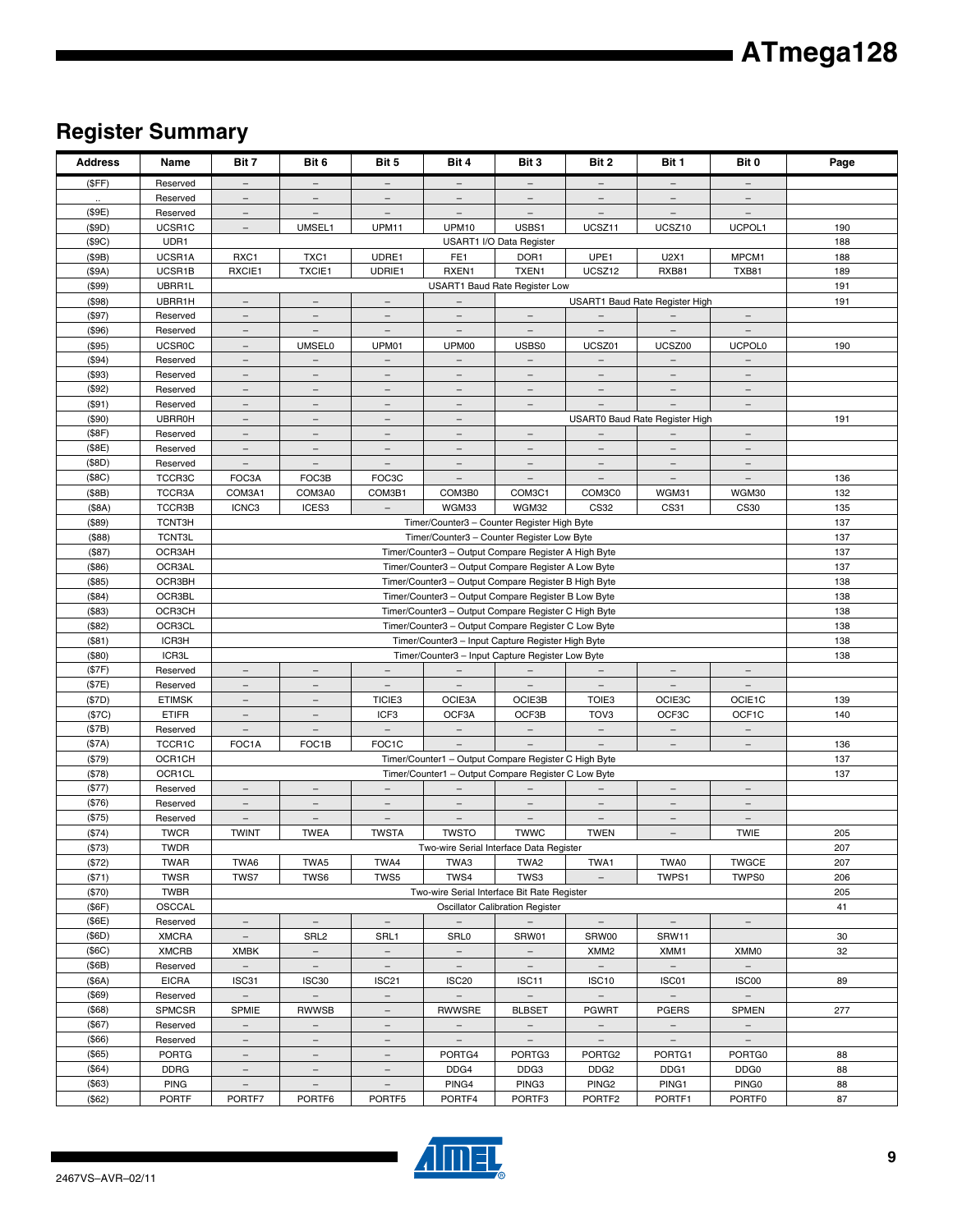

# **Register Summary (Continued)**

| <b>DDRF</b><br>(\$61)<br>DDF7<br>DDF <sub>6</sub><br>DDF <sub>5</sub><br>DDF4<br>DDF3<br>DDF <sub>2</sub><br>DDF1<br>DDF <sub>0</sub><br>88<br>(\$60)<br>Reserved<br>$\overline{\phantom{0}}$<br>$\overline{\phantom{a}}$<br>$\equiv$<br>$\overline{\phantom{0}}$<br>$\equiv$<br>T<br>V<br>С<br>\$3F (\$5F)<br><b>SREG</b><br>н<br>S<br>N<br>z<br>10<br>п<br>\$3E (\$5E)<br><b>SPH</b><br>SP15<br><b>SP14</b><br>SP <sub>13</sub><br><b>SP12</b><br><b>SP11</b><br>SP10<br>SP <sub>9</sub><br>SP <sub>8</sub><br>13<br>SP7<br>SP <sub>5</sub><br>SP <sub>0</sub><br>13<br>\$3D (\$5D)<br>SPL<br>SP <sub>6</sub><br>SP <sub>4</sub><br>SP <sub>3</sub><br>SP <sub>2</sub><br>SP <sub>1</sub><br>\$3C (\$5C)<br><b>XDIV</b><br><b>XDIVEN</b><br>XDIV6<br>XDIV5<br>XDIV4<br>XDIV3<br>XDIV <sub>2</sub><br>XDIV1<br>XDIV0<br>36<br>\$3B (\$5B)<br>RAMPZ<br>$\overline{\phantom{a}}$<br>$\overline{\phantom{m}}$<br>RAMPZ0<br>13<br>\$3A (\$5A)<br><b>EICRB</b><br>ISC71<br>ISC70<br>ISC61<br><b>ISC60</b><br>ISC51<br><b>ISC50</b><br>ISC41<br>ISC40<br>90<br>\$39 (\$59)<br><b>EIMSK</b><br>INT7<br>INT6<br>INT5<br>INT4<br>INT <sub>3</sub><br>INT <sub>2</sub><br>INT <sub>1</sub><br><b>INTO</b><br>91<br>91<br>\$38 (\$58)<br><b>EIFR</b><br>INTF7<br>INTF6<br>INTF5<br>INTF4<br>INTF3<br><b>INTF</b><br>INTF1<br><b>INTFO</b><br>\$37 (\$57)<br><b>TIMSK</b><br>OCIE <sub>2</sub><br>TOIE <sub>2</sub><br>TICIE1<br>OCIE1A<br>OCIE1B<br><b>TOIE0</b><br>108, 138, 158<br>TOIE1<br><b>OCIE0</b><br><b>TIFR</b><br>TOV <sub>0</sub><br>\$36 (\$56)<br>OCF <sub>2</sub><br>TOV <sub>2</sub><br>ICF1<br>OCF1A<br>OCF1B<br>TOV <sub>1</sub><br>OCF <sub>0</sub><br>108, 140, 159<br>\$35 (\$55)<br><b>MCUCR</b><br><b>SRE</b><br>SRW10<br><b>SE</b><br>SM <sub>1</sub><br>SM <sub>0</sub><br>SM <sub>2</sub><br><b>IVSEL</b><br><b>IVCE</b><br>30, 44, 63<br><b>PORF</b><br>\$34 (\$54)<br><b>MCUCSR</b><br><b>JTD</b><br><b>JTRF</b><br><b>WDRF</b><br><b>BORF</b><br><b>EXTRF</b><br>53, 254<br>\$33 (\$53)<br>TCCR <sub>0</sub><br>FOC <sub>0</sub><br>WGM00<br>COM01<br>COM00<br>WGM01<br><b>CS02</b><br><b>CS01</b><br>CS <sub>00</sub><br>103<br>\$32 (\$52)<br><b>TCNT0</b><br>Timer/Counter0 (8 Bit)<br>105<br>\$31 (\$51)<br>OCR <sub>0</sub><br>105<br>Timer/Counter0 Output Compare Register<br>\$30 (\$50)<br><b>ASSR</b><br>AS <sub>0</sub><br><b>TCN0UB</b><br><b>OCR0UB</b><br><b>TCR0UB</b><br>$\overline{\phantom{a}}$<br>106<br>$\equiv$<br>\$2F (\$4F)<br>TCCR1A<br>COM1A1<br>COM1A0<br>COM1B1<br>COM1B0<br>COM1C1<br>COM1C0<br>WGM11<br>WGM10<br>132<br>\$2E (\$4E)<br>TCCR1B<br>ICNC1<br>ICES1<br>WGM13<br>WGM12<br>CS12<br><b>CS11</b><br><b>CS10</b><br>135<br>\$2D (\$4D)<br>TCNT1H<br>Timer/Counter1 - Counter Register High Byte<br>137<br>\$2C (\$4C)<br><b>TCNT1L</b><br>Timer/Counter1 - Counter Register Low Byte<br>137<br>\$2B (\$4B)<br>137<br>OCR1AH<br>Timer/Counter1 - Output Compare Register A High Byte<br>137<br>\$2A (\$4A)<br>OCR1AL<br>Timer/Counter1 - Output Compare Register A Low Byte<br>\$29 (\$49)<br>OCR1BH<br>Timer/Counter1 - Output Compare Register B High Byte<br>137<br>\$28 (\$48)<br>OCR1BL<br>Timer/Counter1 - Output Compare Register B Low Byte<br>137<br>\$27 (\$47)<br>ICR1H<br>Timer/Counter1 - Input Capture Register High Byte<br>138<br>\$26 (\$46)<br>138<br>ICR1L<br>Timer/Counter1 - Input Capture Register Low Byte<br>\$25 (\$45)<br>TCCR <sub>2</sub><br>FOC <sub>2</sub><br>WGM20<br>COM21<br>COM20<br>WGM21<br><b>CS22</b><br>CS21<br><b>CS20</b><br>156<br>\$24 (\$44)<br>TCNT <sub>2</sub><br>Timer/Counter2 (8 Bit)<br>158<br>\$23 (\$43)<br>OCR <sub>2</sub><br>Timer/Counter2 Output Compare Register<br>158<br>\$22 (\$42)<br><b>OCDR</b><br>IDRD/OCDR7<br>OCDR6<br>OCDR5<br>OCDR4<br>OCDR <sub>2</sub><br>OCDR1<br>OCDR <sub>0</sub><br>251<br>OCDR3<br>55<br>\$21 (\$41)<br><b>WDTCR</b><br><b>WDCE</b><br><b>WDE</b><br>WDP2<br>WDP1<br>WDP0<br>$\equiv$<br>$\overline{\phantom{a}}$<br>\$20 (\$40)<br><b>SFIOR</b><br><b>TSM</b><br><b>ACME</b><br><b>PUD</b><br>PSR <sub>0</sub><br><b>PSR321</b><br>72, 109, 144, 227<br>$\overline{\phantom{a}}$<br>$\overline{\phantom{m}}$<br>$\overline{\phantom{a}}$<br>\$1F (\$3F)<br>20<br>EEARH<br>$\overline{\phantom{a}}$<br>$\overline{\phantom{a}}$<br><b>EEPROM Address Register High</b><br>$\equiv$<br>20<br>\$1E (\$3E)<br>EEARL<br>EEPROM Address Register Low Byte<br>\$1D (\$3D)<br>EEDR<br><b>EEPROM Data Register</b><br>21<br>21<br>\$1C (\$3C)<br><b>EECR</b><br>EERIE<br><b>EEMWE</b><br>EERE<br>EEWE<br>\$1B (\$3B)<br><b>PORTA</b><br>PORTA7<br>PORTA6<br>PORTA5<br>PORTA4<br>PORTA3<br>PORTA2<br>PORTA1<br>PORTA0<br>86<br>\$1A (\$3A)<br><b>DDRA</b><br>DDA7<br>DDA6<br>DDA5<br>DDA3<br>DDA <sub>2</sub><br>DDA1<br>DDA0<br>86<br>DDA4<br>86<br>\$19 (\$39)<br><b>PINA</b><br>PINA7<br>PINA6<br>PINA <sub>5</sub><br>PINA4<br>PINA3<br>PINA <sub>2</sub><br>PINA1<br>PINA0<br>\$18 (\$38)<br><b>PORTB</b><br>PORTB7<br>PORTB6<br>PORTB5<br>PORTB4<br>PORTB3<br>PORTB <sub>2</sub><br>PORTB1<br>PORTB0<br>86<br>\$17 (\$37)<br><b>DDRB</b><br>DDB7<br>DDB6<br>DDB <sub>5</sub><br>DDB4<br>DDB3<br>DDB <sub>2</sub><br>DDB1<br>DDB <sub>0</sub><br>86<br>\$16 (\$36)<br><b>PINB</b><br>PINB7<br>PINB <sub>6</sub><br>PINB <sub>5</sub><br>PINB4<br>PINB <sub>3</sub><br>PINB <sub>2</sub><br>PINB1<br>PINB <sub>0</sub><br>86<br>\$15 (\$35)<br><b>PORTC</b><br>PORTC7<br>PORTC6<br>PORTC5<br>PORTC4<br>PORTC3<br>PORTC <sub>2</sub><br>PORTC1<br>PORTC0<br>86<br><b>DDRC</b><br>DDC7<br>DDC4<br>DDC <sub>2</sub><br>DDC0<br>\$14(\$34)<br>DDC6<br>DDC5<br>DDC3<br>DDC1<br>86<br>\$13 (\$33)<br><b>PINC</b><br>PINC7<br>PINC6<br>PINC5<br>PINC4<br>PINC <sub>3</sub><br>PINC <sub>2</sub><br>PINC1<br><b>PINC0</b><br>87<br><b>PORTD</b><br>PORTD7<br>PORTD6<br>PORTD5<br>PORTD4<br>PORTD3<br>PORTD <sub>2</sub><br>PORTD1<br>PORTD0<br>87<br>\$12 (\$32)<br>\$11(\$31)<br><b>DDRD</b><br>DDD7<br>DDD6<br>DDD <sub>5</sub><br>DDD4<br>DDD3<br>DDD <sub>2</sub><br>DDD1<br>DDD <sub>0</sub><br>87<br>87<br>\$10 (\$30)<br><b>PIND</b><br>PIND7<br>PIND <sub>6</sub><br>PIND <sub>5</sub><br>PIND4<br>PIND <sub>3</sub><br>PIND <sub>2</sub><br>PIND1<br>PIND <sub>0</sub><br>\$0F (\$2F)<br><b>SPDR</b><br>SPI Data Register<br>168<br>\$0E (\$2E)<br><b>SPSR</b><br><b>SPIF</b><br><b>WCOL</b><br>SPI <sub>2X</sub><br>168<br>$\overline{\phantom{a}}$<br>$\overline{\phantom{m}}$<br>$\overline{\phantom{m}}$<br>CPOL<br>166<br>\$0D (\$2D)<br><b>SPCR</b><br>SPIE<br><b>SPE</b><br><b>DORD</b><br><b>MSTR</b><br><b>CPHA</b><br>SPR <sub>1</sub><br>SPR <sub>0</sub><br>\$0C (\$2C)<br>UDR0<br>USART0 I/O Data Register<br>188<br>\$0B (\$2B)<br><b>UCSR0A</b><br>RXC0<br>TXC0<br>UDRE0<br>FE0<br>DOR <sub>0</sub><br>UPE <sub>0</sub><br>U2X0<br>MPCM <sub>0</sub><br>188<br>\$0A (\$2A)<br><b>UCSR0B</b><br><b>RXCIE0</b><br><b>TXCIE0</b><br><b>UDRIE0</b><br>RXEN0<br><b>TXEN0</b><br>UCSZ02<br><b>RXB80</b><br><b>TXB80</b><br>189<br>\$09 (\$29)<br><b>UBRR0L</b><br>USART0 Baud Rate Register Low<br>191<br>\$08 (\$28)<br><b>ACSR</b><br><b>ACD</b><br><b>ACBG</b><br>ACO<br><b>ACIE</b><br><b>ACIC</b><br>ACIS0<br>227<br>ACI<br>ACIS1<br>\$07 (\$27)<br>REFS1<br>REFS0<br><b>ADLAR</b><br>MUX4<br>MUX3<br>MUX <sub>2</sub><br>MUX0<br>242<br><b>ADMUX</b><br>MUX1<br><b>ADEN</b><br>ADSC<br>ADIF<br>ADIE<br>244<br>\$06 (\$26)<br><b>ADCSRA</b><br><b>ADFR</b><br>ADPS2<br>ADPS1<br>ADPS0<br>\$05(\$25)<br><b>ADCH</b><br>ADC Data Register High Byte<br>245<br>\$04 (\$24)<br><b>ADCL</b><br>245<br>ADC Data Register Low Byte<br>\$03(\$23)<br><b>PORTE</b><br>PORTE7<br>PORTE6<br>PORTE5<br>PORTE4<br>PORTE3<br>PORTE2<br>PORTE1<br>PORTE0<br>87<br>\$02 (\$22)<br><b>DDRE</b><br>DDE7<br>DDE6<br>DDE5<br>DDE4<br>DDE3<br>DDE <sub>2</sub><br>DDE1<br>DDE0<br>87 | Address | Name | Bit 7 | Bit 6 | Bit 5 | Bit 4 | Bit 3 | Bit 2 | Bit 1 | Bit 0 | Page |
|--------------------------------------------------------------------------------------------------------------------------------------------------------------------------------------------------------------------------------------------------------------------------------------------------------------------------------------------------------------------------------------------------------------------------------------------------------------------------------------------------------------------------------------------------------------------------------------------------------------------------------------------------------------------------------------------------------------------------------------------------------------------------------------------------------------------------------------------------------------------------------------------------------------------------------------------------------------------------------------------------------------------------------------------------------------------------------------------------------------------------------------------------------------------------------------------------------------------------------------------------------------------------------------------------------------------------------------------------------------------------------------------------------------------------------------------------------------------------------------------------------------------------------------------------------------------------------------------------------------------------------------------------------------------------------------------------------------------------------------------------------------------------------------------------------------------------------------------------------------------------------------------------------------------------------------------------------------------------------------------------------------------------------------------------------------------------------------------------------------------------------------------------------------------------------------------------------------------------------------------------------------------------------------------------------------------------------------------------------------------------------------------------------------------------------------------------------------------------------------------------------------------------------------------------------------------------------------------------------------------------------------------------------------------------------------------------------------------------------------------------------------------------------------------------------------------------------------------------------------------------------------------------------------------------------------------------------------------------------------------------------------------------------------------------------------------------------------------------------------------------------------------------------------------------------------------------------------------------------------------------------------------------------------------------------------------------------------------------------------------------------------------------------------------------------------------------------------------------------------------------------------------------------------------------------------------------------------------------------------------------------------------------------------------------------------------------------------------------------------------------------------------------------------------------------------------------------------------------------------------------------------------------------------------------------------------------------------------------------------------------------------------------------------------------------------------------------------------------------------------------------------------------------------------------------------------------------------------------------------------------------------------------------------------------------------------------------------------------------------------------------------------------------------------------------------------------------------------------------------------------------------------------------------------------------------------------------------------------------------------------------------------------------------------------------------------------------------------------------------------------------------------------------------------------------------------------------------------------------------------------------------------------------------------------------------------------------------------------------------------------------------------------------------------------------------------------------------------------------------------------------------------------------------------------------------------------------------------------------------------------------------------------------------------------------------------------------------------------------------------------------------------------------------------------------------------------------------------------------------------------------------------------------------------------------------------------------------------------------------------------------------------------------------------------------------------------------------------------------------------------------------------------------------------------------------------------------------------------------------------------------------------------------------------------------------------------------------------------------------------------------------------------------------------------------------------------------------------------------------------------------------------------------------------------------------------------------------------------------------------------------------------------------------------------------------------------------------------------------------------------------------------------------------------------------------------------------------------------------------------------------------------------------------------------------------------------------------------------------------------------------------------------------------------------------------------------------------------------------------------------------------------------------------------------------------------------------------------------------------------------------------------------------------------------------------------------------------------------------------------------------------------------------------------------------------------------------------------------------------------------------------------------------------------------------------------------------------------------------------------------------------------------------------------------------------------------------------------------------------------------------------------------------------------------------------------------------------------------------------------------------------------------------------------------------------------------------------------------------------------------------------------------------------------------------------------------------------------------------------------------------------------------------------------------------------------------------|---------|------|-------|-------|-------|-------|-------|-------|-------|-------|------|
|                                                                                                                                                                                                                                                                                                                                                                                                                                                                                                                                                                                                                                                                                                                                                                                                                                                                                                                                                                                                                                                                                                                                                                                                                                                                                                                                                                                                                                                                                                                                                                                                                                                                                                                                                                                                                                                                                                                                                                                                                                                                                                                                                                                                                                                                                                                                                                                                                                                                                                                                                                                                                                                                                                                                                                                                                                                                                                                                                                                                                                                                                                                                                                                                                                                                                                                                                                                                                                                                                                                                                                                                                                                                                                                                                                                                                                                                                                                                                                                                                                                                                                                                                                                                                                                                                                                                                                                                                                                                                                                                                                                                                                                                                                                                                                                                                                                                                                                                                                                                                                                                                                                                                                                                                                                                                                                                                                                                                                                                                                                                                                                                                                                                                                                                                                                                                                                                                                                                                                                                                                                                                                                                                                                                                                                                                                                                                                                                                                                                                                                                                                                                                                                                                                                                                                                                                                                                                                                                                                                                                                                                                                                                                                                                                                                                                                                                                                                                                                                                                                                                                                                                                                                                                                                                                                                                                                |         |      |       |       |       |       |       |       |       |       |      |
|                                                                                                                                                                                                                                                                                                                                                                                                                                                                                                                                                                                                                                                                                                                                                                                                                                                                                                                                                                                                                                                                                                                                                                                                                                                                                                                                                                                                                                                                                                                                                                                                                                                                                                                                                                                                                                                                                                                                                                                                                                                                                                                                                                                                                                                                                                                                                                                                                                                                                                                                                                                                                                                                                                                                                                                                                                                                                                                                                                                                                                                                                                                                                                                                                                                                                                                                                                                                                                                                                                                                                                                                                                                                                                                                                                                                                                                                                                                                                                                                                                                                                                                                                                                                                                                                                                                                                                                                                                                                                                                                                                                                                                                                                                                                                                                                                                                                                                                                                                                                                                                                                                                                                                                                                                                                                                                                                                                                                                                                                                                                                                                                                                                                                                                                                                                                                                                                                                                                                                                                                                                                                                                                                                                                                                                                                                                                                                                                                                                                                                                                                                                                                                                                                                                                                                                                                                                                                                                                                                                                                                                                                                                                                                                                                                                                                                                                                                                                                                                                                                                                                                                                                                                                                                                                                                                                                                |         |      |       |       |       |       |       |       |       |       |      |
|                                                                                                                                                                                                                                                                                                                                                                                                                                                                                                                                                                                                                                                                                                                                                                                                                                                                                                                                                                                                                                                                                                                                                                                                                                                                                                                                                                                                                                                                                                                                                                                                                                                                                                                                                                                                                                                                                                                                                                                                                                                                                                                                                                                                                                                                                                                                                                                                                                                                                                                                                                                                                                                                                                                                                                                                                                                                                                                                                                                                                                                                                                                                                                                                                                                                                                                                                                                                                                                                                                                                                                                                                                                                                                                                                                                                                                                                                                                                                                                                                                                                                                                                                                                                                                                                                                                                                                                                                                                                                                                                                                                                                                                                                                                                                                                                                                                                                                                                                                                                                                                                                                                                                                                                                                                                                                                                                                                                                                                                                                                                                                                                                                                                                                                                                                                                                                                                                                                                                                                                                                                                                                                                                                                                                                                                                                                                                                                                                                                                                                                                                                                                                                                                                                                                                                                                                                                                                                                                                                                                                                                                                                                                                                                                                                                                                                                                                                                                                                                                                                                                                                                                                                                                                                                                                                                                                                |         |      |       |       |       |       |       |       |       |       |      |
|                                                                                                                                                                                                                                                                                                                                                                                                                                                                                                                                                                                                                                                                                                                                                                                                                                                                                                                                                                                                                                                                                                                                                                                                                                                                                                                                                                                                                                                                                                                                                                                                                                                                                                                                                                                                                                                                                                                                                                                                                                                                                                                                                                                                                                                                                                                                                                                                                                                                                                                                                                                                                                                                                                                                                                                                                                                                                                                                                                                                                                                                                                                                                                                                                                                                                                                                                                                                                                                                                                                                                                                                                                                                                                                                                                                                                                                                                                                                                                                                                                                                                                                                                                                                                                                                                                                                                                                                                                                                                                                                                                                                                                                                                                                                                                                                                                                                                                                                                                                                                                                                                                                                                                                                                                                                                                                                                                                                                                                                                                                                                                                                                                                                                                                                                                                                                                                                                                                                                                                                                                                                                                                                                                                                                                                                                                                                                                                                                                                                                                                                                                                                                                                                                                                                                                                                                                                                                                                                                                                                                                                                                                                                                                                                                                                                                                                                                                                                                                                                                                                                                                                                                                                                                                                                                                                                                                |         |      |       |       |       |       |       |       |       |       |      |
|                                                                                                                                                                                                                                                                                                                                                                                                                                                                                                                                                                                                                                                                                                                                                                                                                                                                                                                                                                                                                                                                                                                                                                                                                                                                                                                                                                                                                                                                                                                                                                                                                                                                                                                                                                                                                                                                                                                                                                                                                                                                                                                                                                                                                                                                                                                                                                                                                                                                                                                                                                                                                                                                                                                                                                                                                                                                                                                                                                                                                                                                                                                                                                                                                                                                                                                                                                                                                                                                                                                                                                                                                                                                                                                                                                                                                                                                                                                                                                                                                                                                                                                                                                                                                                                                                                                                                                                                                                                                                                                                                                                                                                                                                                                                                                                                                                                                                                                                                                                                                                                                                                                                                                                                                                                                                                                                                                                                                                                                                                                                                                                                                                                                                                                                                                                                                                                                                                                                                                                                                                                                                                                                                                                                                                                                                                                                                                                                                                                                                                                                                                                                                                                                                                                                                                                                                                                                                                                                                                                                                                                                                                                                                                                                                                                                                                                                                                                                                                                                                                                                                                                                                                                                                                                                                                                                                                |         |      |       |       |       |       |       |       |       |       |      |
|                                                                                                                                                                                                                                                                                                                                                                                                                                                                                                                                                                                                                                                                                                                                                                                                                                                                                                                                                                                                                                                                                                                                                                                                                                                                                                                                                                                                                                                                                                                                                                                                                                                                                                                                                                                                                                                                                                                                                                                                                                                                                                                                                                                                                                                                                                                                                                                                                                                                                                                                                                                                                                                                                                                                                                                                                                                                                                                                                                                                                                                                                                                                                                                                                                                                                                                                                                                                                                                                                                                                                                                                                                                                                                                                                                                                                                                                                                                                                                                                                                                                                                                                                                                                                                                                                                                                                                                                                                                                                                                                                                                                                                                                                                                                                                                                                                                                                                                                                                                                                                                                                                                                                                                                                                                                                                                                                                                                                                                                                                                                                                                                                                                                                                                                                                                                                                                                                                                                                                                                                                                                                                                                                                                                                                                                                                                                                                                                                                                                                                                                                                                                                                                                                                                                                                                                                                                                                                                                                                                                                                                                                                                                                                                                                                                                                                                                                                                                                                                                                                                                                                                                                                                                                                                                                                                                                                |         |      |       |       |       |       |       |       |       |       |      |
|                                                                                                                                                                                                                                                                                                                                                                                                                                                                                                                                                                                                                                                                                                                                                                                                                                                                                                                                                                                                                                                                                                                                                                                                                                                                                                                                                                                                                                                                                                                                                                                                                                                                                                                                                                                                                                                                                                                                                                                                                                                                                                                                                                                                                                                                                                                                                                                                                                                                                                                                                                                                                                                                                                                                                                                                                                                                                                                                                                                                                                                                                                                                                                                                                                                                                                                                                                                                                                                                                                                                                                                                                                                                                                                                                                                                                                                                                                                                                                                                                                                                                                                                                                                                                                                                                                                                                                                                                                                                                                                                                                                                                                                                                                                                                                                                                                                                                                                                                                                                                                                                                                                                                                                                                                                                                                                                                                                                                                                                                                                                                                                                                                                                                                                                                                                                                                                                                                                                                                                                                                                                                                                                                                                                                                                                                                                                                                                                                                                                                                                                                                                                                                                                                                                                                                                                                                                                                                                                                                                                                                                                                                                                                                                                                                                                                                                                                                                                                                                                                                                                                                                                                                                                                                                                                                                                                                |         |      |       |       |       |       |       |       |       |       |      |
|                                                                                                                                                                                                                                                                                                                                                                                                                                                                                                                                                                                                                                                                                                                                                                                                                                                                                                                                                                                                                                                                                                                                                                                                                                                                                                                                                                                                                                                                                                                                                                                                                                                                                                                                                                                                                                                                                                                                                                                                                                                                                                                                                                                                                                                                                                                                                                                                                                                                                                                                                                                                                                                                                                                                                                                                                                                                                                                                                                                                                                                                                                                                                                                                                                                                                                                                                                                                                                                                                                                                                                                                                                                                                                                                                                                                                                                                                                                                                                                                                                                                                                                                                                                                                                                                                                                                                                                                                                                                                                                                                                                                                                                                                                                                                                                                                                                                                                                                                                                                                                                                                                                                                                                                                                                                                                                                                                                                                                                                                                                                                                                                                                                                                                                                                                                                                                                                                                                                                                                                                                                                                                                                                                                                                                                                                                                                                                                                                                                                                                                                                                                                                                                                                                                                                                                                                                                                                                                                                                                                                                                                                                                                                                                                                                                                                                                                                                                                                                                                                                                                                                                                                                                                                                                                                                                                                                |         |      |       |       |       |       |       |       |       |       |      |
|                                                                                                                                                                                                                                                                                                                                                                                                                                                                                                                                                                                                                                                                                                                                                                                                                                                                                                                                                                                                                                                                                                                                                                                                                                                                                                                                                                                                                                                                                                                                                                                                                                                                                                                                                                                                                                                                                                                                                                                                                                                                                                                                                                                                                                                                                                                                                                                                                                                                                                                                                                                                                                                                                                                                                                                                                                                                                                                                                                                                                                                                                                                                                                                                                                                                                                                                                                                                                                                                                                                                                                                                                                                                                                                                                                                                                                                                                                                                                                                                                                                                                                                                                                                                                                                                                                                                                                                                                                                                                                                                                                                                                                                                                                                                                                                                                                                                                                                                                                                                                                                                                                                                                                                                                                                                                                                                                                                                                                                                                                                                                                                                                                                                                                                                                                                                                                                                                                                                                                                                                                                                                                                                                                                                                                                                                                                                                                                                                                                                                                                                                                                                                                                                                                                                                                                                                                                                                                                                                                                                                                                                                                                                                                                                                                                                                                                                                                                                                                                                                                                                                                                                                                                                                                                                                                                                                                |         |      |       |       |       |       |       |       |       |       |      |
|                                                                                                                                                                                                                                                                                                                                                                                                                                                                                                                                                                                                                                                                                                                                                                                                                                                                                                                                                                                                                                                                                                                                                                                                                                                                                                                                                                                                                                                                                                                                                                                                                                                                                                                                                                                                                                                                                                                                                                                                                                                                                                                                                                                                                                                                                                                                                                                                                                                                                                                                                                                                                                                                                                                                                                                                                                                                                                                                                                                                                                                                                                                                                                                                                                                                                                                                                                                                                                                                                                                                                                                                                                                                                                                                                                                                                                                                                                                                                                                                                                                                                                                                                                                                                                                                                                                                                                                                                                                                                                                                                                                                                                                                                                                                                                                                                                                                                                                                                                                                                                                                                                                                                                                                                                                                                                                                                                                                                                                                                                                                                                                                                                                                                                                                                                                                                                                                                                                                                                                                                                                                                                                                                                                                                                                                                                                                                                                                                                                                                                                                                                                                                                                                                                                                                                                                                                                                                                                                                                                                                                                                                                                                                                                                                                                                                                                                                                                                                                                                                                                                                                                                                                                                                                                                                                                                                                |         |      |       |       |       |       |       |       |       |       |      |
|                                                                                                                                                                                                                                                                                                                                                                                                                                                                                                                                                                                                                                                                                                                                                                                                                                                                                                                                                                                                                                                                                                                                                                                                                                                                                                                                                                                                                                                                                                                                                                                                                                                                                                                                                                                                                                                                                                                                                                                                                                                                                                                                                                                                                                                                                                                                                                                                                                                                                                                                                                                                                                                                                                                                                                                                                                                                                                                                                                                                                                                                                                                                                                                                                                                                                                                                                                                                                                                                                                                                                                                                                                                                                                                                                                                                                                                                                                                                                                                                                                                                                                                                                                                                                                                                                                                                                                                                                                                                                                                                                                                                                                                                                                                                                                                                                                                                                                                                                                                                                                                                                                                                                                                                                                                                                                                                                                                                                                                                                                                                                                                                                                                                                                                                                                                                                                                                                                                                                                                                                                                                                                                                                                                                                                                                                                                                                                                                                                                                                                                                                                                                                                                                                                                                                                                                                                                                                                                                                                                                                                                                                                                                                                                                                                                                                                                                                                                                                                                                                                                                                                                                                                                                                                                                                                                                                                |         |      |       |       |       |       |       |       |       |       |      |
|                                                                                                                                                                                                                                                                                                                                                                                                                                                                                                                                                                                                                                                                                                                                                                                                                                                                                                                                                                                                                                                                                                                                                                                                                                                                                                                                                                                                                                                                                                                                                                                                                                                                                                                                                                                                                                                                                                                                                                                                                                                                                                                                                                                                                                                                                                                                                                                                                                                                                                                                                                                                                                                                                                                                                                                                                                                                                                                                                                                                                                                                                                                                                                                                                                                                                                                                                                                                                                                                                                                                                                                                                                                                                                                                                                                                                                                                                                                                                                                                                                                                                                                                                                                                                                                                                                                                                                                                                                                                                                                                                                                                                                                                                                                                                                                                                                                                                                                                                                                                                                                                                                                                                                                                                                                                                                                                                                                                                                                                                                                                                                                                                                                                                                                                                                                                                                                                                                                                                                                                                                                                                                                                                                                                                                                                                                                                                                                                                                                                                                                                                                                                                                                                                                                                                                                                                                                                                                                                                                                                                                                                                                                                                                                                                                                                                                                                                                                                                                                                                                                                                                                                                                                                                                                                                                                                                                |         |      |       |       |       |       |       |       |       |       |      |
|                                                                                                                                                                                                                                                                                                                                                                                                                                                                                                                                                                                                                                                                                                                                                                                                                                                                                                                                                                                                                                                                                                                                                                                                                                                                                                                                                                                                                                                                                                                                                                                                                                                                                                                                                                                                                                                                                                                                                                                                                                                                                                                                                                                                                                                                                                                                                                                                                                                                                                                                                                                                                                                                                                                                                                                                                                                                                                                                                                                                                                                                                                                                                                                                                                                                                                                                                                                                                                                                                                                                                                                                                                                                                                                                                                                                                                                                                                                                                                                                                                                                                                                                                                                                                                                                                                                                                                                                                                                                                                                                                                                                                                                                                                                                                                                                                                                                                                                                                                                                                                                                                                                                                                                                                                                                                                                                                                                                                                                                                                                                                                                                                                                                                                                                                                                                                                                                                                                                                                                                                                                                                                                                                                                                                                                                                                                                                                                                                                                                                                                                                                                                                                                                                                                                                                                                                                                                                                                                                                                                                                                                                                                                                                                                                                                                                                                                                                                                                                                                                                                                                                                                                                                                                                                                                                                                                                |         |      |       |       |       |       |       |       |       |       |      |
|                                                                                                                                                                                                                                                                                                                                                                                                                                                                                                                                                                                                                                                                                                                                                                                                                                                                                                                                                                                                                                                                                                                                                                                                                                                                                                                                                                                                                                                                                                                                                                                                                                                                                                                                                                                                                                                                                                                                                                                                                                                                                                                                                                                                                                                                                                                                                                                                                                                                                                                                                                                                                                                                                                                                                                                                                                                                                                                                                                                                                                                                                                                                                                                                                                                                                                                                                                                                                                                                                                                                                                                                                                                                                                                                                                                                                                                                                                                                                                                                                                                                                                                                                                                                                                                                                                                                                                                                                                                                                                                                                                                                                                                                                                                                                                                                                                                                                                                                                                                                                                                                                                                                                                                                                                                                                                                                                                                                                                                                                                                                                                                                                                                                                                                                                                                                                                                                                                                                                                                                                                                                                                                                                                                                                                                                                                                                                                                                                                                                                                                                                                                                                                                                                                                                                                                                                                                                                                                                                                                                                                                                                                                                                                                                                                                                                                                                                                                                                                                                                                                                                                                                                                                                                                                                                                                                                                |         |      |       |       |       |       |       |       |       |       |      |
|                                                                                                                                                                                                                                                                                                                                                                                                                                                                                                                                                                                                                                                                                                                                                                                                                                                                                                                                                                                                                                                                                                                                                                                                                                                                                                                                                                                                                                                                                                                                                                                                                                                                                                                                                                                                                                                                                                                                                                                                                                                                                                                                                                                                                                                                                                                                                                                                                                                                                                                                                                                                                                                                                                                                                                                                                                                                                                                                                                                                                                                                                                                                                                                                                                                                                                                                                                                                                                                                                                                                                                                                                                                                                                                                                                                                                                                                                                                                                                                                                                                                                                                                                                                                                                                                                                                                                                                                                                                                                                                                                                                                                                                                                                                                                                                                                                                                                                                                                                                                                                                                                                                                                                                                                                                                                                                                                                                                                                                                                                                                                                                                                                                                                                                                                                                                                                                                                                                                                                                                                                                                                                                                                                                                                                                                                                                                                                                                                                                                                                                                                                                                                                                                                                                                                                                                                                                                                                                                                                                                                                                                                                                                                                                                                                                                                                                                                                                                                                                                                                                                                                                                                                                                                                                                                                                                                                |         |      |       |       |       |       |       |       |       |       |      |
|                                                                                                                                                                                                                                                                                                                                                                                                                                                                                                                                                                                                                                                                                                                                                                                                                                                                                                                                                                                                                                                                                                                                                                                                                                                                                                                                                                                                                                                                                                                                                                                                                                                                                                                                                                                                                                                                                                                                                                                                                                                                                                                                                                                                                                                                                                                                                                                                                                                                                                                                                                                                                                                                                                                                                                                                                                                                                                                                                                                                                                                                                                                                                                                                                                                                                                                                                                                                                                                                                                                                                                                                                                                                                                                                                                                                                                                                                                                                                                                                                                                                                                                                                                                                                                                                                                                                                                                                                                                                                                                                                                                                                                                                                                                                                                                                                                                                                                                                                                                                                                                                                                                                                                                                                                                                                                                                                                                                                                                                                                                                                                                                                                                                                                                                                                                                                                                                                                                                                                                                                                                                                                                                                                                                                                                                                                                                                                                                                                                                                                                                                                                                                                                                                                                                                                                                                                                                                                                                                                                                                                                                                                                                                                                                                                                                                                                                                                                                                                                                                                                                                                                                                                                                                                                                                                                                                                |         |      |       |       |       |       |       |       |       |       |      |
|                                                                                                                                                                                                                                                                                                                                                                                                                                                                                                                                                                                                                                                                                                                                                                                                                                                                                                                                                                                                                                                                                                                                                                                                                                                                                                                                                                                                                                                                                                                                                                                                                                                                                                                                                                                                                                                                                                                                                                                                                                                                                                                                                                                                                                                                                                                                                                                                                                                                                                                                                                                                                                                                                                                                                                                                                                                                                                                                                                                                                                                                                                                                                                                                                                                                                                                                                                                                                                                                                                                                                                                                                                                                                                                                                                                                                                                                                                                                                                                                                                                                                                                                                                                                                                                                                                                                                                                                                                                                                                                                                                                                                                                                                                                                                                                                                                                                                                                                                                                                                                                                                                                                                                                                                                                                                                                                                                                                                                                                                                                                                                                                                                                                                                                                                                                                                                                                                                                                                                                                                                                                                                                                                                                                                                                                                                                                                                                                                                                                                                                                                                                                                                                                                                                                                                                                                                                                                                                                                                                                                                                                                                                                                                                                                                                                                                                                                                                                                                                                                                                                                                                                                                                                                                                                                                                                                                |         |      |       |       |       |       |       |       |       |       |      |
|                                                                                                                                                                                                                                                                                                                                                                                                                                                                                                                                                                                                                                                                                                                                                                                                                                                                                                                                                                                                                                                                                                                                                                                                                                                                                                                                                                                                                                                                                                                                                                                                                                                                                                                                                                                                                                                                                                                                                                                                                                                                                                                                                                                                                                                                                                                                                                                                                                                                                                                                                                                                                                                                                                                                                                                                                                                                                                                                                                                                                                                                                                                                                                                                                                                                                                                                                                                                                                                                                                                                                                                                                                                                                                                                                                                                                                                                                                                                                                                                                                                                                                                                                                                                                                                                                                                                                                                                                                                                                                                                                                                                                                                                                                                                                                                                                                                                                                                                                                                                                                                                                                                                                                                                                                                                                                                                                                                                                                                                                                                                                                                                                                                                                                                                                                                                                                                                                                                                                                                                                                                                                                                                                                                                                                                                                                                                                                                                                                                                                                                                                                                                                                                                                                                                                                                                                                                                                                                                                                                                                                                                                                                                                                                                                                                                                                                                                                                                                                                                                                                                                                                                                                                                                                                                                                                                                                |         |      |       |       |       |       |       |       |       |       |      |
|                                                                                                                                                                                                                                                                                                                                                                                                                                                                                                                                                                                                                                                                                                                                                                                                                                                                                                                                                                                                                                                                                                                                                                                                                                                                                                                                                                                                                                                                                                                                                                                                                                                                                                                                                                                                                                                                                                                                                                                                                                                                                                                                                                                                                                                                                                                                                                                                                                                                                                                                                                                                                                                                                                                                                                                                                                                                                                                                                                                                                                                                                                                                                                                                                                                                                                                                                                                                                                                                                                                                                                                                                                                                                                                                                                                                                                                                                                                                                                                                                                                                                                                                                                                                                                                                                                                                                                                                                                                                                                                                                                                                                                                                                                                                                                                                                                                                                                                                                                                                                                                                                                                                                                                                                                                                                                                                                                                                                                                                                                                                                                                                                                                                                                                                                                                                                                                                                                                                                                                                                                                                                                                                                                                                                                                                                                                                                                                                                                                                                                                                                                                                                                                                                                                                                                                                                                                                                                                                                                                                                                                                                                                                                                                                                                                                                                                                                                                                                                                                                                                                                                                                                                                                                                                                                                                                                                |         |      |       |       |       |       |       |       |       |       |      |
|                                                                                                                                                                                                                                                                                                                                                                                                                                                                                                                                                                                                                                                                                                                                                                                                                                                                                                                                                                                                                                                                                                                                                                                                                                                                                                                                                                                                                                                                                                                                                                                                                                                                                                                                                                                                                                                                                                                                                                                                                                                                                                                                                                                                                                                                                                                                                                                                                                                                                                                                                                                                                                                                                                                                                                                                                                                                                                                                                                                                                                                                                                                                                                                                                                                                                                                                                                                                                                                                                                                                                                                                                                                                                                                                                                                                                                                                                                                                                                                                                                                                                                                                                                                                                                                                                                                                                                                                                                                                                                                                                                                                                                                                                                                                                                                                                                                                                                                                                                                                                                                                                                                                                                                                                                                                                                                                                                                                                                                                                                                                                                                                                                                                                                                                                                                                                                                                                                                                                                                                                                                                                                                                                                                                                                                                                                                                                                                                                                                                                                                                                                                                                                                                                                                                                                                                                                                                                                                                                                                                                                                                                                                                                                                                                                                                                                                                                                                                                                                                                                                                                                                                                                                                                                                                                                                                                                |         |      |       |       |       |       |       |       |       |       |      |
|                                                                                                                                                                                                                                                                                                                                                                                                                                                                                                                                                                                                                                                                                                                                                                                                                                                                                                                                                                                                                                                                                                                                                                                                                                                                                                                                                                                                                                                                                                                                                                                                                                                                                                                                                                                                                                                                                                                                                                                                                                                                                                                                                                                                                                                                                                                                                                                                                                                                                                                                                                                                                                                                                                                                                                                                                                                                                                                                                                                                                                                                                                                                                                                                                                                                                                                                                                                                                                                                                                                                                                                                                                                                                                                                                                                                                                                                                                                                                                                                                                                                                                                                                                                                                                                                                                                                                                                                                                                                                                                                                                                                                                                                                                                                                                                                                                                                                                                                                                                                                                                                                                                                                                                                                                                                                                                                                                                                                                                                                                                                                                                                                                                                                                                                                                                                                                                                                                                                                                                                                                                                                                                                                                                                                                                                                                                                                                                                                                                                                                                                                                                                                                                                                                                                                                                                                                                                                                                                                                                                                                                                                                                                                                                                                                                                                                                                                                                                                                                                                                                                                                                                                                                                                                                                                                                                                                |         |      |       |       |       |       |       |       |       |       |      |
|                                                                                                                                                                                                                                                                                                                                                                                                                                                                                                                                                                                                                                                                                                                                                                                                                                                                                                                                                                                                                                                                                                                                                                                                                                                                                                                                                                                                                                                                                                                                                                                                                                                                                                                                                                                                                                                                                                                                                                                                                                                                                                                                                                                                                                                                                                                                                                                                                                                                                                                                                                                                                                                                                                                                                                                                                                                                                                                                                                                                                                                                                                                                                                                                                                                                                                                                                                                                                                                                                                                                                                                                                                                                                                                                                                                                                                                                                                                                                                                                                                                                                                                                                                                                                                                                                                                                                                                                                                                                                                                                                                                                                                                                                                                                                                                                                                                                                                                                                                                                                                                                                                                                                                                                                                                                                                                                                                                                                                                                                                                                                                                                                                                                                                                                                                                                                                                                                                                                                                                                                                                                                                                                                                                                                                                                                                                                                                                                                                                                                                                                                                                                                                                                                                                                                                                                                                                                                                                                                                                                                                                                                                                                                                                                                                                                                                                                                                                                                                                                                                                                                                                                                                                                                                                                                                                                                                |         |      |       |       |       |       |       |       |       |       |      |
|                                                                                                                                                                                                                                                                                                                                                                                                                                                                                                                                                                                                                                                                                                                                                                                                                                                                                                                                                                                                                                                                                                                                                                                                                                                                                                                                                                                                                                                                                                                                                                                                                                                                                                                                                                                                                                                                                                                                                                                                                                                                                                                                                                                                                                                                                                                                                                                                                                                                                                                                                                                                                                                                                                                                                                                                                                                                                                                                                                                                                                                                                                                                                                                                                                                                                                                                                                                                                                                                                                                                                                                                                                                                                                                                                                                                                                                                                                                                                                                                                                                                                                                                                                                                                                                                                                                                                                                                                                                                                                                                                                                                                                                                                                                                                                                                                                                                                                                                                                                                                                                                                                                                                                                                                                                                                                                                                                                                                                                                                                                                                                                                                                                                                                                                                                                                                                                                                                                                                                                                                                                                                                                                                                                                                                                                                                                                                                                                                                                                                                                                                                                                                                                                                                                                                                                                                                                                                                                                                                                                                                                                                                                                                                                                                                                                                                                                                                                                                                                                                                                                                                                                                                                                                                                                                                                                                                |         |      |       |       |       |       |       |       |       |       |      |
|                                                                                                                                                                                                                                                                                                                                                                                                                                                                                                                                                                                                                                                                                                                                                                                                                                                                                                                                                                                                                                                                                                                                                                                                                                                                                                                                                                                                                                                                                                                                                                                                                                                                                                                                                                                                                                                                                                                                                                                                                                                                                                                                                                                                                                                                                                                                                                                                                                                                                                                                                                                                                                                                                                                                                                                                                                                                                                                                                                                                                                                                                                                                                                                                                                                                                                                                                                                                                                                                                                                                                                                                                                                                                                                                                                                                                                                                                                                                                                                                                                                                                                                                                                                                                                                                                                                                                                                                                                                                                                                                                                                                                                                                                                                                                                                                                                                                                                                                                                                                                                                                                                                                                                                                                                                                                                                                                                                                                                                                                                                                                                                                                                                                                                                                                                                                                                                                                                                                                                                                                                                                                                                                                                                                                                                                                                                                                                                                                                                                                                                                                                                                                                                                                                                                                                                                                                                                                                                                                                                                                                                                                                                                                                                                                                                                                                                                                                                                                                                                                                                                                                                                                                                                                                                                                                                                                                |         |      |       |       |       |       |       |       |       |       |      |
|                                                                                                                                                                                                                                                                                                                                                                                                                                                                                                                                                                                                                                                                                                                                                                                                                                                                                                                                                                                                                                                                                                                                                                                                                                                                                                                                                                                                                                                                                                                                                                                                                                                                                                                                                                                                                                                                                                                                                                                                                                                                                                                                                                                                                                                                                                                                                                                                                                                                                                                                                                                                                                                                                                                                                                                                                                                                                                                                                                                                                                                                                                                                                                                                                                                                                                                                                                                                                                                                                                                                                                                                                                                                                                                                                                                                                                                                                                                                                                                                                                                                                                                                                                                                                                                                                                                                                                                                                                                                                                                                                                                                                                                                                                                                                                                                                                                                                                                                                                                                                                                                                                                                                                                                                                                                                                                                                                                                                                                                                                                                                                                                                                                                                                                                                                                                                                                                                                                                                                                                                                                                                                                                                                                                                                                                                                                                                                                                                                                                                                                                                                                                                                                                                                                                                                                                                                                                                                                                                                                                                                                                                                                                                                                                                                                                                                                                                                                                                                                                                                                                                                                                                                                                                                                                                                                                                                |         |      |       |       |       |       |       |       |       |       |      |
|                                                                                                                                                                                                                                                                                                                                                                                                                                                                                                                                                                                                                                                                                                                                                                                                                                                                                                                                                                                                                                                                                                                                                                                                                                                                                                                                                                                                                                                                                                                                                                                                                                                                                                                                                                                                                                                                                                                                                                                                                                                                                                                                                                                                                                                                                                                                                                                                                                                                                                                                                                                                                                                                                                                                                                                                                                                                                                                                                                                                                                                                                                                                                                                                                                                                                                                                                                                                                                                                                                                                                                                                                                                                                                                                                                                                                                                                                                                                                                                                                                                                                                                                                                                                                                                                                                                                                                                                                                                                                                                                                                                                                                                                                                                                                                                                                                                                                                                                                                                                                                                                                                                                                                                                                                                                                                                                                                                                                                                                                                                                                                                                                                                                                                                                                                                                                                                                                                                                                                                                                                                                                                                                                                                                                                                                                                                                                                                                                                                                                                                                                                                                                                                                                                                                                                                                                                                                                                                                                                                                                                                                                                                                                                                                                                                                                                                                                                                                                                                                                                                                                                                                                                                                                                                                                                                                                                |         |      |       |       |       |       |       |       |       |       |      |
|                                                                                                                                                                                                                                                                                                                                                                                                                                                                                                                                                                                                                                                                                                                                                                                                                                                                                                                                                                                                                                                                                                                                                                                                                                                                                                                                                                                                                                                                                                                                                                                                                                                                                                                                                                                                                                                                                                                                                                                                                                                                                                                                                                                                                                                                                                                                                                                                                                                                                                                                                                                                                                                                                                                                                                                                                                                                                                                                                                                                                                                                                                                                                                                                                                                                                                                                                                                                                                                                                                                                                                                                                                                                                                                                                                                                                                                                                                                                                                                                                                                                                                                                                                                                                                                                                                                                                                                                                                                                                                                                                                                                                                                                                                                                                                                                                                                                                                                                                                                                                                                                                                                                                                                                                                                                                                                                                                                                                                                                                                                                                                                                                                                                                                                                                                                                                                                                                                                                                                                                                                                                                                                                                                                                                                                                                                                                                                                                                                                                                                                                                                                                                                                                                                                                                                                                                                                                                                                                                                                                                                                                                                                                                                                                                                                                                                                                                                                                                                                                                                                                                                                                                                                                                                                                                                                                                                |         |      |       |       |       |       |       |       |       |       |      |
|                                                                                                                                                                                                                                                                                                                                                                                                                                                                                                                                                                                                                                                                                                                                                                                                                                                                                                                                                                                                                                                                                                                                                                                                                                                                                                                                                                                                                                                                                                                                                                                                                                                                                                                                                                                                                                                                                                                                                                                                                                                                                                                                                                                                                                                                                                                                                                                                                                                                                                                                                                                                                                                                                                                                                                                                                                                                                                                                                                                                                                                                                                                                                                                                                                                                                                                                                                                                                                                                                                                                                                                                                                                                                                                                                                                                                                                                                                                                                                                                                                                                                                                                                                                                                                                                                                                                                                                                                                                                                                                                                                                                                                                                                                                                                                                                                                                                                                                                                                                                                                                                                                                                                                                                                                                                                                                                                                                                                                                                                                                                                                                                                                                                                                                                                                                                                                                                                                                                                                                                                                                                                                                                                                                                                                                                                                                                                                                                                                                                                                                                                                                                                                                                                                                                                                                                                                                                                                                                                                                                                                                                                                                                                                                                                                                                                                                                                                                                                                                                                                                                                                                                                                                                                                                                                                                                                                |         |      |       |       |       |       |       |       |       |       |      |
|                                                                                                                                                                                                                                                                                                                                                                                                                                                                                                                                                                                                                                                                                                                                                                                                                                                                                                                                                                                                                                                                                                                                                                                                                                                                                                                                                                                                                                                                                                                                                                                                                                                                                                                                                                                                                                                                                                                                                                                                                                                                                                                                                                                                                                                                                                                                                                                                                                                                                                                                                                                                                                                                                                                                                                                                                                                                                                                                                                                                                                                                                                                                                                                                                                                                                                                                                                                                                                                                                                                                                                                                                                                                                                                                                                                                                                                                                                                                                                                                                                                                                                                                                                                                                                                                                                                                                                                                                                                                                                                                                                                                                                                                                                                                                                                                                                                                                                                                                                                                                                                                                                                                                                                                                                                                                                                                                                                                                                                                                                                                                                                                                                                                                                                                                                                                                                                                                                                                                                                                                                                                                                                                                                                                                                                                                                                                                                                                                                                                                                                                                                                                                                                                                                                                                                                                                                                                                                                                                                                                                                                                                                                                                                                                                                                                                                                                                                                                                                                                                                                                                                                                                                                                                                                                                                                                                                |         |      |       |       |       |       |       |       |       |       |      |
|                                                                                                                                                                                                                                                                                                                                                                                                                                                                                                                                                                                                                                                                                                                                                                                                                                                                                                                                                                                                                                                                                                                                                                                                                                                                                                                                                                                                                                                                                                                                                                                                                                                                                                                                                                                                                                                                                                                                                                                                                                                                                                                                                                                                                                                                                                                                                                                                                                                                                                                                                                                                                                                                                                                                                                                                                                                                                                                                                                                                                                                                                                                                                                                                                                                                                                                                                                                                                                                                                                                                                                                                                                                                                                                                                                                                                                                                                                                                                                                                                                                                                                                                                                                                                                                                                                                                                                                                                                                                                                                                                                                                                                                                                                                                                                                                                                                                                                                                                                                                                                                                                                                                                                                                                                                                                                                                                                                                                                                                                                                                                                                                                                                                                                                                                                                                                                                                                                                                                                                                                                                                                                                                                                                                                                                                                                                                                                                                                                                                                                                                                                                                                                                                                                                                                                                                                                                                                                                                                                                                                                                                                                                                                                                                                                                                                                                                                                                                                                                                                                                                                                                                                                                                                                                                                                                                                                |         |      |       |       |       |       |       |       |       |       |      |
|                                                                                                                                                                                                                                                                                                                                                                                                                                                                                                                                                                                                                                                                                                                                                                                                                                                                                                                                                                                                                                                                                                                                                                                                                                                                                                                                                                                                                                                                                                                                                                                                                                                                                                                                                                                                                                                                                                                                                                                                                                                                                                                                                                                                                                                                                                                                                                                                                                                                                                                                                                                                                                                                                                                                                                                                                                                                                                                                                                                                                                                                                                                                                                                                                                                                                                                                                                                                                                                                                                                                                                                                                                                                                                                                                                                                                                                                                                                                                                                                                                                                                                                                                                                                                                                                                                                                                                                                                                                                                                                                                                                                                                                                                                                                                                                                                                                                                                                                                                                                                                                                                                                                                                                                                                                                                                                                                                                                                                                                                                                                                                                                                                                                                                                                                                                                                                                                                                                                                                                                                                                                                                                                                                                                                                                                                                                                                                                                                                                                                                                                                                                                                                                                                                                                                                                                                                                                                                                                                                                                                                                                                                                                                                                                                                                                                                                                                                                                                                                                                                                                                                                                                                                                                                                                                                                                                                |         |      |       |       |       |       |       |       |       |       |      |
|                                                                                                                                                                                                                                                                                                                                                                                                                                                                                                                                                                                                                                                                                                                                                                                                                                                                                                                                                                                                                                                                                                                                                                                                                                                                                                                                                                                                                                                                                                                                                                                                                                                                                                                                                                                                                                                                                                                                                                                                                                                                                                                                                                                                                                                                                                                                                                                                                                                                                                                                                                                                                                                                                                                                                                                                                                                                                                                                                                                                                                                                                                                                                                                                                                                                                                                                                                                                                                                                                                                                                                                                                                                                                                                                                                                                                                                                                                                                                                                                                                                                                                                                                                                                                                                                                                                                                                                                                                                                                                                                                                                                                                                                                                                                                                                                                                                                                                                                                                                                                                                                                                                                                                                                                                                                                                                                                                                                                                                                                                                                                                                                                                                                                                                                                                                                                                                                                                                                                                                                                                                                                                                                                                                                                                                                                                                                                                                                                                                                                                                                                                                                                                                                                                                                                                                                                                                                                                                                                                                                                                                                                                                                                                                                                                                                                                                                                                                                                                                                                                                                                                                                                                                                                                                                                                                                                                |         |      |       |       |       |       |       |       |       |       |      |
|                                                                                                                                                                                                                                                                                                                                                                                                                                                                                                                                                                                                                                                                                                                                                                                                                                                                                                                                                                                                                                                                                                                                                                                                                                                                                                                                                                                                                                                                                                                                                                                                                                                                                                                                                                                                                                                                                                                                                                                                                                                                                                                                                                                                                                                                                                                                                                                                                                                                                                                                                                                                                                                                                                                                                                                                                                                                                                                                                                                                                                                                                                                                                                                                                                                                                                                                                                                                                                                                                                                                                                                                                                                                                                                                                                                                                                                                                                                                                                                                                                                                                                                                                                                                                                                                                                                                                                                                                                                                                                                                                                                                                                                                                                                                                                                                                                                                                                                                                                                                                                                                                                                                                                                                                                                                                                                                                                                                                                                                                                                                                                                                                                                                                                                                                                                                                                                                                                                                                                                                                                                                                                                                                                                                                                                                                                                                                                                                                                                                                                                                                                                                                                                                                                                                                                                                                                                                                                                                                                                                                                                                                                                                                                                                                                                                                                                                                                                                                                                                                                                                                                                                                                                                                                                                                                                                                                |         |      |       |       |       |       |       |       |       |       |      |
|                                                                                                                                                                                                                                                                                                                                                                                                                                                                                                                                                                                                                                                                                                                                                                                                                                                                                                                                                                                                                                                                                                                                                                                                                                                                                                                                                                                                                                                                                                                                                                                                                                                                                                                                                                                                                                                                                                                                                                                                                                                                                                                                                                                                                                                                                                                                                                                                                                                                                                                                                                                                                                                                                                                                                                                                                                                                                                                                                                                                                                                                                                                                                                                                                                                                                                                                                                                                                                                                                                                                                                                                                                                                                                                                                                                                                                                                                                                                                                                                                                                                                                                                                                                                                                                                                                                                                                                                                                                                                                                                                                                                                                                                                                                                                                                                                                                                                                                                                                                                                                                                                                                                                                                                                                                                                                                                                                                                                                                                                                                                                                                                                                                                                                                                                                                                                                                                                                                                                                                                                                                                                                                                                                                                                                                                                                                                                                                                                                                                                                                                                                                                                                                                                                                                                                                                                                                                                                                                                                                                                                                                                                                                                                                                                                                                                                                                                                                                                                                                                                                                                                                                                                                                                                                                                                                                                                |         |      |       |       |       |       |       |       |       |       |      |
|                                                                                                                                                                                                                                                                                                                                                                                                                                                                                                                                                                                                                                                                                                                                                                                                                                                                                                                                                                                                                                                                                                                                                                                                                                                                                                                                                                                                                                                                                                                                                                                                                                                                                                                                                                                                                                                                                                                                                                                                                                                                                                                                                                                                                                                                                                                                                                                                                                                                                                                                                                                                                                                                                                                                                                                                                                                                                                                                                                                                                                                                                                                                                                                                                                                                                                                                                                                                                                                                                                                                                                                                                                                                                                                                                                                                                                                                                                                                                                                                                                                                                                                                                                                                                                                                                                                                                                                                                                                                                                                                                                                                                                                                                                                                                                                                                                                                                                                                                                                                                                                                                                                                                                                                                                                                                                                                                                                                                                                                                                                                                                                                                                                                                                                                                                                                                                                                                                                                                                                                                                                                                                                                                                                                                                                                                                                                                                                                                                                                                                                                                                                                                                                                                                                                                                                                                                                                                                                                                                                                                                                                                                                                                                                                                                                                                                                                                                                                                                                                                                                                                                                                                                                                                                                                                                                                                                |         |      |       |       |       |       |       |       |       |       |      |
|                                                                                                                                                                                                                                                                                                                                                                                                                                                                                                                                                                                                                                                                                                                                                                                                                                                                                                                                                                                                                                                                                                                                                                                                                                                                                                                                                                                                                                                                                                                                                                                                                                                                                                                                                                                                                                                                                                                                                                                                                                                                                                                                                                                                                                                                                                                                                                                                                                                                                                                                                                                                                                                                                                                                                                                                                                                                                                                                                                                                                                                                                                                                                                                                                                                                                                                                                                                                                                                                                                                                                                                                                                                                                                                                                                                                                                                                                                                                                                                                                                                                                                                                                                                                                                                                                                                                                                                                                                                                                                                                                                                                                                                                                                                                                                                                                                                                                                                                                                                                                                                                                                                                                                                                                                                                                                                                                                                                                                                                                                                                                                                                                                                                                                                                                                                                                                                                                                                                                                                                                                                                                                                                                                                                                                                                                                                                                                                                                                                                                                                                                                                                                                                                                                                                                                                                                                                                                                                                                                                                                                                                                                                                                                                                                                                                                                                                                                                                                                                                                                                                                                                                                                                                                                                                                                                                                                |         |      |       |       |       |       |       |       |       |       |      |
|                                                                                                                                                                                                                                                                                                                                                                                                                                                                                                                                                                                                                                                                                                                                                                                                                                                                                                                                                                                                                                                                                                                                                                                                                                                                                                                                                                                                                                                                                                                                                                                                                                                                                                                                                                                                                                                                                                                                                                                                                                                                                                                                                                                                                                                                                                                                                                                                                                                                                                                                                                                                                                                                                                                                                                                                                                                                                                                                                                                                                                                                                                                                                                                                                                                                                                                                                                                                                                                                                                                                                                                                                                                                                                                                                                                                                                                                                                                                                                                                                                                                                                                                                                                                                                                                                                                                                                                                                                                                                                                                                                                                                                                                                                                                                                                                                                                                                                                                                                                                                                                                                                                                                                                                                                                                                                                                                                                                                                                                                                                                                                                                                                                                                                                                                                                                                                                                                                                                                                                                                                                                                                                                                                                                                                                                                                                                                                                                                                                                                                                                                                                                                                                                                                                                                                                                                                                                                                                                                                                                                                                                                                                                                                                                                                                                                                                                                                                                                                                                                                                                                                                                                                                                                                                                                                                                                                |         |      |       |       |       |       |       |       |       |       |      |
|                                                                                                                                                                                                                                                                                                                                                                                                                                                                                                                                                                                                                                                                                                                                                                                                                                                                                                                                                                                                                                                                                                                                                                                                                                                                                                                                                                                                                                                                                                                                                                                                                                                                                                                                                                                                                                                                                                                                                                                                                                                                                                                                                                                                                                                                                                                                                                                                                                                                                                                                                                                                                                                                                                                                                                                                                                                                                                                                                                                                                                                                                                                                                                                                                                                                                                                                                                                                                                                                                                                                                                                                                                                                                                                                                                                                                                                                                                                                                                                                                                                                                                                                                                                                                                                                                                                                                                                                                                                                                                                                                                                                                                                                                                                                                                                                                                                                                                                                                                                                                                                                                                                                                                                                                                                                                                                                                                                                                                                                                                                                                                                                                                                                                                                                                                                                                                                                                                                                                                                                                                                                                                                                                                                                                                                                                                                                                                                                                                                                                                                                                                                                                                                                                                                                                                                                                                                                                                                                                                                                                                                                                                                                                                                                                                                                                                                                                                                                                                                                                                                                                                                                                                                                                                                                                                                                                                |         |      |       |       |       |       |       |       |       |       |      |
|                                                                                                                                                                                                                                                                                                                                                                                                                                                                                                                                                                                                                                                                                                                                                                                                                                                                                                                                                                                                                                                                                                                                                                                                                                                                                                                                                                                                                                                                                                                                                                                                                                                                                                                                                                                                                                                                                                                                                                                                                                                                                                                                                                                                                                                                                                                                                                                                                                                                                                                                                                                                                                                                                                                                                                                                                                                                                                                                                                                                                                                                                                                                                                                                                                                                                                                                                                                                                                                                                                                                                                                                                                                                                                                                                                                                                                                                                                                                                                                                                                                                                                                                                                                                                                                                                                                                                                                                                                                                                                                                                                                                                                                                                                                                                                                                                                                                                                                                                                                                                                                                                                                                                                                                                                                                                                                                                                                                                                                                                                                                                                                                                                                                                                                                                                                                                                                                                                                                                                                                                                                                                                                                                                                                                                                                                                                                                                                                                                                                                                                                                                                                                                                                                                                                                                                                                                                                                                                                                                                                                                                                                                                                                                                                                                                                                                                                                                                                                                                                                                                                                                                                                                                                                                                                                                                                                                |         |      |       |       |       |       |       |       |       |       |      |
|                                                                                                                                                                                                                                                                                                                                                                                                                                                                                                                                                                                                                                                                                                                                                                                                                                                                                                                                                                                                                                                                                                                                                                                                                                                                                                                                                                                                                                                                                                                                                                                                                                                                                                                                                                                                                                                                                                                                                                                                                                                                                                                                                                                                                                                                                                                                                                                                                                                                                                                                                                                                                                                                                                                                                                                                                                                                                                                                                                                                                                                                                                                                                                                                                                                                                                                                                                                                                                                                                                                                                                                                                                                                                                                                                                                                                                                                                                                                                                                                                                                                                                                                                                                                                                                                                                                                                                                                                                                                                                                                                                                                                                                                                                                                                                                                                                                                                                                                                                                                                                                                                                                                                                                                                                                                                                                                                                                                                                                                                                                                                                                                                                                                                                                                                                                                                                                                                                                                                                                                                                                                                                                                                                                                                                                                                                                                                                                                                                                                                                                                                                                                                                                                                                                                                                                                                                                                                                                                                                                                                                                                                                                                                                                                                                                                                                                                                                                                                                                                                                                                                                                                                                                                                                                                                                                                                                |         |      |       |       |       |       |       |       |       |       |      |
|                                                                                                                                                                                                                                                                                                                                                                                                                                                                                                                                                                                                                                                                                                                                                                                                                                                                                                                                                                                                                                                                                                                                                                                                                                                                                                                                                                                                                                                                                                                                                                                                                                                                                                                                                                                                                                                                                                                                                                                                                                                                                                                                                                                                                                                                                                                                                                                                                                                                                                                                                                                                                                                                                                                                                                                                                                                                                                                                                                                                                                                                                                                                                                                                                                                                                                                                                                                                                                                                                                                                                                                                                                                                                                                                                                                                                                                                                                                                                                                                                                                                                                                                                                                                                                                                                                                                                                                                                                                                                                                                                                                                                                                                                                                                                                                                                                                                                                                                                                                                                                                                                                                                                                                                                                                                                                                                                                                                                                                                                                                                                                                                                                                                                                                                                                                                                                                                                                                                                                                                                                                                                                                                                                                                                                                                                                                                                                                                                                                                                                                                                                                                                                                                                                                                                                                                                                                                                                                                                                                                                                                                                                                                                                                                                                                                                                                                                                                                                                                                                                                                                                                                                                                                                                                                                                                                                                |         |      |       |       |       |       |       |       |       |       |      |
|                                                                                                                                                                                                                                                                                                                                                                                                                                                                                                                                                                                                                                                                                                                                                                                                                                                                                                                                                                                                                                                                                                                                                                                                                                                                                                                                                                                                                                                                                                                                                                                                                                                                                                                                                                                                                                                                                                                                                                                                                                                                                                                                                                                                                                                                                                                                                                                                                                                                                                                                                                                                                                                                                                                                                                                                                                                                                                                                                                                                                                                                                                                                                                                                                                                                                                                                                                                                                                                                                                                                                                                                                                                                                                                                                                                                                                                                                                                                                                                                                                                                                                                                                                                                                                                                                                                                                                                                                                                                                                                                                                                                                                                                                                                                                                                                                                                                                                                                                                                                                                                                                                                                                                                                                                                                                                                                                                                                                                                                                                                                                                                                                                                                                                                                                                                                                                                                                                                                                                                                                                                                                                                                                                                                                                                                                                                                                                                                                                                                                                                                                                                                                                                                                                                                                                                                                                                                                                                                                                                                                                                                                                                                                                                                                                                                                                                                                                                                                                                                                                                                                                                                                                                                                                                                                                                                                                |         |      |       |       |       |       |       |       |       |       |      |
|                                                                                                                                                                                                                                                                                                                                                                                                                                                                                                                                                                                                                                                                                                                                                                                                                                                                                                                                                                                                                                                                                                                                                                                                                                                                                                                                                                                                                                                                                                                                                                                                                                                                                                                                                                                                                                                                                                                                                                                                                                                                                                                                                                                                                                                                                                                                                                                                                                                                                                                                                                                                                                                                                                                                                                                                                                                                                                                                                                                                                                                                                                                                                                                                                                                                                                                                                                                                                                                                                                                                                                                                                                                                                                                                                                                                                                                                                                                                                                                                                                                                                                                                                                                                                                                                                                                                                                                                                                                                                                                                                                                                                                                                                                                                                                                                                                                                                                                                                                                                                                                                                                                                                                                                                                                                                                                                                                                                                                                                                                                                                                                                                                                                                                                                                                                                                                                                                                                                                                                                                                                                                                                                                                                                                                                                                                                                                                                                                                                                                                                                                                                                                                                                                                                                                                                                                                                                                                                                                                                                                                                                                                                                                                                                                                                                                                                                                                                                                                                                                                                                                                                                                                                                                                                                                                                                                                |         |      |       |       |       |       |       |       |       |       |      |
|                                                                                                                                                                                                                                                                                                                                                                                                                                                                                                                                                                                                                                                                                                                                                                                                                                                                                                                                                                                                                                                                                                                                                                                                                                                                                                                                                                                                                                                                                                                                                                                                                                                                                                                                                                                                                                                                                                                                                                                                                                                                                                                                                                                                                                                                                                                                                                                                                                                                                                                                                                                                                                                                                                                                                                                                                                                                                                                                                                                                                                                                                                                                                                                                                                                                                                                                                                                                                                                                                                                                                                                                                                                                                                                                                                                                                                                                                                                                                                                                                                                                                                                                                                                                                                                                                                                                                                                                                                                                                                                                                                                                                                                                                                                                                                                                                                                                                                                                                                                                                                                                                                                                                                                                                                                                                                                                                                                                                                                                                                                                                                                                                                                                                                                                                                                                                                                                                                                                                                                                                                                                                                                                                                                                                                                                                                                                                                                                                                                                                                                                                                                                                                                                                                                                                                                                                                                                                                                                                                                                                                                                                                                                                                                                                                                                                                                                                                                                                                                                                                                                                                                                                                                                                                                                                                                                                                |         |      |       |       |       |       |       |       |       |       |      |
|                                                                                                                                                                                                                                                                                                                                                                                                                                                                                                                                                                                                                                                                                                                                                                                                                                                                                                                                                                                                                                                                                                                                                                                                                                                                                                                                                                                                                                                                                                                                                                                                                                                                                                                                                                                                                                                                                                                                                                                                                                                                                                                                                                                                                                                                                                                                                                                                                                                                                                                                                                                                                                                                                                                                                                                                                                                                                                                                                                                                                                                                                                                                                                                                                                                                                                                                                                                                                                                                                                                                                                                                                                                                                                                                                                                                                                                                                                                                                                                                                                                                                                                                                                                                                                                                                                                                                                                                                                                                                                                                                                                                                                                                                                                                                                                                                                                                                                                                                                                                                                                                                                                                                                                                                                                                                                                                                                                                                                                                                                                                                                                                                                                                                                                                                                                                                                                                                                                                                                                                                                                                                                                                                                                                                                                                                                                                                                                                                                                                                                                                                                                                                                                                                                                                                                                                                                                                                                                                                                                                                                                                                                                                                                                                                                                                                                                                                                                                                                                                                                                                                                                                                                                                                                                                                                                                                                |         |      |       |       |       |       |       |       |       |       |      |
|                                                                                                                                                                                                                                                                                                                                                                                                                                                                                                                                                                                                                                                                                                                                                                                                                                                                                                                                                                                                                                                                                                                                                                                                                                                                                                                                                                                                                                                                                                                                                                                                                                                                                                                                                                                                                                                                                                                                                                                                                                                                                                                                                                                                                                                                                                                                                                                                                                                                                                                                                                                                                                                                                                                                                                                                                                                                                                                                                                                                                                                                                                                                                                                                                                                                                                                                                                                                                                                                                                                                                                                                                                                                                                                                                                                                                                                                                                                                                                                                                                                                                                                                                                                                                                                                                                                                                                                                                                                                                                                                                                                                                                                                                                                                                                                                                                                                                                                                                                                                                                                                                                                                                                                                                                                                                                                                                                                                                                                                                                                                                                                                                                                                                                                                                                                                                                                                                                                                                                                                                                                                                                                                                                                                                                                                                                                                                                                                                                                                                                                                                                                                                                                                                                                                                                                                                                                                                                                                                                                                                                                                                                                                                                                                                                                                                                                                                                                                                                                                                                                                                                                                                                                                                                                                                                                                                                |         |      |       |       |       |       |       |       |       |       |      |
|                                                                                                                                                                                                                                                                                                                                                                                                                                                                                                                                                                                                                                                                                                                                                                                                                                                                                                                                                                                                                                                                                                                                                                                                                                                                                                                                                                                                                                                                                                                                                                                                                                                                                                                                                                                                                                                                                                                                                                                                                                                                                                                                                                                                                                                                                                                                                                                                                                                                                                                                                                                                                                                                                                                                                                                                                                                                                                                                                                                                                                                                                                                                                                                                                                                                                                                                                                                                                                                                                                                                                                                                                                                                                                                                                                                                                                                                                                                                                                                                                                                                                                                                                                                                                                                                                                                                                                                                                                                                                                                                                                                                                                                                                                                                                                                                                                                                                                                                                                                                                                                                                                                                                                                                                                                                                                                                                                                                                                                                                                                                                                                                                                                                                                                                                                                                                                                                                                                                                                                                                                                                                                                                                                                                                                                                                                                                                                                                                                                                                                                                                                                                                                                                                                                                                                                                                                                                                                                                                                                                                                                                                                                                                                                                                                                                                                                                                                                                                                                                                                                                                                                                                                                                                                                                                                                                                                |         |      |       |       |       |       |       |       |       |       |      |
|                                                                                                                                                                                                                                                                                                                                                                                                                                                                                                                                                                                                                                                                                                                                                                                                                                                                                                                                                                                                                                                                                                                                                                                                                                                                                                                                                                                                                                                                                                                                                                                                                                                                                                                                                                                                                                                                                                                                                                                                                                                                                                                                                                                                                                                                                                                                                                                                                                                                                                                                                                                                                                                                                                                                                                                                                                                                                                                                                                                                                                                                                                                                                                                                                                                                                                                                                                                                                                                                                                                                                                                                                                                                                                                                                                                                                                                                                                                                                                                                                                                                                                                                                                                                                                                                                                                                                                                                                                                                                                                                                                                                                                                                                                                                                                                                                                                                                                                                                                                                                                                                                                                                                                                                                                                                                                                                                                                                                                                                                                                                                                                                                                                                                                                                                                                                                                                                                                                                                                                                                                                                                                                                                                                                                                                                                                                                                                                                                                                                                                                                                                                                                                                                                                                                                                                                                                                                                                                                                                                                                                                                                                                                                                                                                                                                                                                                                                                                                                                                                                                                                                                                                                                                                                                                                                                                                                |         |      |       |       |       |       |       |       |       |       |      |
|                                                                                                                                                                                                                                                                                                                                                                                                                                                                                                                                                                                                                                                                                                                                                                                                                                                                                                                                                                                                                                                                                                                                                                                                                                                                                                                                                                                                                                                                                                                                                                                                                                                                                                                                                                                                                                                                                                                                                                                                                                                                                                                                                                                                                                                                                                                                                                                                                                                                                                                                                                                                                                                                                                                                                                                                                                                                                                                                                                                                                                                                                                                                                                                                                                                                                                                                                                                                                                                                                                                                                                                                                                                                                                                                                                                                                                                                                                                                                                                                                                                                                                                                                                                                                                                                                                                                                                                                                                                                                                                                                                                                                                                                                                                                                                                                                                                                                                                                                                                                                                                                                                                                                                                                                                                                                                                                                                                                                                                                                                                                                                                                                                                                                                                                                                                                                                                                                                                                                                                                                                                                                                                                                                                                                                                                                                                                                                                                                                                                                                                                                                                                                                                                                                                                                                                                                                                                                                                                                                                                                                                                                                                                                                                                                                                                                                                                                                                                                                                                                                                                                                                                                                                                                                                                                                                                                                |         |      |       |       |       |       |       |       |       |       |      |
|                                                                                                                                                                                                                                                                                                                                                                                                                                                                                                                                                                                                                                                                                                                                                                                                                                                                                                                                                                                                                                                                                                                                                                                                                                                                                                                                                                                                                                                                                                                                                                                                                                                                                                                                                                                                                                                                                                                                                                                                                                                                                                                                                                                                                                                                                                                                                                                                                                                                                                                                                                                                                                                                                                                                                                                                                                                                                                                                                                                                                                                                                                                                                                                                                                                                                                                                                                                                                                                                                                                                                                                                                                                                                                                                                                                                                                                                                                                                                                                                                                                                                                                                                                                                                                                                                                                                                                                                                                                                                                                                                                                                                                                                                                                                                                                                                                                                                                                                                                                                                                                                                                                                                                                                                                                                                                                                                                                                                                                                                                                                                                                                                                                                                                                                                                                                                                                                                                                                                                                                                                                                                                                                                                                                                                                                                                                                                                                                                                                                                                                                                                                                                                                                                                                                                                                                                                                                                                                                                                                                                                                                                                                                                                                                                                                                                                                                                                                                                                                                                                                                                                                                                                                                                                                                                                                                                                |         |      |       |       |       |       |       |       |       |       |      |
|                                                                                                                                                                                                                                                                                                                                                                                                                                                                                                                                                                                                                                                                                                                                                                                                                                                                                                                                                                                                                                                                                                                                                                                                                                                                                                                                                                                                                                                                                                                                                                                                                                                                                                                                                                                                                                                                                                                                                                                                                                                                                                                                                                                                                                                                                                                                                                                                                                                                                                                                                                                                                                                                                                                                                                                                                                                                                                                                                                                                                                                                                                                                                                                                                                                                                                                                                                                                                                                                                                                                                                                                                                                                                                                                                                                                                                                                                                                                                                                                                                                                                                                                                                                                                                                                                                                                                                                                                                                                                                                                                                                                                                                                                                                                                                                                                                                                                                                                                                                                                                                                                                                                                                                                                                                                                                                                                                                                                                                                                                                                                                                                                                                                                                                                                                                                                                                                                                                                                                                                                                                                                                                                                                                                                                                                                                                                                                                                                                                                                                                                                                                                                                                                                                                                                                                                                                                                                                                                                                                                                                                                                                                                                                                                                                                                                                                                                                                                                                                                                                                                                                                                                                                                                                                                                                                                                                |         |      |       |       |       |       |       |       |       |       |      |
|                                                                                                                                                                                                                                                                                                                                                                                                                                                                                                                                                                                                                                                                                                                                                                                                                                                                                                                                                                                                                                                                                                                                                                                                                                                                                                                                                                                                                                                                                                                                                                                                                                                                                                                                                                                                                                                                                                                                                                                                                                                                                                                                                                                                                                                                                                                                                                                                                                                                                                                                                                                                                                                                                                                                                                                                                                                                                                                                                                                                                                                                                                                                                                                                                                                                                                                                                                                                                                                                                                                                                                                                                                                                                                                                                                                                                                                                                                                                                                                                                                                                                                                                                                                                                                                                                                                                                                                                                                                                                                                                                                                                                                                                                                                                                                                                                                                                                                                                                                                                                                                                                                                                                                                                                                                                                                                                                                                                                                                                                                                                                                                                                                                                                                                                                                                                                                                                                                                                                                                                                                                                                                                                                                                                                                                                                                                                                                                                                                                                                                                                                                                                                                                                                                                                                                                                                                                                                                                                                                                                                                                                                                                                                                                                                                                                                                                                                                                                                                                                                                                                                                                                                                                                                                                                                                                                                                |         |      |       |       |       |       |       |       |       |       |      |
|                                                                                                                                                                                                                                                                                                                                                                                                                                                                                                                                                                                                                                                                                                                                                                                                                                                                                                                                                                                                                                                                                                                                                                                                                                                                                                                                                                                                                                                                                                                                                                                                                                                                                                                                                                                                                                                                                                                                                                                                                                                                                                                                                                                                                                                                                                                                                                                                                                                                                                                                                                                                                                                                                                                                                                                                                                                                                                                                                                                                                                                                                                                                                                                                                                                                                                                                                                                                                                                                                                                                                                                                                                                                                                                                                                                                                                                                                                                                                                                                                                                                                                                                                                                                                                                                                                                                                                                                                                                                                                                                                                                                                                                                                                                                                                                                                                                                                                                                                                                                                                                                                                                                                                                                                                                                                                                                                                                                                                                                                                                                                                                                                                                                                                                                                                                                                                                                                                                                                                                                                                                                                                                                                                                                                                                                                                                                                                                                                                                                                                                                                                                                                                                                                                                                                                                                                                                                                                                                                                                                                                                                                                                                                                                                                                                                                                                                                                                                                                                                                                                                                                                                                                                                                                                                                                                                                                |         |      |       |       |       |       |       |       |       |       |      |
|                                                                                                                                                                                                                                                                                                                                                                                                                                                                                                                                                                                                                                                                                                                                                                                                                                                                                                                                                                                                                                                                                                                                                                                                                                                                                                                                                                                                                                                                                                                                                                                                                                                                                                                                                                                                                                                                                                                                                                                                                                                                                                                                                                                                                                                                                                                                                                                                                                                                                                                                                                                                                                                                                                                                                                                                                                                                                                                                                                                                                                                                                                                                                                                                                                                                                                                                                                                                                                                                                                                                                                                                                                                                                                                                                                                                                                                                                                                                                                                                                                                                                                                                                                                                                                                                                                                                                                                                                                                                                                                                                                                                                                                                                                                                                                                                                                                                                                                                                                                                                                                                                                                                                                                                                                                                                                                                                                                                                                                                                                                                                                                                                                                                                                                                                                                                                                                                                                                                                                                                                                                                                                                                                                                                                                                                                                                                                                                                                                                                                                                                                                                                                                                                                                                                                                                                                                                                                                                                                                                                                                                                                                                                                                                                                                                                                                                                                                                                                                                                                                                                                                                                                                                                                                                                                                                                                                |         |      |       |       |       |       |       |       |       |       |      |
|                                                                                                                                                                                                                                                                                                                                                                                                                                                                                                                                                                                                                                                                                                                                                                                                                                                                                                                                                                                                                                                                                                                                                                                                                                                                                                                                                                                                                                                                                                                                                                                                                                                                                                                                                                                                                                                                                                                                                                                                                                                                                                                                                                                                                                                                                                                                                                                                                                                                                                                                                                                                                                                                                                                                                                                                                                                                                                                                                                                                                                                                                                                                                                                                                                                                                                                                                                                                                                                                                                                                                                                                                                                                                                                                                                                                                                                                                                                                                                                                                                                                                                                                                                                                                                                                                                                                                                                                                                                                                                                                                                                                                                                                                                                                                                                                                                                                                                                                                                                                                                                                                                                                                                                                                                                                                                                                                                                                                                                                                                                                                                                                                                                                                                                                                                                                                                                                                                                                                                                                                                                                                                                                                                                                                                                                                                                                                                                                                                                                                                                                                                                                                                                                                                                                                                                                                                                                                                                                                                                                                                                                                                                                                                                                                                                                                                                                                                                                                                                                                                                                                                                                                                                                                                                                                                                                                                |         |      |       |       |       |       |       |       |       |       |      |
|                                                                                                                                                                                                                                                                                                                                                                                                                                                                                                                                                                                                                                                                                                                                                                                                                                                                                                                                                                                                                                                                                                                                                                                                                                                                                                                                                                                                                                                                                                                                                                                                                                                                                                                                                                                                                                                                                                                                                                                                                                                                                                                                                                                                                                                                                                                                                                                                                                                                                                                                                                                                                                                                                                                                                                                                                                                                                                                                                                                                                                                                                                                                                                                                                                                                                                                                                                                                                                                                                                                                                                                                                                                                                                                                                                                                                                                                                                                                                                                                                                                                                                                                                                                                                                                                                                                                                                                                                                                                                                                                                                                                                                                                                                                                                                                                                                                                                                                                                                                                                                                                                                                                                                                                                                                                                                                                                                                                                                                                                                                                                                                                                                                                                                                                                                                                                                                                                                                                                                                                                                                                                                                                                                                                                                                                                                                                                                                                                                                                                                                                                                                                                                                                                                                                                                                                                                                                                                                                                                                                                                                                                                                                                                                                                                                                                                                                                                                                                                                                                                                                                                                                                                                                                                                                                                                                                                |         |      |       |       |       |       |       |       |       |       |      |
|                                                                                                                                                                                                                                                                                                                                                                                                                                                                                                                                                                                                                                                                                                                                                                                                                                                                                                                                                                                                                                                                                                                                                                                                                                                                                                                                                                                                                                                                                                                                                                                                                                                                                                                                                                                                                                                                                                                                                                                                                                                                                                                                                                                                                                                                                                                                                                                                                                                                                                                                                                                                                                                                                                                                                                                                                                                                                                                                                                                                                                                                                                                                                                                                                                                                                                                                                                                                                                                                                                                                                                                                                                                                                                                                                                                                                                                                                                                                                                                                                                                                                                                                                                                                                                                                                                                                                                                                                                                                                                                                                                                                                                                                                                                                                                                                                                                                                                                                                                                                                                                                                                                                                                                                                                                                                                                                                                                                                                                                                                                                                                                                                                                                                                                                                                                                                                                                                                                                                                                                                                                                                                                                                                                                                                                                                                                                                                                                                                                                                                                                                                                                                                                                                                                                                                                                                                                                                                                                                                                                                                                                                                                                                                                                                                                                                                                                                                                                                                                                                                                                                                                                                                                                                                                                                                                                                                |         |      |       |       |       |       |       |       |       |       |      |
|                                                                                                                                                                                                                                                                                                                                                                                                                                                                                                                                                                                                                                                                                                                                                                                                                                                                                                                                                                                                                                                                                                                                                                                                                                                                                                                                                                                                                                                                                                                                                                                                                                                                                                                                                                                                                                                                                                                                                                                                                                                                                                                                                                                                                                                                                                                                                                                                                                                                                                                                                                                                                                                                                                                                                                                                                                                                                                                                                                                                                                                                                                                                                                                                                                                                                                                                                                                                                                                                                                                                                                                                                                                                                                                                                                                                                                                                                                                                                                                                                                                                                                                                                                                                                                                                                                                                                                                                                                                                                                                                                                                                                                                                                                                                                                                                                                                                                                                                                                                                                                                                                                                                                                                                                                                                                                                                                                                                                                                                                                                                                                                                                                                                                                                                                                                                                                                                                                                                                                                                                                                                                                                                                                                                                                                                                                                                                                                                                                                                                                                                                                                                                                                                                                                                                                                                                                                                                                                                                                                                                                                                                                                                                                                                                                                                                                                                                                                                                                                                                                                                                                                                                                                                                                                                                                                                                                |         |      |       |       |       |       |       |       |       |       |      |
|                                                                                                                                                                                                                                                                                                                                                                                                                                                                                                                                                                                                                                                                                                                                                                                                                                                                                                                                                                                                                                                                                                                                                                                                                                                                                                                                                                                                                                                                                                                                                                                                                                                                                                                                                                                                                                                                                                                                                                                                                                                                                                                                                                                                                                                                                                                                                                                                                                                                                                                                                                                                                                                                                                                                                                                                                                                                                                                                                                                                                                                                                                                                                                                                                                                                                                                                                                                                                                                                                                                                                                                                                                                                                                                                                                                                                                                                                                                                                                                                                                                                                                                                                                                                                                                                                                                                                                                                                                                                                                                                                                                                                                                                                                                                                                                                                                                                                                                                                                                                                                                                                                                                                                                                                                                                                                                                                                                                                                                                                                                                                                                                                                                                                                                                                                                                                                                                                                                                                                                                                                                                                                                                                                                                                                                                                                                                                                                                                                                                                                                                                                                                                                                                                                                                                                                                                                                                                                                                                                                                                                                                                                                                                                                                                                                                                                                                                                                                                                                                                                                                                                                                                                                                                                                                                                                                                                |         |      |       |       |       |       |       |       |       |       |      |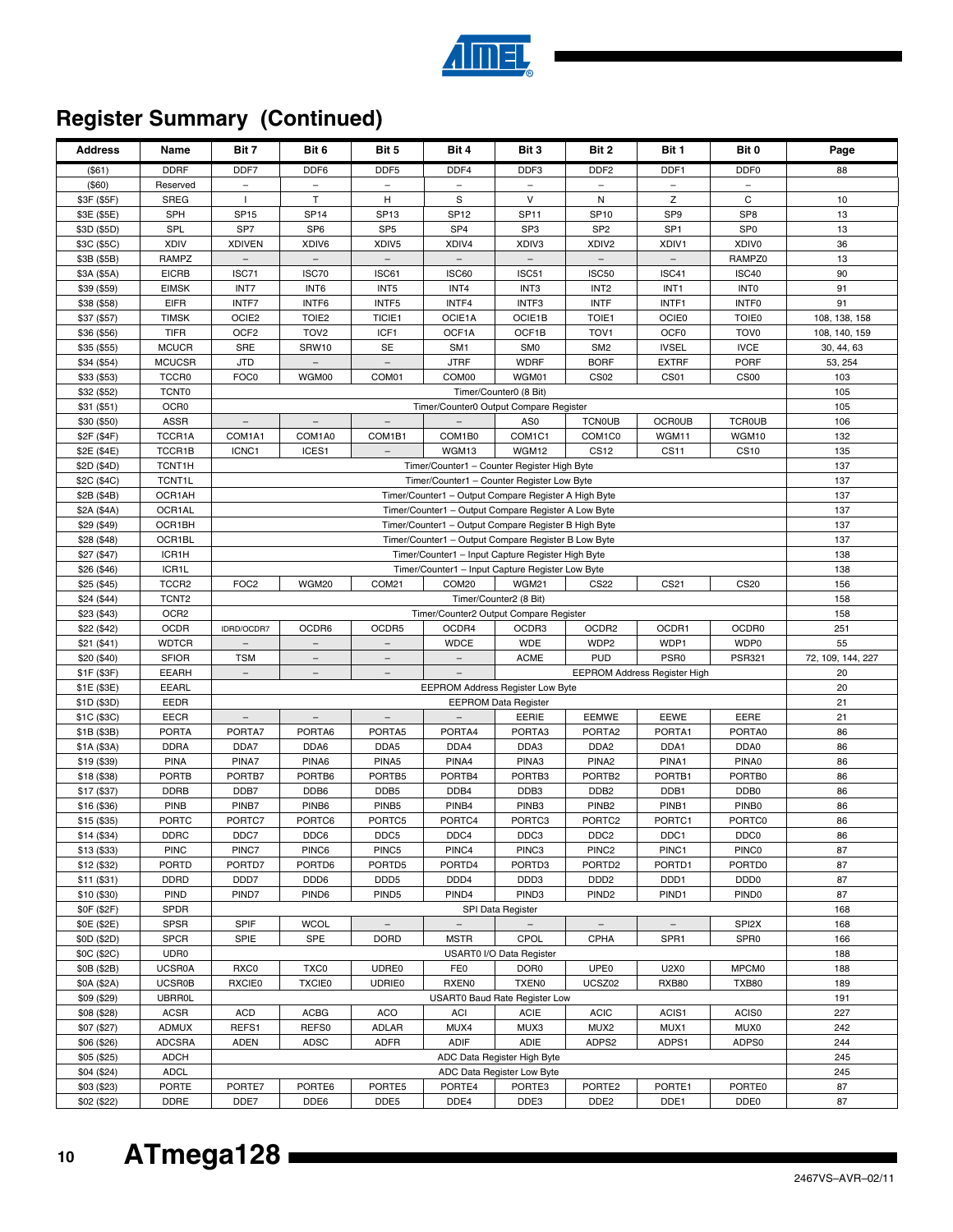## **Register Summary (Continued)**

| <b>Address</b> | Name        | Bit 7 | Bit 6             | Bit 5             | Bit 4 | Bit 3             | Bit 2             | <b>Bit</b>        | Bit 0        | Page |
|----------------|-------------|-------|-------------------|-------------------|-------|-------------------|-------------------|-------------------|--------------|------|
| \$01(\$21)     | <b>PINE</b> | PINE7 | PINE <sub>6</sub> | PINE5             | PINE4 | PINE3             | PINE <sub>2</sub> | PINE <sub>1</sub> | PINE0        | 87   |
| \$00 (\$20)    | <b>PINF</b> | PINF7 | PINF <sub>6</sub> | PINF <sub>5</sub> | PINF4 | PINF <sub>3</sub> | PINF <sub>2</sub> | <b>PINF</b>       | <b>PINF0</b> | 88   |

Notes: 1. For compatibility with future devices, reserved bits should be written to zero if accessed. Reserved I/O memory addresses should never be written.

2. Some of the status flags are cleared by writing a logical one to them. Note that the CBI and SBI instructions will operate on all bits in the I/O register, writing a one back into any flag read as set, thus clearing the flag. The CBI and SBI instructions work with registers \$00 to \$1F only.

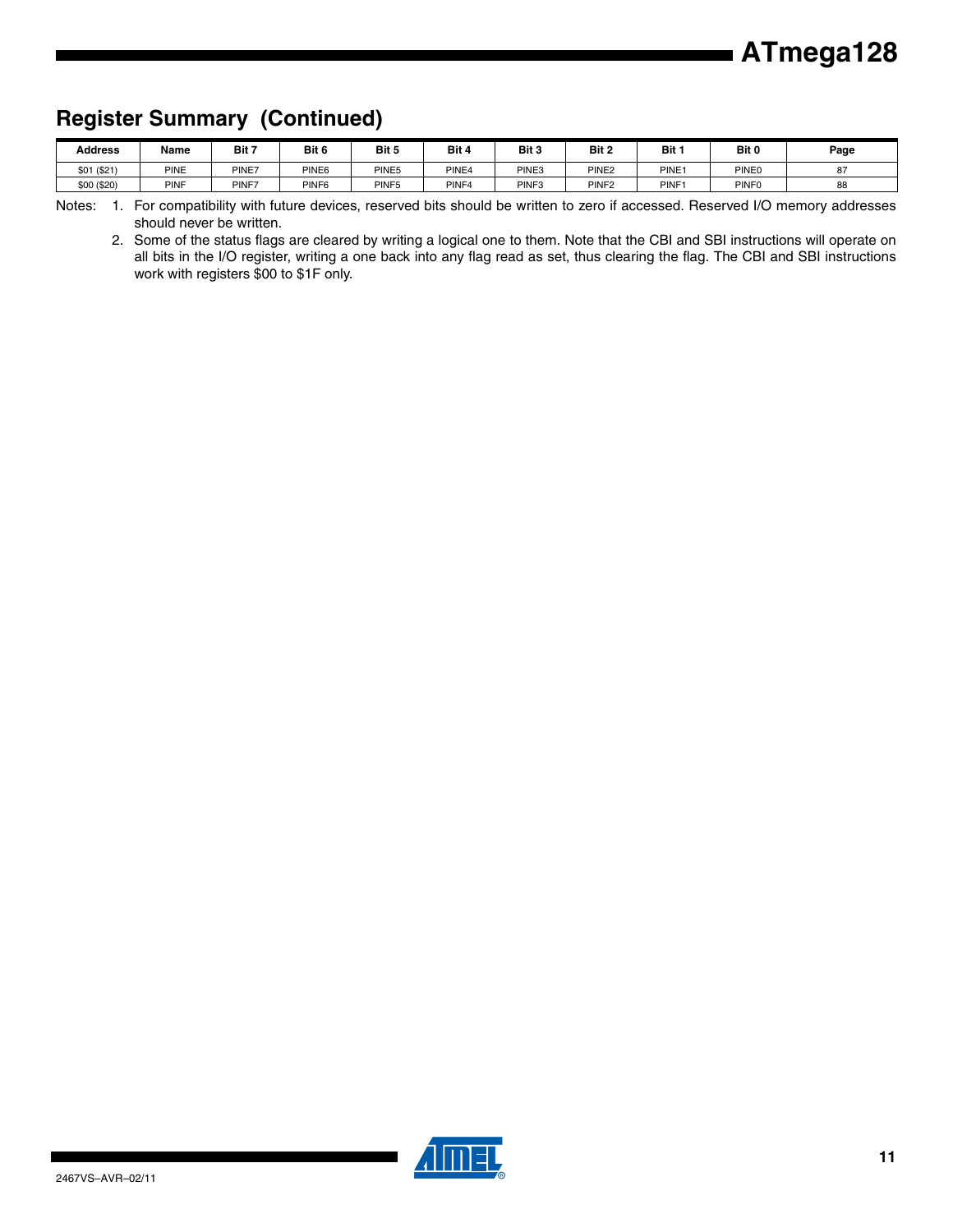

## **Instruction Set Summary**

| <b>Mnemonics</b>           | <b>Operands</b>                          | <b>Description</b>                               | Operation                                                                                            | <b>Flags</b>  | #Clocks        |
|----------------------------|------------------------------------------|--------------------------------------------------|------------------------------------------------------------------------------------------------------|---------------|----------------|
|                            | <b>ARITHMETIC AND LOGIC INSTRUCTIONS</b> |                                                  |                                                                                                      |               |                |
| <b>ADD</b>                 | Rd, Rr                                   | Add two Registers                                | $Rd \leftarrow Rd + Rr$                                                                              | Z, C, N, V, H | $\mathbf{1}$   |
| <b>ADC</b>                 | Rd, Rr                                   | Add with Carry two Registers                     | $Rd \leftarrow Rd + Rr + C$                                                                          | Z, C, N, V, H | $\mathbf{1}$   |
| <b>ADIW</b>                | Rdl,K                                    | Add Immediate to Word                            | $Rdh:Rdl \leftarrow Rdh:Rdl + K$                                                                     | Z, C, N, V, S | $\overline{2}$ |
| <b>SUB</b>                 | Rd, Rr                                   | Subtract two Registers                           | $Rd \leftarrow Rd - Rr$                                                                              | Z, C, N, V, H | $\mathbf{1}$   |
| <b>SUBI</b>                | Rd, K                                    | Subtract Constant from Register                  | $Rd \leftarrow Rd - K$                                                                               | Z, C, N, V, H | $\mathbf{1}$   |
| <b>SBC</b>                 | Rd, Rr                                   | Subtract with Carry two Registers                | $Rd \leftarrow Rd - Rr - C$                                                                          | Z, C, N, V, H | $\mathbf{1}$   |
| <b>SBCI</b>                | Rd, K                                    | Subtract with Carry Constant from Reg.           | $Rd \leftarrow Rd - K - C$                                                                           | Z, C, N, V, H | $\mathbf{1}$   |
| <b>SBIW</b>                | Rdl,K                                    | Subtract Immediate from Word                     | Rdh:Rdl ← Rdh:Rdl - K                                                                                | Z, C, N, V, S | $\overline{c}$ |
| <b>AND</b>                 | Rd, Rr                                   | <b>Logical AND Registers</b>                     | $Rd \leftarrow Rd \bullet Rr$                                                                        | Z, N, V       | $\mathbf{1}$   |
| <b>ANDI</b>                | Rd, K                                    | Logical AND Register and Constant                | $Rd \leftarrow Rd \bullet K$                                                                         | Z, N, V       | $\mathbf{1}$   |
| OR                         | Rd, Rr                                   | <b>Logical OR Registers</b>                      | $Rd \leftarrow Rd$ v $Rr$                                                                            | Z, N, V       | $\mathbf{1}$   |
| ORI                        | Rd, K                                    | Logical OR Register and Constant                 | $Rd \leftarrow Rd \vee K$                                                                            | Z, N, V       | $\mathbf{1}$   |
| <b>EOR</b>                 | Rd, Rr                                   | <b>Exclusive OR Registers</b>                    | $Rd \leftarrow Rd \oplus Rr$                                                                         | Z, N, V       | $\mathbf{1}$   |
| <b>COM</b>                 | Rd                                       | One's Complement                                 | $Rd \leftarrow$ \$FF - Rd                                                                            | Z, C, N, V    | $\mathbf{1}$   |
| <b>NEG</b>                 | Rd                                       | Two's Complement                                 | $Rd \leftarrow $00 - Rd$                                                                             | Z, C, N, V, H | $\mathbf{1}$   |
| <b>SBR</b>                 | Rd,K                                     | Set Bit(s) in Register                           | $Rd \leftarrow Rd v K$                                                                               | Z, N, V       | $\mathbf{1}$   |
| <b>CBR</b>                 | Rd,K                                     | Clear Bit(s) in Register                         | $Rd \leftarrow Rd \bullet (\$FF - K)$                                                                | Z, N, V       | $\mathbf{1}$   |
| <b>INC</b>                 | Rd                                       | Increment                                        | $Rd \leftarrow Rd + 1$                                                                               | Z, N, V       | $\mathbf{1}$   |
| DEC                        | Rd                                       | Decrement                                        | $Rd \leftarrow Rd - 1$                                                                               | Z, N, V       | $\mathbf{1}$   |
| TST                        | Rd                                       | Test for Zero or Minus                           | $Rd \leftarrow Rd \bullet Rd$                                                                        | Z, N, V       | $\mathbf{1}$   |
| <b>CLR</b>                 | Rd                                       | Clear Register                                   | $Rd \leftarrow Rd \oplus Rd$                                                                         | Z, N, V       | $\mathbf{1}$   |
| <b>SER</b>                 | Rd                                       | Set Register                                     | $Rd \leftarrow$ SFF                                                                                  | None          | 1              |
| <b>MUL</b>                 | Rd, Rr                                   | Multiply Unsigned                                | $R1:R0 \leftarrow Rd \times Rr$                                                                      | Z,C           | $\overline{c}$ |
| <b>MULS</b>                | Rd, Rr                                   | <b>Multiply Signed</b>                           | $R1:R0 \leftarrow Rd \times Rr$                                                                      | Z, C          | $\overline{c}$ |
| <b>MULSU</b>               | Rd, Rr                                   | Multiply Signed with Unsigned                    | $R1:R0 \leftarrow Rd \times Rr$                                                                      | Z, C          | $\mathbf 2$    |
| <b>FMUL</b>                | Rd, Rr                                   | Fractional Multiply Unsigned                     | $R1:R0 \leftarrow (Rd \times Rr) \ll 1$                                                              | Z,C           | $\overline{2}$ |
| <b>FMULS</b>               | Rd, Rr                                   | <b>Fractional Multiply Signed</b>                | $R1:R0 \leftarrow (Rd \times Rr) \ll 1$                                                              | Z,C           | $\overline{c}$ |
| <b>FMULSU</b>              | Rd, Rr                                   | Fractional Multiply Signed with Unsigned         | $R1:R0 \leftarrow (Rd \times Rr) \ll 1$                                                              | Z,C           | $\overline{c}$ |
| <b>BRANCH INSTRUCTIONS</b> |                                          |                                                  |                                                                                                      |               |                |
| <b>RJMP</b>                | $\mathsf{k}$                             | Relative Jump                                    | $PC \leftarrow PC + k + 1$                                                                           | None          | $\overline{c}$ |
| <b>IJMP</b>                |                                          | Indirect Jump to (Z)                             | $PC \leftarrow Z$                                                                                    | None          | $\overline{c}$ |
| <b>JMP</b>                 | k                                        | Direct Jump                                      | $PC \leftarrow k$                                                                                    | None          | 3              |
| <b>RCALL</b>               | $\mathsf{k}$                             | Relative Subroutine Call                         | $PC \leftarrow PC + k + 1$                                                                           | None          | 3              |
| <b>ICALL</b>               |                                          | Indirect Call to (Z)                             | $PC \leftarrow Z$                                                                                    | None          | 3              |
| CALL                       | k                                        | Direct Subroutine Call                           | $PC \leftarrow k$                                                                                    | None          | $\overline{4}$ |
| RET                        |                                          | Subroutine Return                                | $PC \leftarrow$ STACK                                                                                | None          | $\overline{4}$ |
| RETI                       |                                          | Interrupt Return                                 | $PC \leftarrow$ STACK                                                                                |               | $\overline{4}$ |
| CPSE                       | Rd, Rr                                   | Compare, Skip if Equal                           | if (Rd = Rr) PC $\leftarrow$ PC + 2 or 3                                                             | None          | 1/2/3          |
| CP                         | Rd, Rr                                   | Compare                                          | $Rd - Rr$                                                                                            | Z, N, V, C, H | $\mathbf{1}$   |
| CPC                        | Rd, Rr                                   | Compare with Carry                               | $Rd - Rr - C$                                                                                        | Z, N, V, C, H | $\mathbf{1}$   |
| CPI                        | Rd,K                                     | Compare Register with Immediate                  | $Rd - K$                                                                                             | Z, N, V, C, H | $\mathbf{1}$   |
| <b>SBRC</b>                | Rr, b                                    | Skip if Bit in Register Cleared                  | if (Rr(b)=0) PC $\leftarrow$ PC + 2 or 3                                                             | None          | 1/2/3          |
| <b>SBRS</b><br><b>SBIC</b> | Rr, b                                    | Skip if Bit in Register is Set                   | if $(Rr(b)=1) PC \leftarrow PC + 2$ or 3                                                             | None          | 1/2/3          |
| <b>SBIS</b>                | P, b<br>P, b                             | Skip if Bit in I/O Register Cleared              | if $(P(b)=0) PC \leftarrow PC + 2$ or 3                                                              | None          | 1/2/3          |
|                            |                                          | Skip if Bit in I/O Register is Set               | if $(P(b)=1) PC \leftarrow PC + 2$ or 3                                                              | None          | 1/2/3          |
| <b>BRBS</b><br><b>BRBC</b> | s, k                                     | Branch if Status Flag Set                        | if (SREG(s) = 1) then $PC \leftarrow PC + k + 1$<br>if (SREG(s) = 0) then $PC \leftarrow PC + k + 1$ | None          | 1/2<br>1/2     |
| <b>BREQ</b>                | s, k<br>$\mathsf k$                      | Branch if Status Flag Cleared<br>Branch if Equal | if $(Z = 1)$ then $PC \leftarrow PC + k + 1$                                                         | None<br>None  | 1/2            |
| <b>BRNE</b>                | k                                        | Branch if Not Equal                              | if $(Z = 0)$ then $PC \leftarrow PC + k + 1$                                                         | None          | 1/2            |
| <b>BRCS</b>                | k                                        | <b>Branch if Carry Set</b>                       | if $(C = 1)$ then $PC \leftarrow PC + k + 1$                                                         | None          | 1/2            |
| <b>BRCC</b>                | k                                        | Branch if Carry Cleared                          |                                                                                                      | None          | 1/2            |
| <b>BRSH</b>                | k                                        | Branch if Same or Higher                         | if $(C = 0)$ then $PC \leftarrow PC + k + 1$<br>if $(C = 0)$ then $PC \leftarrow PC + k + 1$         | None          | 1/2            |
| <b>BRLO</b>                | k                                        | Branch if Lower                                  | if $(C = 1)$ then $PC \leftarrow PC + k + 1$                                                         | None          | 1/2            |
| <b>BRMI</b>                | k                                        | <b>Branch if Minus</b>                           | if $(N = 1)$ then $PC \leftarrow PC + k + 1$                                                         | None          | 1/2            |
| <b>BRPL</b>                | k                                        | Branch if Plus                                   | if $(N = 0)$ then $PC \leftarrow PC + k + 1$                                                         | None          | 1/2            |
| <b>BRGE</b>                | k                                        | Branch if Greater or Equal, Signed               | if $(N \oplus V = 0)$ then $PC \leftarrow PC + k + 1$                                                | None          | 1/2            |
| <b>BRLT</b>                | k                                        | Branch if Less Than Zero, Signed                 | if $(N \oplus V = 1)$ then $PC \leftarrow PC + k + 1$                                                | None          | 1/2            |
| <b>BRHS</b>                | k                                        | Branch if Half Carry Flag Set                    | if $(H = 1)$ then $PC \leftarrow PC + k + 1$                                                         | None          | 1/2            |
| <b>BRHC</b>                | k                                        | Branch if Half Carry Flag Cleared                | if $(H = 0)$ then PC $\leftarrow$ PC + k + 1                                                         | None          | 1/2            |
| <b>BRTS</b>                | k                                        | Branch if T Flag Set                             | if $(T = 1)$ then $PC \leftarrow PC + k + 1$                                                         | None          | 1/2            |
| <b>BRTC</b>                | k                                        | Branch if T Flag Cleared                         | if $(T = 0)$ then $PC \leftarrow PC + k + 1$                                                         | None          | 1/2            |
| <b>BRVS</b>                | k                                        | Branch if Overflow Flag is Set                   | if $(V = 1)$ then $PC \leftarrow PC + k + 1$                                                         | None          | 1/2            |
| <b>BRVC</b>                | k                                        | Branch if Overflow Flag is Cleared               | if $(V = 0)$ then $PC \leftarrow PC + k + 1$                                                         | None          | 1/2            |
|                            |                                          |                                                  |                                                                                                      |               |                |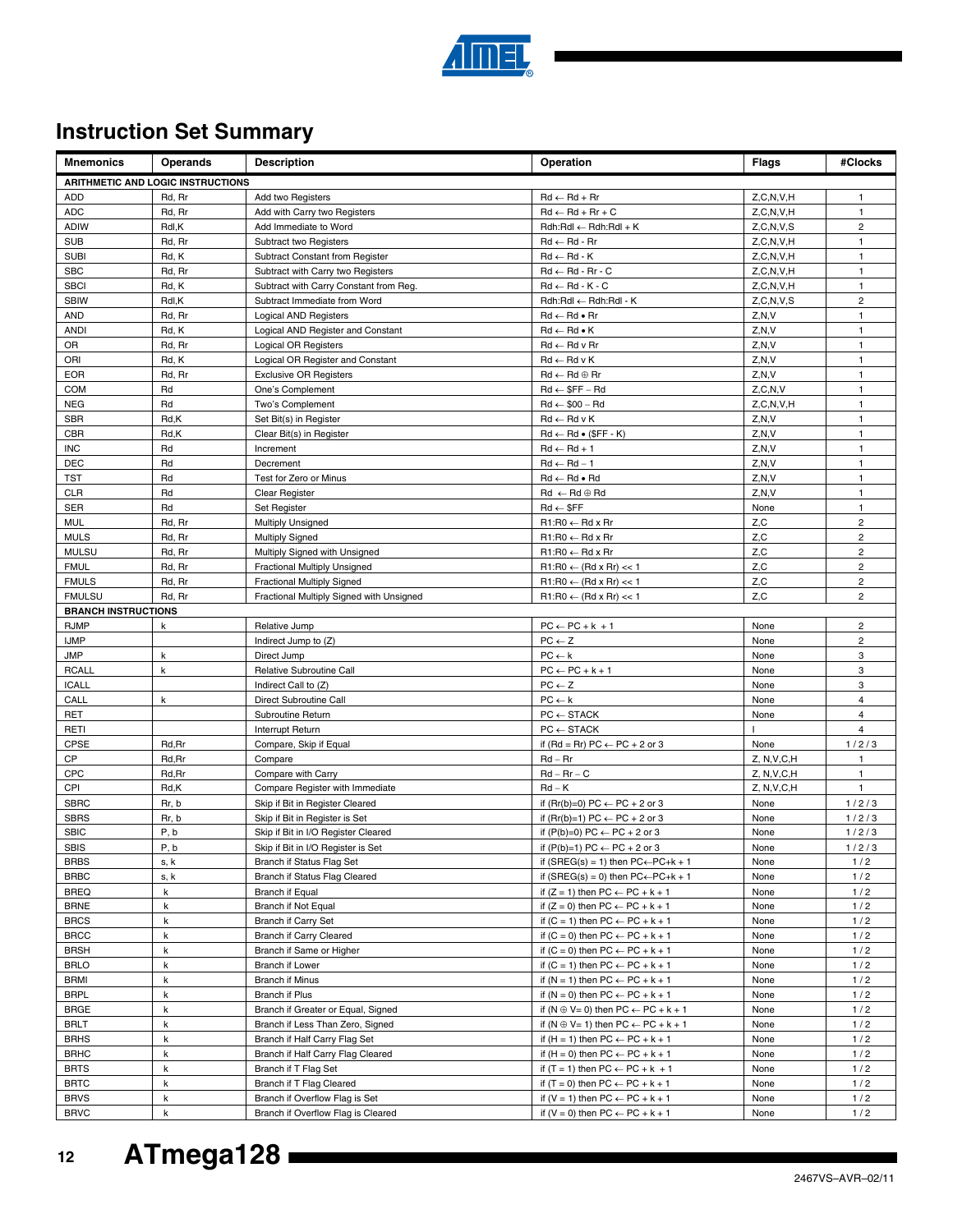# **Instruction Set Summary (Continued)**

| <b>Mnemonics</b>                  | <b>Operands</b>       | <b>Description</b>                                            | Operation                                                          | <b>Flags</b> | #Clocks                          |
|-----------------------------------|-----------------------|---------------------------------------------------------------|--------------------------------------------------------------------|--------------|----------------------------------|
| <b>BRIE</b>                       | k                     | Branch if Interrupt Enabled                                   | if ( $1 = 1$ ) then PC $\leftarrow$ PC + k + 1                     | None         | 1/2                              |
| <b>BRID</b>                       | k                     | Branch if Interrupt Disabled                                  | if ( $1 = 0$ ) then $PC \leftarrow PC + k + 1$                     | None         | 1/2                              |
| <b>DATA TRANSFER INSTRUCTIONS</b> |                       |                                                               |                                                                    |              |                                  |
| <b>MOV</b><br><b>MOVW</b>         | Rd, Rr                | Move Between Registers<br>Copy Register Word                  | $Rd \leftarrow Rr$<br>Rd+1:Rd ← Rr+1:Rr                            | None         | $\mathbf{1}$<br>$\mathbf{1}$     |
| LDI                               | Rd, Rr<br>Rd, K       | Load Immediate                                                | $Rd \leftarrow K$                                                  | None<br>None | $\mathbf{1}$                     |
| LD                                | Rd, X                 | Load Indirect                                                 | $Rd \leftarrow (X)$                                                | None         | $\overline{c}$                   |
| LD                                | $Rd, X+$              | Load Indirect and Post-Inc.                                   | $Rd \leftarrow (X), X \leftarrow X + 1$                            | None         | $\overline{2}$                   |
| LD                                | $Rd, -X$              | Load Indirect and Pre-Dec.                                    | $X \leftarrow X - 1$ , Rd $\leftarrow (X)$                         | None         | $\overline{c}$                   |
| LD                                | Rd, Y                 | Load Indirect                                                 | $Rd \leftarrow (Y)$                                                | None         | $\overline{2}$                   |
| LD                                | $Rd, Y+$              | Load Indirect and Post-Inc.                                   | $Rd \leftarrow (Y), Y \leftarrow Y + 1$                            | None         | $\overline{c}$                   |
| LD                                | <b>Rd, - Y</b>        | Load Indirect and Pre-Dec.                                    | $Y \leftarrow Y - 1$ , Rd $\leftarrow (Y)$                         | None         | $\mathbf 2$                      |
| LDD                               | $Rd, Y+q$             | Load Indirect with Displacement                               | $Rd \leftarrow (Y + q)$                                            | None         | $\overline{2}$                   |
| LD                                | Rd, Z                 | Load Indirect                                                 | $Rd \leftarrow (Z)$                                                | None         | $\overline{2}$                   |
| LD                                | $Rd, Z+$              | Load Indirect and Post-Inc.                                   | $Rd \leftarrow (Z), Z \leftarrow Z+1$                              | None         | $\overline{2}$                   |
| LD<br>LDD                         | $Rd, -Z$<br>$Rd, Z+q$ | Load Indirect and Pre-Dec.<br>Load Indirect with Displacement | $Z \leftarrow Z - 1$ , Rd $\leftarrow (Z)$                         | None<br>None | $\overline{c}$<br>$\overline{c}$ |
| <b>LDS</b>                        | Rd, k                 | Load Direct from SRAM                                         | $Rd \leftarrow (Z + q)$<br>$Rd \leftarrow (k)$                     | None         | $\overline{c}$                   |
| ST                                | X, Rr                 | Store Indirect                                                | $(X) \leftarrow Rr$                                                | None         | $\overline{2}$                   |
| ST                                | $X_{+}$ , Rr          | Store Indirect and Post-Inc.                                  | $(X) \leftarrow$ Rr, $X \leftarrow X + 1$                          | None         | $\overline{2}$                   |
| ST                                | - X, Rr               | Store Indirect and Pre-Dec.                                   | $X \leftarrow X - 1$ , $(X) \leftarrow Rr$                         | None         | $\overline{c}$                   |
| ST                                | Y, Rr                 | Store Indirect                                                | $(Y) \leftarrow Rr$                                                | None         | $\overline{c}$                   |
| ST                                | $Y_{+}$ , Rr          | Store Indirect and Post-Inc.                                  | $(Y) \leftarrow$ Rr, $Y \leftarrow Y + 1$                          | None         | $\overline{c}$                   |
| ST                                | - Y, Rr               | Store Indirect and Pre-Dec.                                   | $Y \leftarrow Y - 1$ , $(Y) \leftarrow Rr$                         | None         | $\overline{c}$                   |
| <b>STD</b>                        | $Y+q, Rr$             | Store Indirect with Displacement                              | $(Y + q) \leftarrow Rr$                                            | None         | $\overline{2}$                   |
| ST                                | Z, Rr                 | Store Indirect                                                | $(Z) \leftarrow Rr$                                                | None         | $\overline{2}$                   |
| <b>ST</b>                         | $Z+$ , Rr             | Store Indirect and Post-Inc.                                  | $(Z) \leftarrow$ Rr, $Z \leftarrow Z + 1$                          | None         | $\overline{c}$                   |
| ST                                | -Z, Rr                | Store Indirect and Pre-Dec.                                   | $Z \leftarrow Z - 1$ , $(Z) \leftarrow Rr$                         | None         | $\overline{c}$<br>$\overline{c}$ |
| <b>STD</b><br><b>STS</b>          | Z+q,Rr<br>k, Rr       | Store Indirect with Displacement<br>Store Direct to SRAM      | $(Z + q) \leftarrow Rr$<br>$(k) \leftarrow Rr$                     | None<br>None | $\overline{c}$                   |
| LPM                               |                       | Load Program Memory                                           | $R0 \leftarrow (Z)$                                                | None         | 3                                |
| LPM                               | Rd, Z                 | Load Program Memory                                           | $Rd \leftarrow (Z)$                                                | None         | 3                                |
| LPM                               | $Rd, Z+$              | Load Program Memory and Post-Inc                              | $Rd \leftarrow (Z), Z \leftarrow Z+1$                              | None         | 3                                |
| <b>ELPM</b>                       |                       | Extended Load Program Memory                                  | $RO \leftarrow (RAMPZ:Z)$                                          | None         | 3                                |
| <b>ELPM</b>                       | Rd, Z                 | <b>Extended Load Program Memory</b>                           | $Rd \leftarrow (RAMPZ:Z)$                                          | None         | 3                                |
| <b>ELPM</b>                       | $Rd, Z+$              | Extended Load Program Memory and Post-Inc                     | $Rd \leftarrow (RAMPZ:Z), RAMPZ:Z \leftarrow RAMPZ:Z+1$            | None         | 3                                |
| SPM                               |                       | Store Program Memory                                          | $(Z) \leftarrow R1:R0$                                             | None         | $\blacksquare$                   |
| IN                                | Rd, P                 | In Port                                                       | $Rd \leftarrow P$                                                  | None         | $\mathbf{1}$                     |
| OUT                               | P, Rr                 | Out Port                                                      | $P \leftarrow Rr$                                                  | None         | $\mathbf{1}$                     |
| <b>PUSH</b><br>POP                | Rr<br>Rd              | Push Register on Stack                                        | $STACK \leftarrow Rr$<br>$Rd \leftarrow$ STACK                     | None<br>None | $\overline{c}$<br>$\overline{2}$ |
| BIT AND BIT-TEST INSTRUCTIONS     |                       | Pop Register from Stack                                       |                                                                    |              |                                  |
| SBI                               | P,b                   | Set Bit in I/O Register                                       | $I/O(P,b) \leftarrow 1$                                            | None         | $\overline{2}$                   |
| CBI                               | P.b                   | Clear Bit in I/O Register                                     | $I/O(P,b) \leftarrow 0$                                            | None         | $\overline{2}$                   |
| <b>LSL</b>                        | Rd                    | Logical Shift Left                                            | $Rd(n+1) \leftarrow Rd(n), Rd(0) \leftarrow 0$                     | Z, C, N, V   | $\mathbf{1}$                     |
| LSR                               | $_{\rm Rd}$           | Logical Shift Right                                           | $Rd(n) \leftarrow Rd(n+1), Rd(7) \leftarrow 0$                     | Z, C, N, V   | $\mathbf{1}$                     |
| ROL                               | Rd                    | Rotate Left Through Carry                                     | $Rd(0) \leftarrow C, Rd(n+1) \leftarrow Rd(n), C \leftarrow Rd(7)$ | Z, C, N, V   | $\mathbf{1}$                     |
| <b>ROR</b>                        | Rd                    | Rotate Right Through Carry                                    | $Rd(7) \leftarrow C, Rd(n) \leftarrow Rd(n+1), C \leftarrow Rd(0)$ | Z, C, N, V   | 1                                |
| ASR                               | Rd                    | Arithmetic Shift Right                                        | $Rd(n) \leftarrow Rd(n+1), n=06$                                   | Z, C, N, V   | $\mathbf{1}$                     |
| SWAP                              | Rd                    | Swap Nibbles                                                  | $Rd(30) \leftarrow Rd(74), Rd(74) \leftarrow Rd(30)$               | None         | $\mathbf{1}$                     |
| <b>BSET</b>                       | $\mathbf s$           | Flag Set                                                      | $SREG(s) \leftarrow 1$                                             | SREG(s)      | $\mathbf{1}$                     |
| <b>BCLR</b>                       | $\mathsf{s}$          | <b>Flag Clear</b>                                             | $SREG(s) \leftarrow 0$                                             | SREG(s)      | $\mathbf{1}$                     |
| <b>BST</b><br><b>BLD</b>          | Rr, b<br>Rd, b        | Bit Store from Register to T<br>Bit load from T to Register   | $T \leftarrow Rr(b)$<br>$Rd(b) \leftarrow T$                       | T.<br>None   | $\mathbf{1}$<br>$\mathbf{1}$     |
| <b>SEC</b>                        |                       | Set Carry                                                     | $C \leftarrow 1$                                                   | С            | 1                                |
| CLC                               |                       | Clear Carry                                                   | $C \leftarrow 0$                                                   | С            | $\mathbf{1}$                     |
| SEN                               |                       | Set Negative Flag                                             | $N \leftarrow 1$                                                   | N            | $\mathbf{1}$                     |
| <b>CLN</b>                        |                       | Clear Negative Flag                                           | $N \leftarrow 0$                                                   | N            | $\mathbf{1}$                     |
| SEZ                               |                       | Set Zero Flag                                                 | $Z \leftarrow 1$                                                   | Z            | $\mathbf{1}$                     |
| <b>CLZ</b>                        |                       | Clear Zero Flag                                               | $Z \leftarrow 0$                                                   | Z            | 1                                |
| SEI                               |                       | Global Interrupt Enable                                       | $l \leftarrow 1$                                                   | -1           | $\mathbf{1}$                     |
| CLI                               |                       | Global Interrupt Disable                                      | $I \leftarrow 0$                                                   | $\mathbf{I}$ | $\mathbf{1}$                     |
| <b>SES</b>                        |                       | Set Signed Test Flag                                          | $S \leftarrow 1$                                                   | $\mathbf S$  | $\mathbf{1}$                     |
| <b>CLS</b>                        |                       | Clear Signed Test Flag                                        | $S \leftarrow 0$                                                   | ${\tt S}$    | $\mathbf{1}$                     |

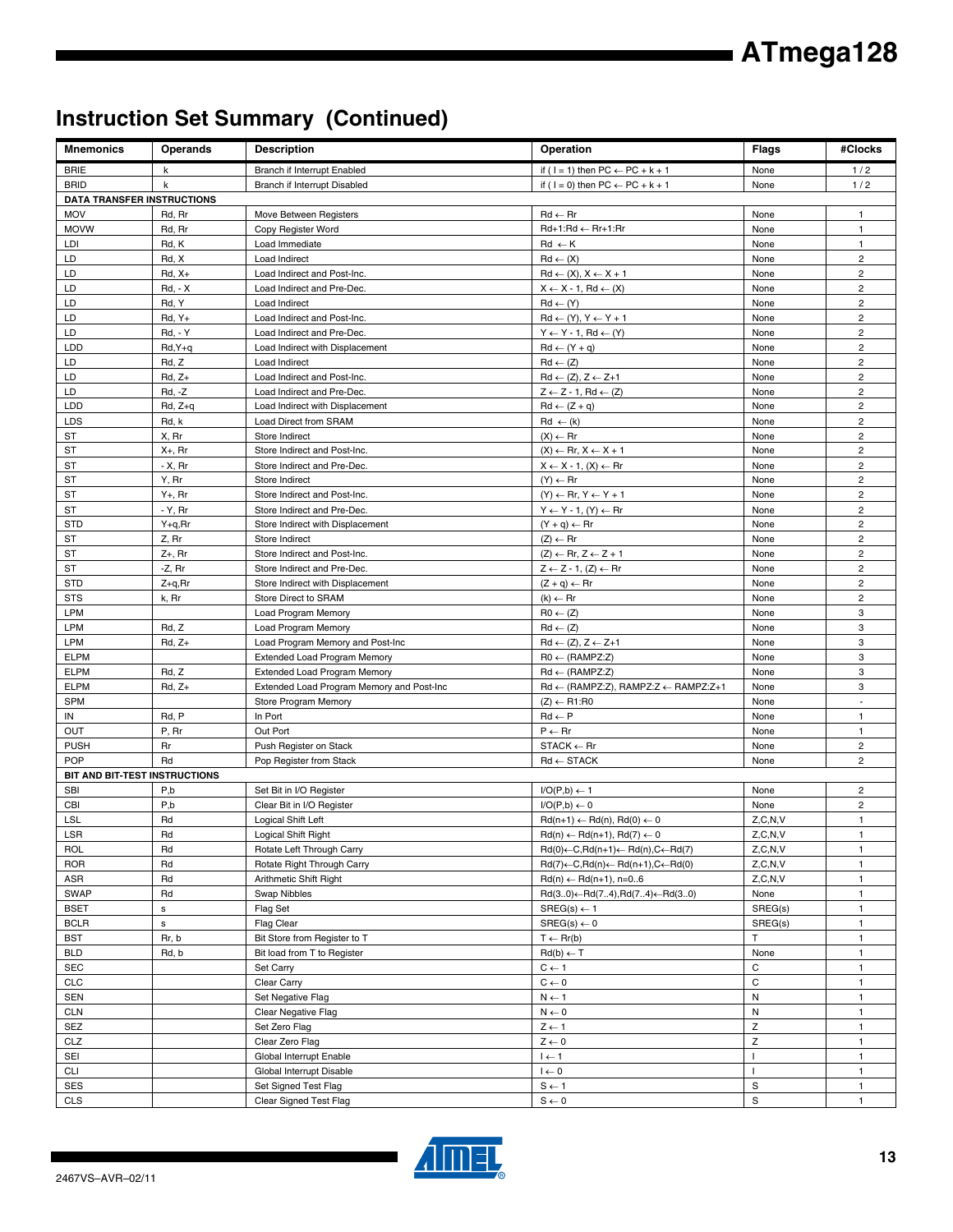

# **Instruction Set Summary (Continued)**

| <b>Mnemonics</b>                | Operands | <b>Description</b>             | Operation                                | <b>Flags</b> | #Clocks |
|---------------------------------|----------|--------------------------------|------------------------------------------|--------------|---------|
| <b>SEV</b>                      |          | Set Twos Complement Overflow.  | $V \leftarrow 1$                         |              |         |
| <b>CLV</b>                      |          | Clear Twos Complement Overflow | $V \leftarrow 0$                         |              |         |
| <b>SET</b>                      |          | Set T in SREG                  | $T \leftarrow 1$                         |              |         |
| <b>CLT</b>                      |          | Clear T in SREG                | $T \leftarrow 0$                         |              |         |
| <b>SEH</b>                      |          | Set Half Carry Flag in SREG    | $H \leftarrow 1$                         | н            |         |
| <b>CLH</b>                      |          | Clear Half Carry Flag in SREG  | $H \leftarrow 0$                         | н            |         |
| <b>MCU CONTROL INSTRUCTIONS</b> |          |                                |                                          |              |         |
| <b>NOP</b>                      |          | No Operation                   |                                          | None         |         |
| <b>SLEEP</b>                    |          | Sleep                          | (see specific descr. for Sleep function) | None         |         |
| <b>WDR</b>                      |          | <b>Watchdog Reset</b>          | (see specific descr. for WDR/timer)      | None         |         |
| <b>BREAK</b>                    |          | <b>Break</b>                   | For On-chip Debug Only                   | None         | N/A     |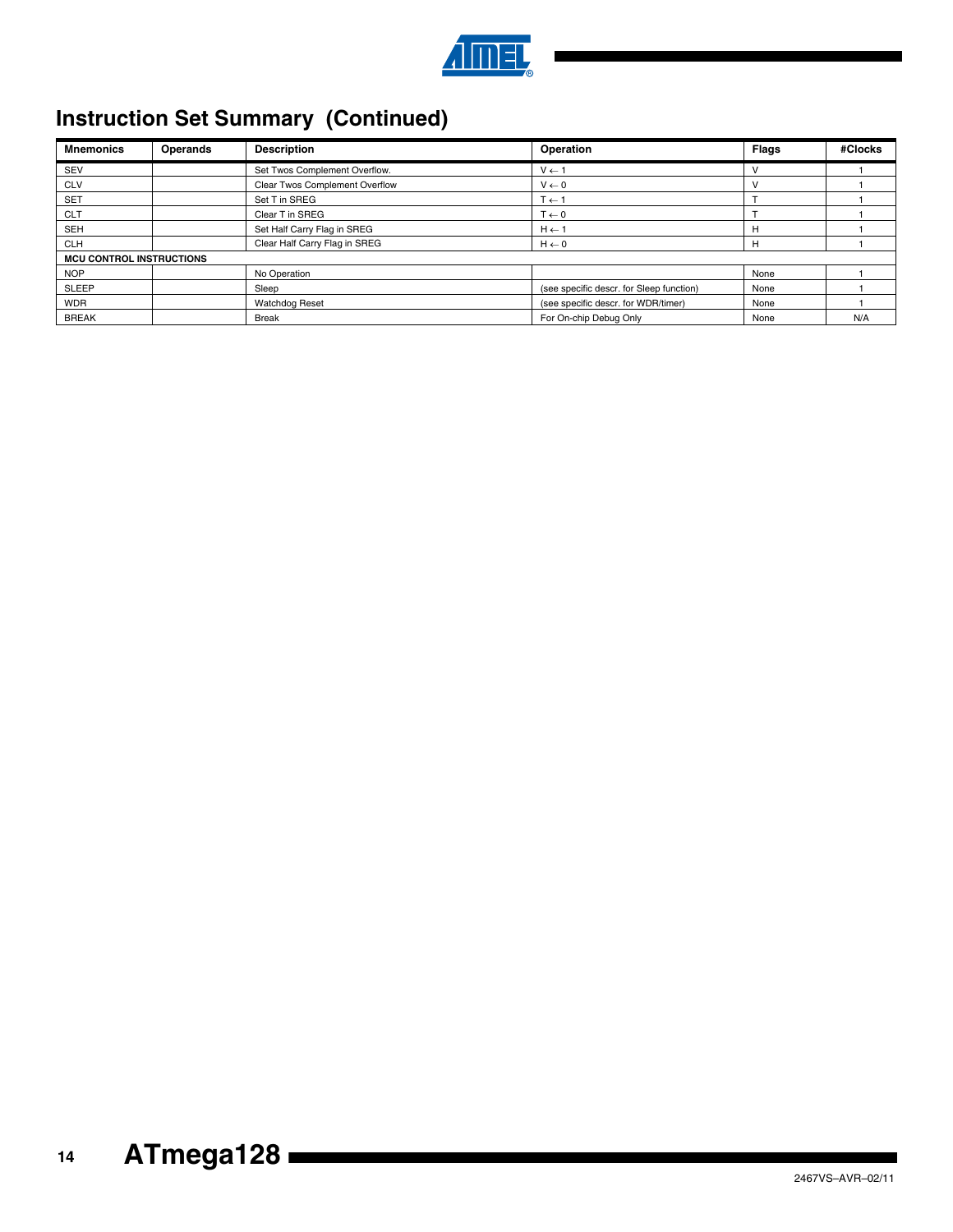## <span id="page-14-3"></span>**Ordering Information**

| Speed (MHz) | <b>Power Supply</b> | Ordering Code <sup>(1)</sup>                                                             | Package <sup>(2)</sup>     | <b>Operation Range</b> |
|-------------|---------------------|------------------------------------------------------------------------------------------|----------------------------|------------------------|
| 8           | $2.7 - 5.5V$        | ATmega128L-8AU<br>ATmega128L-8MU                                                         | 64A<br>64M1                | Industrial             |
| 16          | $4.5 - 5.5V$        | ATmega128-16AU<br>ATmega128-16MU                                                         | 64A<br>64M1                | (-40°C to 85°C).       |
| 8           | $3.0 - 5.5V$        | ATmega128L-8AN<br>ATmega128L-8ANR(3)<br>ATmega128L-8MN<br>ATmega128L-8ANR(3)             | 64A<br>64A<br>64M1<br>64M1 | Extended               |
| 16          | $4.5 - 5.5V$        | ATmega128-16AN<br>ATmega128-16ANR $^{(3)}$<br>ATmega128-16MN<br>ATmega128-16ANR $^{(3)}$ | 64A<br>64A<br>64M1<br>64M1 | (-40°C to 105°C)       |

<span id="page-14-1"></span><span id="page-14-0"></span>Notes: 1. Pb-free packaging complies to the European Directive for Restriction of Hazardous Substances (RoHS directive). Also Halide free and fully Green.

2. The device can also be supplied in wafer form. Please contact your local Atmel sales office for detailed ordering information and minimum quantities.

<span id="page-14-2"></span>3. Tape and Reel

| Package Type |                                                                             |  |  |  |  |
|--------------|-----------------------------------------------------------------------------|--|--|--|--|
| 64A          | 64-lead, 14 x 14 x 1.0mm, Thin Profile Plastic Quad Flat Package (TQFP)     |  |  |  |  |
| 64M1         | 64-pad, 9 x 9 x 1.0mm, Quad Flat No-Lead/Micro Lead Frame Package (QFN/MLF) |  |  |  |  |

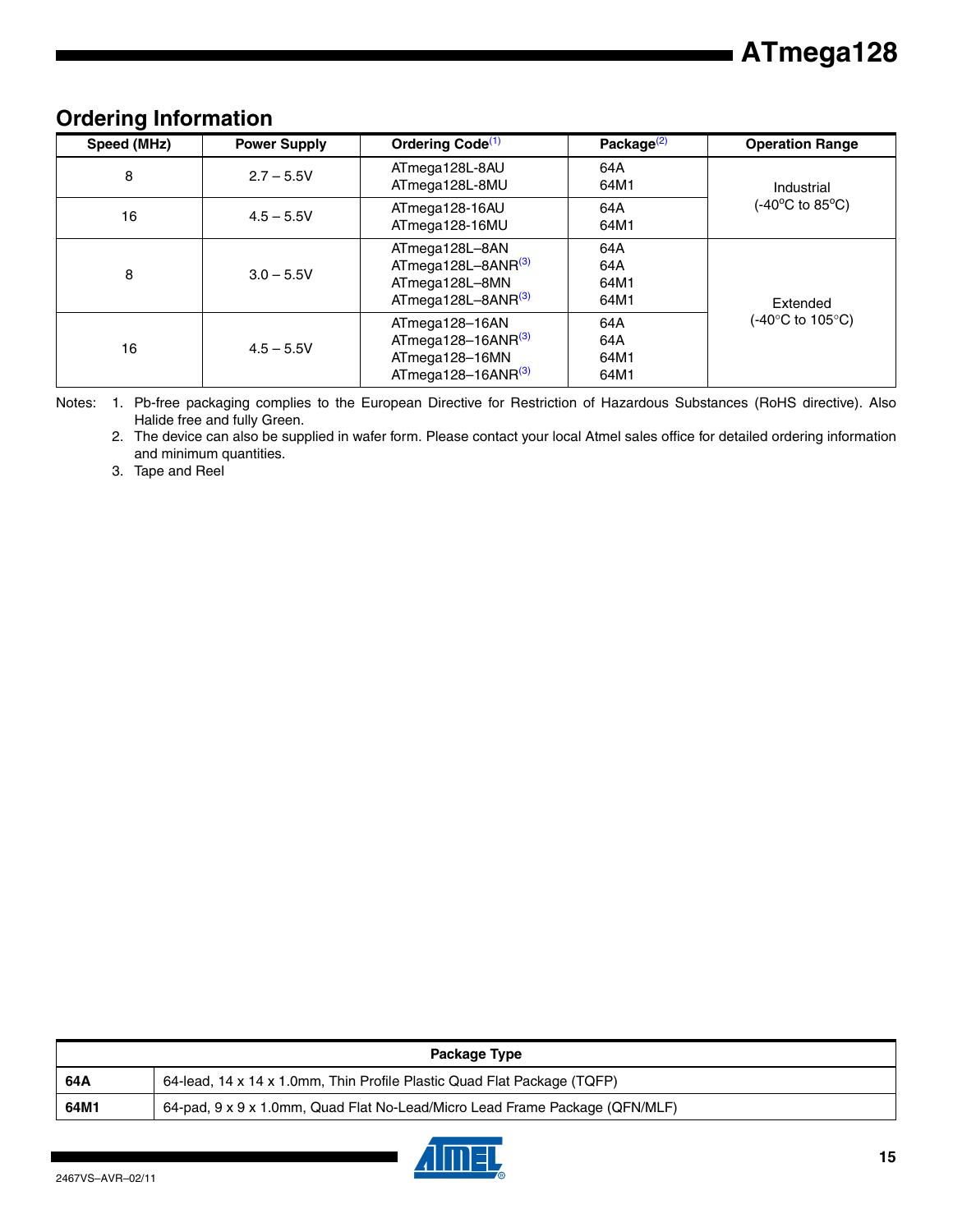

## <span id="page-15-0"></span>**Packaging Information**

**64A**

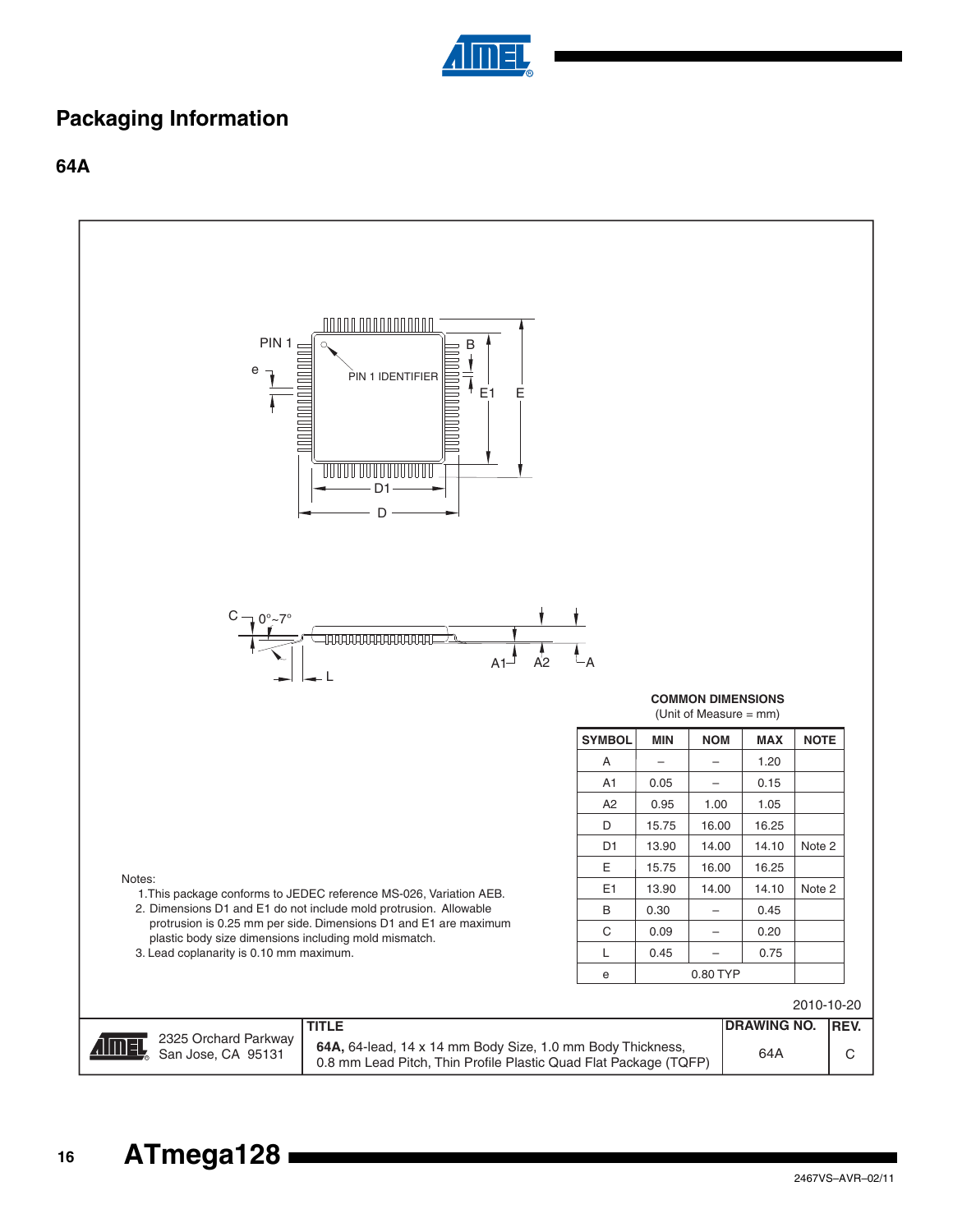## **64M1**



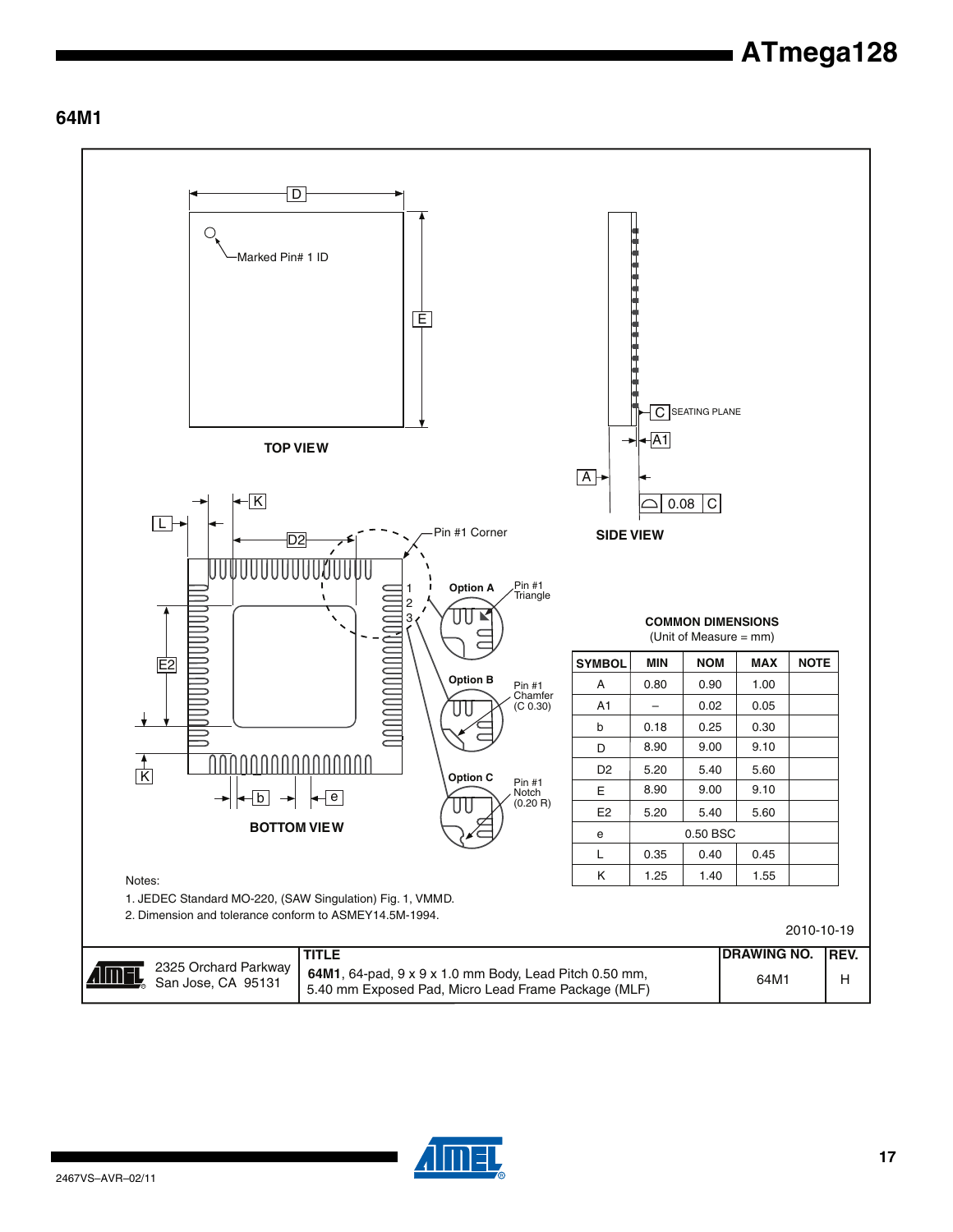

<span id="page-17-0"></span>**Errata** The revision letter in this section refers to the revision of the ATmega128 device.

## <span id="page-17-1"></span>**ATmega128 Rev. F to M**

- **First Analog Comparator conversion may be delayed**
- **Interrupts may be lost when writing the timer registers in the asynchronous timer**
- **Stabilizing time needed when changing XDIV Register**
- **Stabilizing time needed when changing OSCCAL Register**
- **IDCODE masks data from TDI input**
- **Reading EEPROM by using ST or STS to set EERE bit triggers unexpected interrupt request**

## **1. First Analog Comparator conversion may be delayed**

If the device is powered by a slow rising  $V_{CC}$ , the first Analog Comparator conversion will take longer than expected on some devices.

## **Problem Fix/Workaround**

When the device has been powered or reset, disable then enable theAnalog Comparator before the first conversion.

## **2. Interrupts may be lost when writing the timer registers in the asynchronous timer**

The interrupt will be lost if a timer register that is synchronous timer clock is written when the asynchronous Timer/Counter register (TCNTx) is 0x00.

## **Problem Fix/Workaround**

Always check that the asynchronous Timer/Counter register neither have the value 0xFF nor 0x00 before writing to the asynchronous Timer Control Register (TCCRx), asynchronous Timer Counter Register (TCNTx), or asynchronous Output Compare Register (OCRx).

## **3. Stabilizing time needed when changing XDIV Register**

After increasing the source clock frequency more than 2% with settings in the XDIV register, the device may execute some of the subsequent instructions incorrectly.

### **Problem Fix / Workaround**

The NOP instruction will always be executed correctly also right after a frequency change. Thus, the next 8 instructions after the change should be NOP instructions. To ensure this, follow this procedure:

1.Clear the I bit in the SREG Register.

2.Set the new pre-scaling factor in XDIV register.

3.Execute 8 NOP instructions

4.Set the I bit in SREG

This will ensure that all subsequent instructions will execute correctly.

## Assembly Code Example:

| CLI        |                                     |                |  |              |  | ; clear global interrupt enable |
|------------|-------------------------------------|----------------|--|--------------|--|---------------------------------|
| OUT        | XDIV, temp ; set new prescale value |                |  |              |  |                                 |
| <b>NOP</b> |                                     | ; no operation |  |              |  |                                 |
| <b>NOP</b> |                                     | ; no operation |  |              |  |                                 |
| <b>NOP</b> |                                     | ; no operation |  |              |  |                                 |
| <b>NOP</b> |                                     | ; no operation |  |              |  |                                 |
| <b>NOP</b> |                                     | ; no operation |  |              |  |                                 |
| <b>NOP</b> |                                     | ; no operation |  |              |  |                                 |
| <b>NOP</b> |                                     |                |  | no operation |  |                                 |
| <b>NOP</b> |                                     | ; no operation |  |              |  |                                 |
|            |                                     |                |  |              |  |                                 |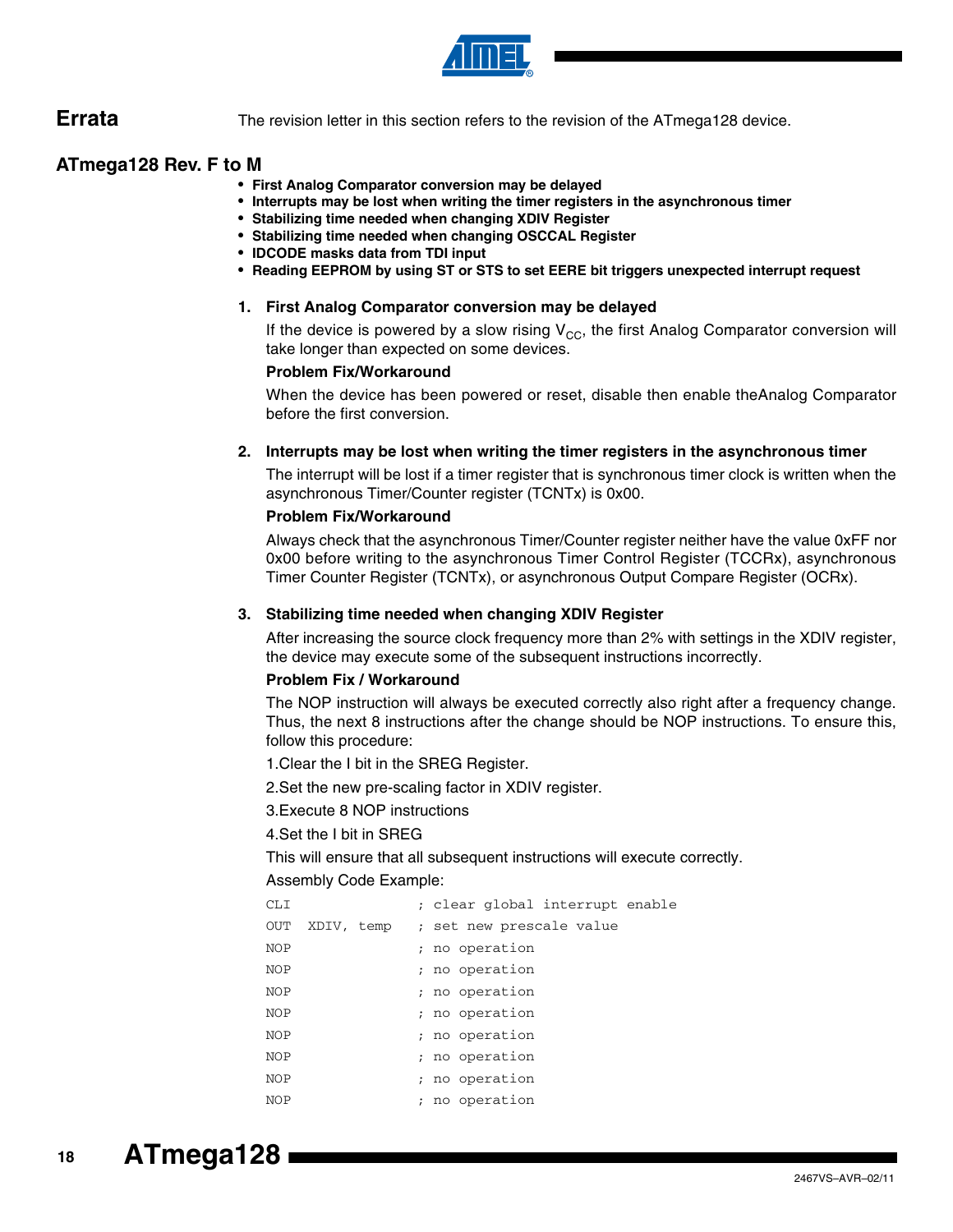SEI ; set global interrupt enable

## **4. Stabilizing time needed when changing OSCCAL Register**

After increasing the source clock frequency more than 2% with settings in the OSCCAL register, the device may execute some of the subsequent instructions incorrectly.

### **Problem Fix / Workaround**

The behavior follows errata number 3., and the same Fix / Workaround is applicable on this errata.

## **5. IDCODE masks data from TDI input**

The JTAG instruction IDCODE is not working correctly. Data to succeeding devices are replaced by all-ones during Update-DR.

## **Problem Fix / Workaround**

- If ATmega128 is the only device in the scan chain, the problem is not visible.
- Select the Device ID Register of the ATmega128 by issuing the IDCODE instruction or by entering the Test-Logic-Reset state of the TAP controller to read out the contents of its Device ID Register and possibly data from succeeding devices of the scan chain. Issue the BYPASS instruction to the ATmega128 while reading the Device ID Registers of preceding devices of the boundary scan chain.
- If the Device IDs of all devices in the boundary scan chain must be captured simultaneously, the ATmega128 must be the fist device in the chain.
- **6. Reading EEPROM by using ST or STS to set EERE bit triggers unexpected interrupt request.**

Reading EEPROM by using the ST or STS command to set the EERE bit in the EECR register triggers an unexpected EEPROM interrupt request.

### **Problem Fix / Workaround**

Always use OUT or SBI to set EERE in EECR.

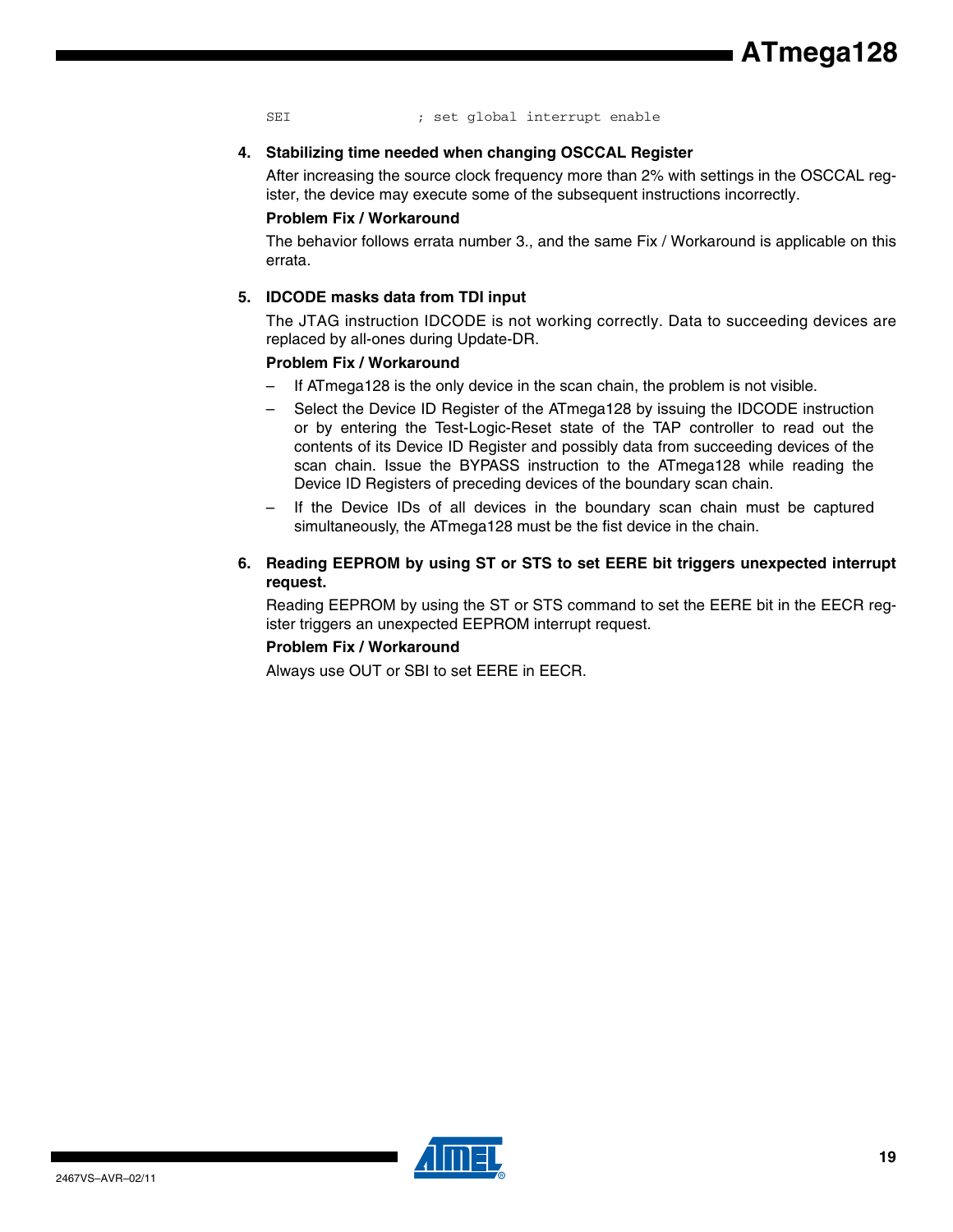

| <b>Datasheet</b><br><b>Revision</b><br><b>History</b> | Please note that the referring page numbers in this section are referred to this document. The<br>referring revision in this section are referring to the document revision.                                                         |
|-------------------------------------------------------|--------------------------------------------------------------------------------------------------------------------------------------------------------------------------------------------------------------------------------------|
| Rev. 2467V-02/11                                      | 1. Updated the literature number (2467) that accidently changed in rev U.                                                                                                                                                            |
|                                                       | 2. Editing update according to the Atmel new style guide. No more space betweeen the<br>numbers and their units.                                                                                                                     |
|                                                       | 3. Reorganized the swapped chapters in rev U: 8-bit Timer/Counter 0, 16-bit TC1 and<br>TC3, and 8-bit TC2 with PWM.                                                                                                                  |
| Rev. 2467U-08/10                                      | 1. Updated "Ordering Information" on page 15. Added Ordering information for Appen-<br>dix A ATmega128/L 105°C.                                                                                                                      |
| Rev. 2467T-07/10                                      | 1. Updated the "USARTn Control and Status Register B - UCSRnB" on page 189.                                                                                                                                                          |
|                                                       | 2. Added a link from "Minimizing Power Consumption" on page 47 to "System Clock"<br>and Clock Options" on page 35.                                                                                                                   |
|                                                       | 3. Updated use of Technical Terminology in datasheet                                                                                                                                                                                 |
|                                                       | 4. Corrected formula in Table 133, "Two-wire Serial Bus Requirements," on page 322                                                                                                                                                   |
|                                                       | 5. Note 6 and Note 7 below Table 133, "Two-wire Serial Bus Requirements," on page 322<br>have been removed                                                                                                                           |
| Rev. 2467S-07/09                                      | 1. Updated the "Errata" on page 18.                                                                                                                                                                                                  |
|                                                       | 2. Updated the TOC with the newest template (version 5.10).                                                                                                                                                                          |
|                                                       | 3. Added note "Not recommended from new designs" from the front page.                                                                                                                                                                |
|                                                       | 4. Added typical I <sub>CC</sub> values for Active and Idle mode in "DC Characteristics" on page<br>318                                                                                                                              |
| Rev. 2467R-06/08                                      | Removed "Not recommended from new designs" from the front page.<br>1.                                                                                                                                                                |
| Rev. 2467Q-05/08                                      | 1. Updated "Preventing EEPROM Corruption" on page 24.<br>Removed sentence "If the detection level of the internal BOD does not match the needed<br>detection level, and external low $V_{CC}$ Reset Protection circuit can be used." |
|                                                       | 2. Updated Table 85 on page 196 in "Examples of Baud Rate Setting" on page 193.<br>Remomved examples of frequencies above 16MHz.                                                                                                     |
|                                                       | 3. Updated Figure 114 on page 238.<br>Inductor value corrected from 10mH to 10µH.                                                                                                                                                    |
|                                                       | 4. Updated description of "Version" on page 253.                                                                                                                                                                                     |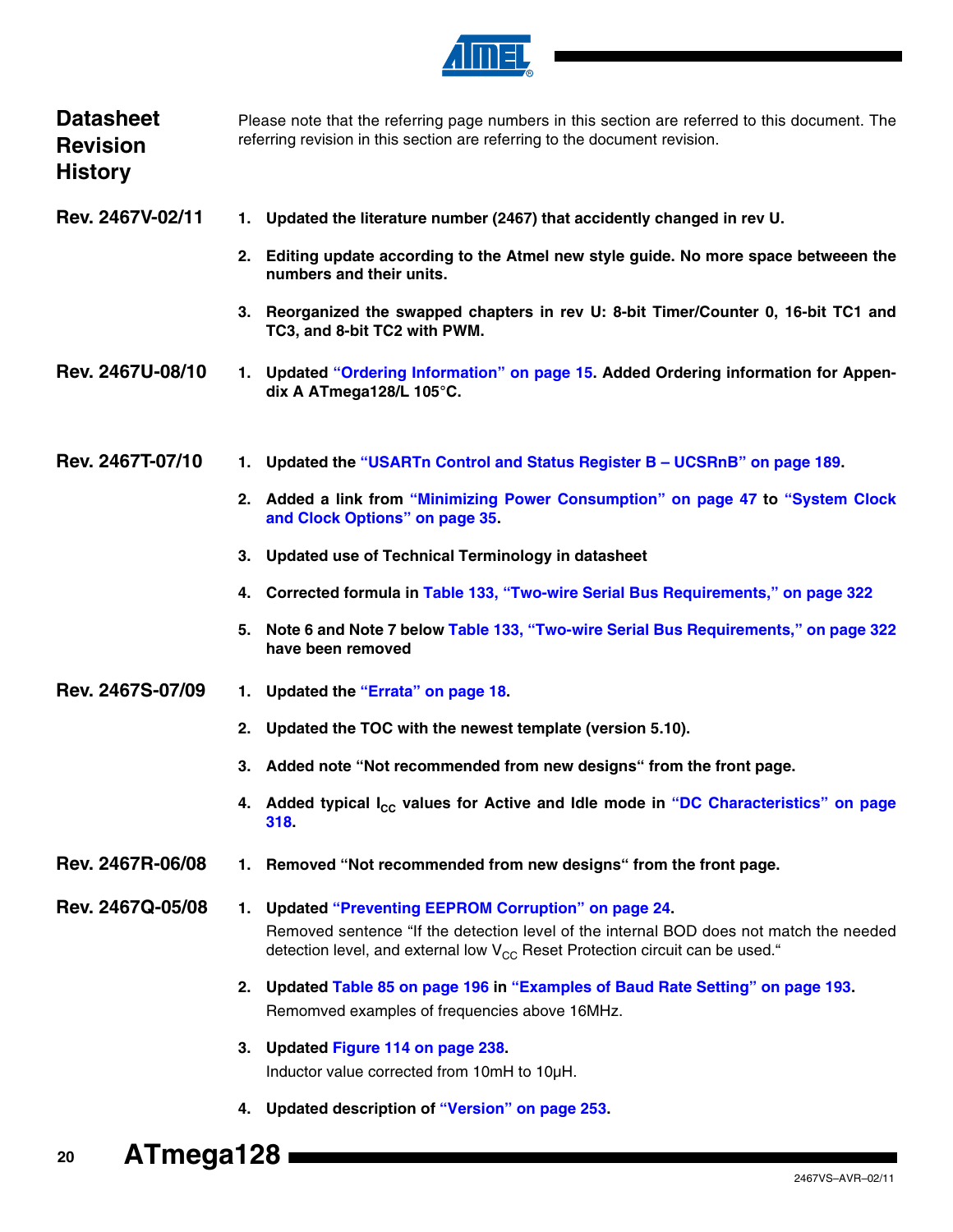- **5. ATmega128L removed from "DC Characteristics" on page 318.**
- **6. Added "Speed Grades" on page 320.**
- **7. Updated ["Ordering Information" on page 15.](#page-14-3)**

Pb-Plated packages are no longer offered, and the ordering information for these packages are removed.

There will no longer exist separate ordering codes for commercial operation range, only industrial operation range.

- **8. Updated ["Errata" on page 18:](#page-17-0)** Merged errata description for rev. F to rev. M in ["ATmega128 Rev. F to M".](#page-17-1)
- **Rev. 2467P-08/07 1. Updated ["Features" on page 1.](#page-0-0)**
	- **2. Added ["Data Retention" on page 8.](#page-7-1)**
	- **3. Updated Table 60 on page 133 and Table 95 on page 235.**
	- **4. Updated "C Code Example(1)" on page 176.**
	- **5. Updated Figure 114 on page 238.**
	- **6. Updated "XTAL Divide Control Register XDIV" on page 36.**
	- **7. Updated ["Errata" on page 18.](#page-17-0)**
	- **8. Updated Table 34 on page 76.**
	- **9. Updated "Slave Mode" on page 166.**
- **Rev. 2467O-10/06 1. Added note to "Timer/Counter Oscillator" on page 43.**
	- **2. Updated "Fast PWM Mode" on page 124.**
	- **3. Updated Table 52 on page 104, Table 54 on page 104, Table 59 on page 133, Table 61 on page 134, Table 64 on page 156, and Table 66 on page 157.**
	- **4. Updated ["Errata" on page 18.](#page-17-0)**
- **Rev. 2467N-03/06 1. Updated note for [Figure 1 on page 2](#page-1-0).**
	- **2. Updated "Alternate Functions of Port D" on page 77.**
	- **3. Updated "Alternate Functions of Port G" on page 84.**
	- **4. Updated "Phase Correct PWM Mode" on page 100.**
	- **5. Updated Table 59 on page 133, Table 60 on page 133.**
	- **6. Updated "Bit 2 TOV3: Timer/Counter3, Overflow Flag" on page 141.**

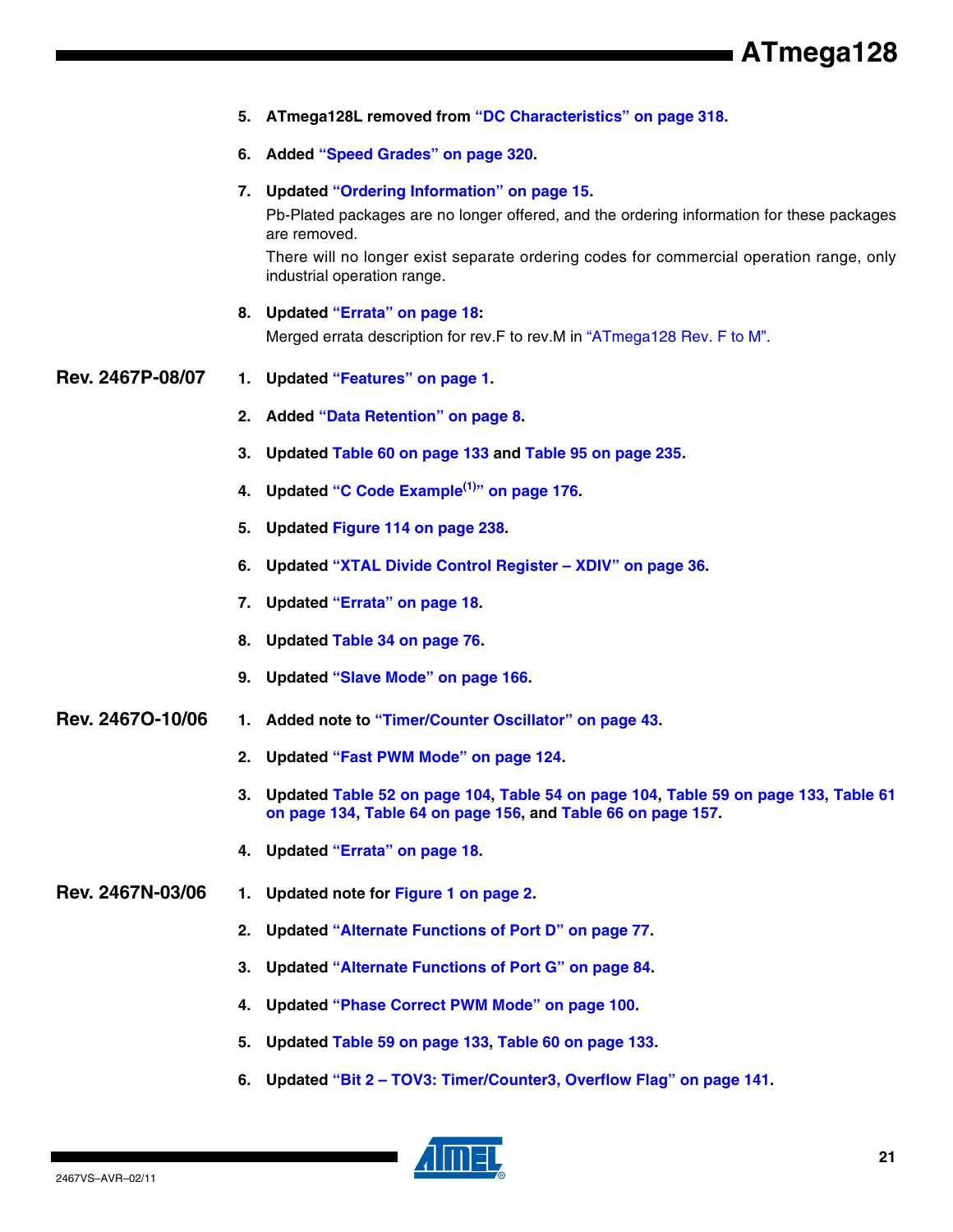

- **7. Updated "Serial Peripheral Interface SPI" on page 162.**
- **8. Updated Features in "Analog to Digital Converter" on page 230**
- **9. Added note in "Input Channel and Gain Selections" on page 243.**
- **10. Updated ["Errata" on page 18.](#page-17-0)**
- **Rev. 2467M-11/04 1. Removed "analog ground", replaced by "ground".**
	- **2. Updated Table 11 on page 40, Table 114 on page 285, Table 128 on page 303, and Table 132 on page 321. Updated Figure 114 on page 238.**
	- **3. Added note to ["Port C \(PC7..PC0\)" on page 5](#page-4-0).**
	- **4. Updated ["Ordering Information" on page 15.](#page-14-3)**

## **Rev. 2467L-05/04 1. Removed "Preliminary" and "TBD" from the datasheet, replaced occurrences of ICx with ICPx.**

- **2. Updated Table 8 on page 38, Table 19 on page 50, Table 22 on page 56, Table 96 on page 242, Table 126 on page 299, Table 128 on page 303, Table 132 on page 321, and Table 134 on page 323.**
- **3. Updated "External Memory Interface" on page 25.**
- **4. Updated "Device Identification Register" on page 253.**
- **5. Updated "Electrical Characteristics" on page 318.**
- **6. Updated "ADC Characteristics" on page 325.**
- **7. Updated "Typical Characteristics" on page 333.**
- **8. Updated ["Ordering Information" on page 15.](#page-14-3)**
- **Rev. 2467K-03/04 1. Updated ["Errata" on page 18.](#page-17-0)**
- **Rev. 2467J-12/03 1. Updated "Calibrated Internal RC Oscillator" on page 41.**
- **Rev. 2467I-09/03 1. Updated note in "XTAL Divide Control Register XDIV" on page 36.**
	- **2. Updated "JTAG Interface and On-chip Debug System" on page 48.**
	- 3. Updated values for  $V_{\text{BOT}}$  (BODLEVEL = 1) in Table 19 on page 50.
	- **4. Updated "Test Access Port TAP" on page 246 regarding JTAGEN.**
	- **5. Updated description for the JTD bit on page 255.**
	- **6. Added a note regarding JTAGEN fuse to Table 118 on page 288.**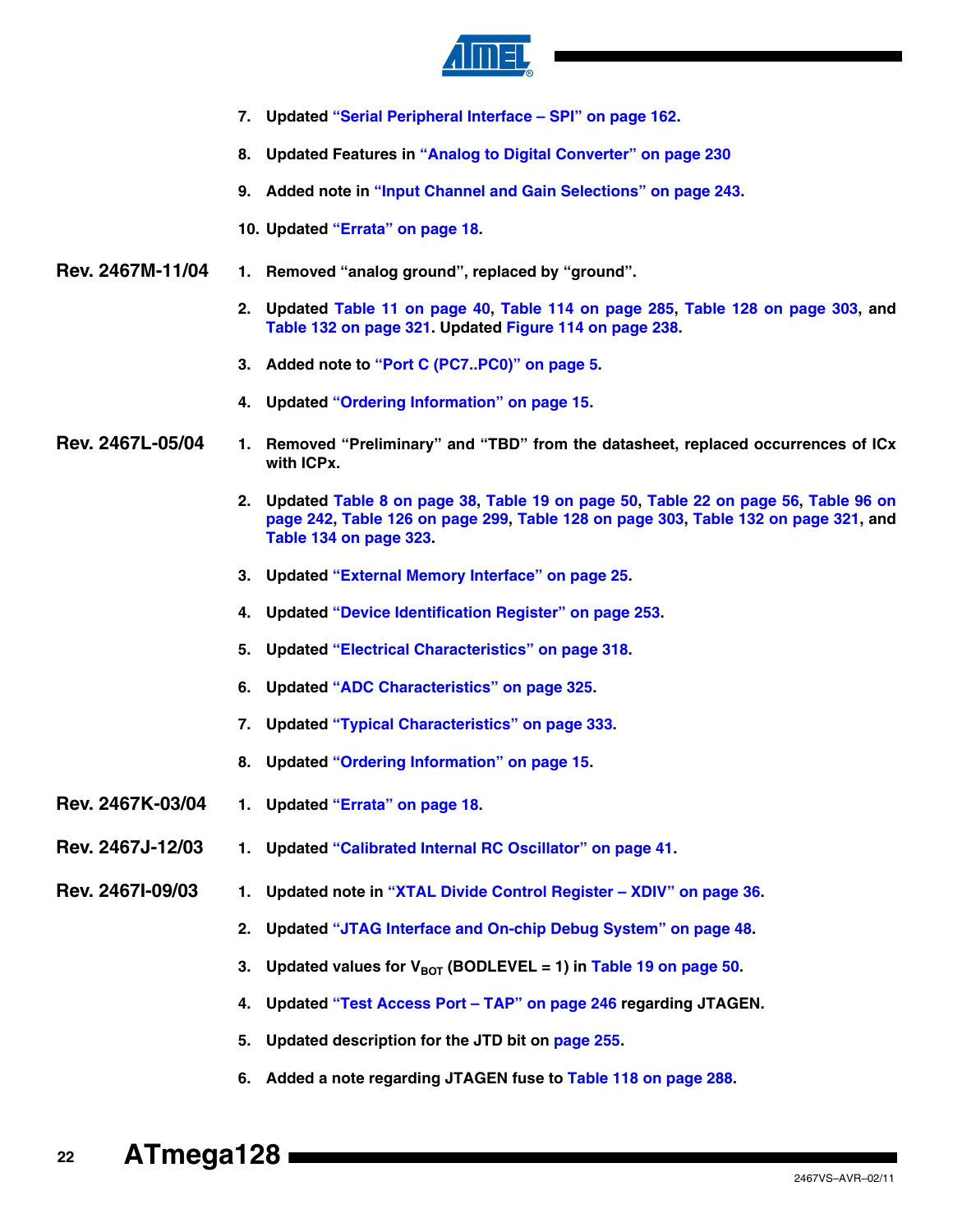- 7. Updated R<sub>PU</sub> values in "DC Characteristics" on page 318.
- **8. Added a proposal for solving problems regarding the JTAG instruction IDCODE in ["Errata" on page 18.](#page-17-0)**
- **Rev. 2467H-02/03 1. Corrected the names of the two Prescaler bits in the SFIOR Register.**
	- **2. Added Chip Erase as a first step under "Programming the Flash" on page 315 and "Programming the EEPROM" on page 316.**
	- **3. Removed reference to the "Multipurpose Oscillator" application note and the "32kHz Crystal Oscillator" application note, which do not exist.**
	- **4. Corrected OCn waveforms in Figure 52 on page 125.**
	- **5. Various minor Timer1 corrections.**
	- **6. Added information about PWM symmetry for Timer0 and Timer2.**
	- **7. Various minor TWI corrections.**
	- **8. Added reference to Table 124 on page 291 from both SPI Serial Programming and Self Programming to inform about the Flash Page size.**
	- **9. Added note under "Filling the Temporary Buffer (Page Loading)" on page 280 about writing to the EEPROM during an SPM Page load.**
	- **10. Removed ADHSM completely.**
	- **11. Added section "EEPROM Write During Power-down Sleep Mode" on page 24.**
	- **12. Updated drawings in ["Packaging Information" on page 16.](#page-15-0)**
- **Rev. 2467G-09/02 1. Changed the Endurance on the Flash to 10,000 Write/Erase Cycles.**
- **Rev. 2467F-09/02 1. Added 64-pad QFN/MLF Package and updated ["Ordering Information" on page 15.](#page-14-3)**
	- **2. Added the section "Using all Locations of External Memory Smaller than 64 Kbyte" on page 32.**
	- **3. Added the section "Default Clock Source" on page 37.**
	- **4. Renamed SPMCR to SPMCSR in entire document.**
	- **5. When using external clock there are some limitations regards to change of frequency. This is descried in "External Clock" on page 42 and Table 131, "External Clock Drive," on page 320.**
	- **6. Added a sub section regarding OCD-system and power consumption in the section "Minimizing Power Consumption" on page 47.**
	- **7. Corrected typo (WGM-bit setting) for:** "Fast PWM Mode" on page 98 (Timer/Counter0).

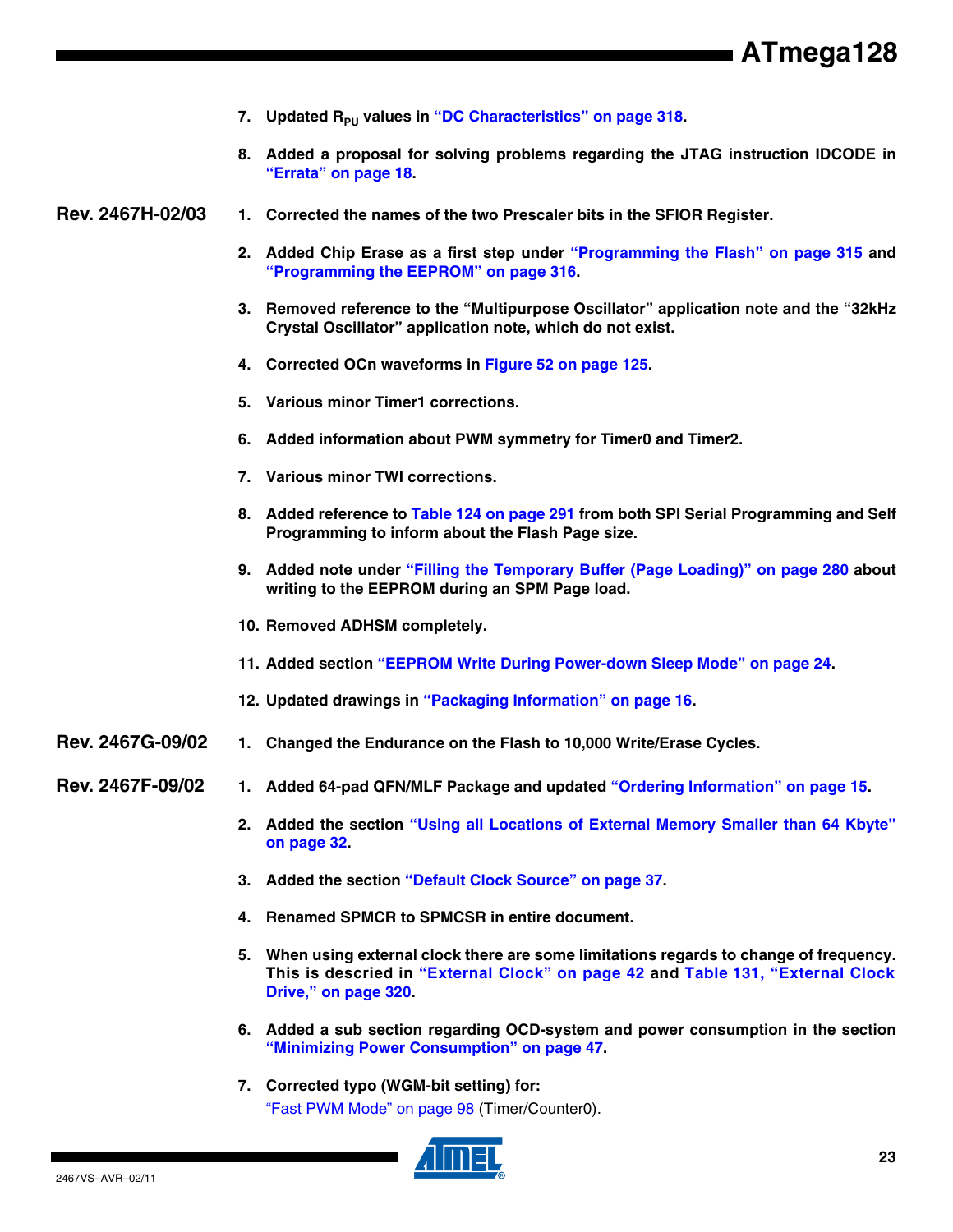

|                  | "Phase Correct PWM Mode" on page 100 (Timer/Counter0).<br>"Fast PWM Mode" on page 151 (Timer/Counter2).                                                                                                                       |
|------------------|-------------------------------------------------------------------------------------------------------------------------------------------------------------------------------------------------------------------------------|
|                  | "Phase Correct PWM Mode" on page 152 (Timer/Counter2).                                                                                                                                                                        |
|                  | 8. Corrected Table 81 on page 191 (USART).                                                                                                                                                                                    |
|                  | 9. Corrected Table 102 on page 259 (Boundary-Scan)                                                                                                                                                                            |
|                  | 10. Updated Vil parameter in "DC Characteristics" on page 318.                                                                                                                                                                |
| Rev. 2467E-04/02 | 1. Updated the Characterization Data in Section "Typical Characteristics" on page 333.                                                                                                                                        |
|                  | 2. Updated the following tables:                                                                                                                                                                                              |
|                  | Table 19 on page 50, Table 20 on page 54, Table 68 on page 157, Table 102 on page 259,<br>and Table 136 on page 328.                                                                                                          |
|                  | 3. Updated Description of OSCCAL Calibration Byte.                                                                                                                                                                            |
|                  | In the data sheet, it was not explained how to take advantage of the calibration bytes for<br>2MHz, 4MHz, and 8MHz Oscillator selections. This is now added in the following sections:                                        |
|                  | Improved description of "Oscillator Calibration Register - OSCCAL" on page 41 and "Cali-<br>bration Byte" on page 289.                                                                                                        |
| Rev. 2467D-03/02 | 1. Added more information about "ATmega103 Compatibility Mode" on page 5.                                                                                                                                                     |
|                  | 2.<br>Updated Table 2, "EEPROM Programming Time," on page 22.                                                                                                                                                                 |
|                  | 3. Updated typical Start-up Time in Table 7 on page 37, Table 9 and Table 10 on page 39,<br>Table 12 on page 40, Table 14 on page 41, and Table 16 on page 42.                                                                |
|                  | 4. Updated Table 22 on page 56 with typical WDT Time-out.                                                                                                                                                                     |
|                  | 5. Corrected description of ADSC bit in "ADC Control and Status Register A - ADCSRA"<br>on page 244                                                                                                                           |
|                  | 6. Improved description on how to do a polarity check of the ADC differential results in<br>"ADC Conversion Result" on page 241.                                                                                              |
|                  | 7. Corrected JTAG version numbers in "JTAG Version Numbers" on page 256.                                                                                                                                                      |
|                  | 8. Improved description of addressing during SPM (usage of RAMPZ) on "Addressing<br>the Flash During Self-Programming" on page 278, "Performing Page Erase by SPM"<br>on page 280, and "Performing a Page Write" on page 280. |
|                  | 9. Added not regarding OCDEN Fuse below Table 118 on page 288.                                                                                                                                                                |
|                  | 10. Updated Programming Figures:                                                                                                                                                                                              |
|                  | Figure 135 on page 290 and Figure 144 on page 301 are updated to also reflect that AVCC<br>must be connected during Programming mode. Figure 139 on page 297 added to illustrate<br>how to program the fuses.                 |

**11. Added a note regarding usage of the PROG\_PAGELOAD and PROG\_PAGEREAD instructions on page 307.**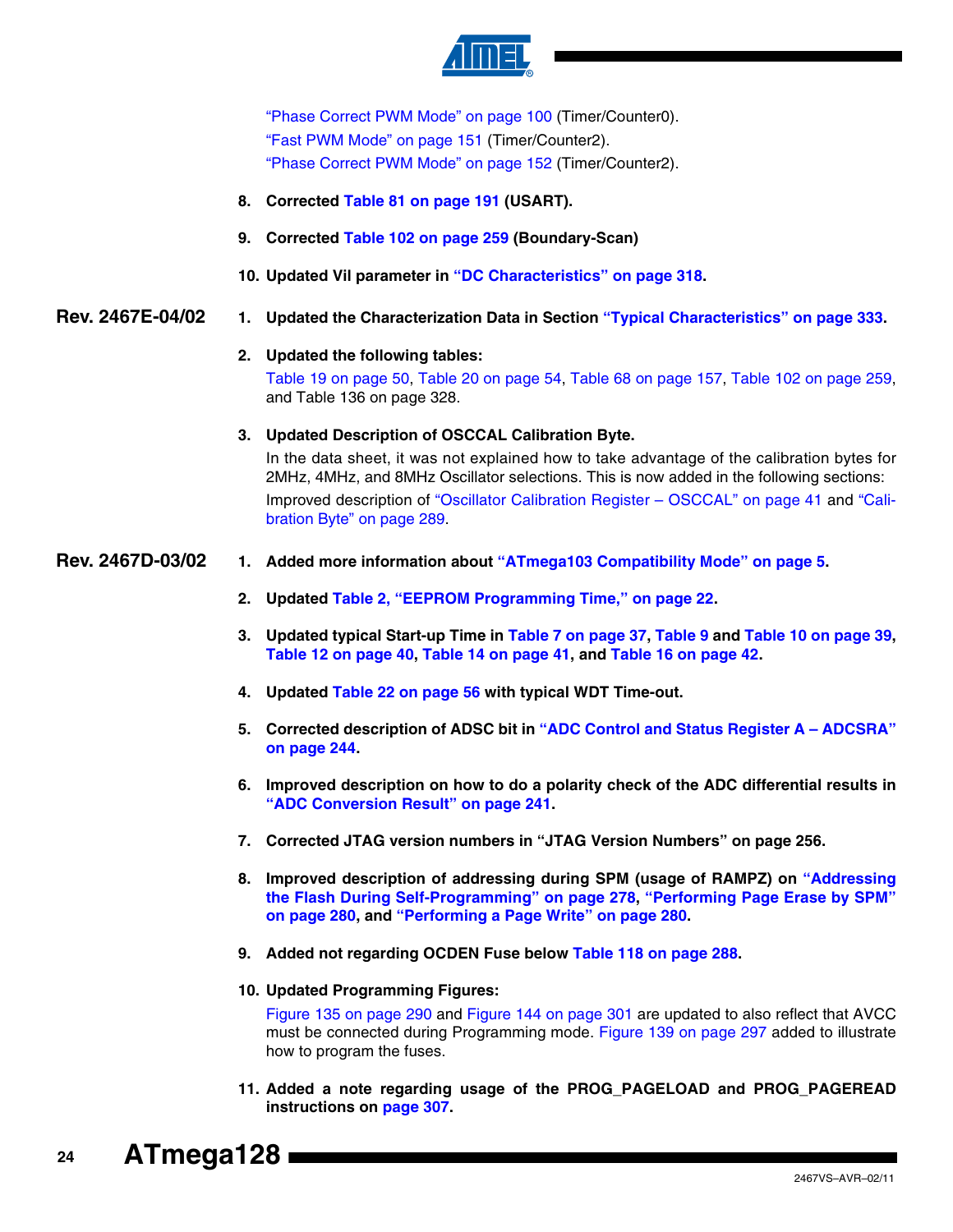- **12. Added Calibrated RC Oscillator characterization curves in section "Typical Characteristics" on page 333.**
- **13. Updated "Two-wire Serial Interface" section.**

More details regarding use of the TWI Power-down operation and using the TWI as master with low TWBRR values are added into the data sheet. Added the note at the end of the "Bit Rate Generator Unit" on page 203. Added the description at the end of "Address Match Unit" on page 204.

**14. Added a note regarding usage of Timer/Counter0 combined with the clock. See "XTAL Divide Control Register – XDIV" on page 36.**

## **Rev. 2467C-02/02 1. Corrected Description of Alternate Functions of Port G** Corrected description of TOSC1 and TOSC2 in "Alternate Functions of Port G" on page 84.

- **2. Added JTAG Version Numbers for rev. F and rev. G** Updated Table 100 on page 256.
- **3 Added Some Preliminary Test Limits and Characterization Data** Removed some of the TBD's in the following tables and pages: Table 19 on page 50, Table 20 on page 54, "DC Characteristics" on page 318, Table 131 on page 320, Table 134 on page 323, and Table 136 on page 328.
- **4. Corrected ["Ordering Information" on page 15.](#page-14-3)**
- **5. Added some Characterization Data in Section "Typical Characteristics" on page 333..**
- **6. Removed Alternative Algortihm for Leaving JTAG Programming Mode.**  See "Leaving Programming Mode" on page 315.
- **7. Added Description on How to Access the Extended Fuse Byte Through JTAG Programming Mode.**

See "Programming the Fuses" on page 317 and "Reading the Fuses and Lock Bits" on page 317.